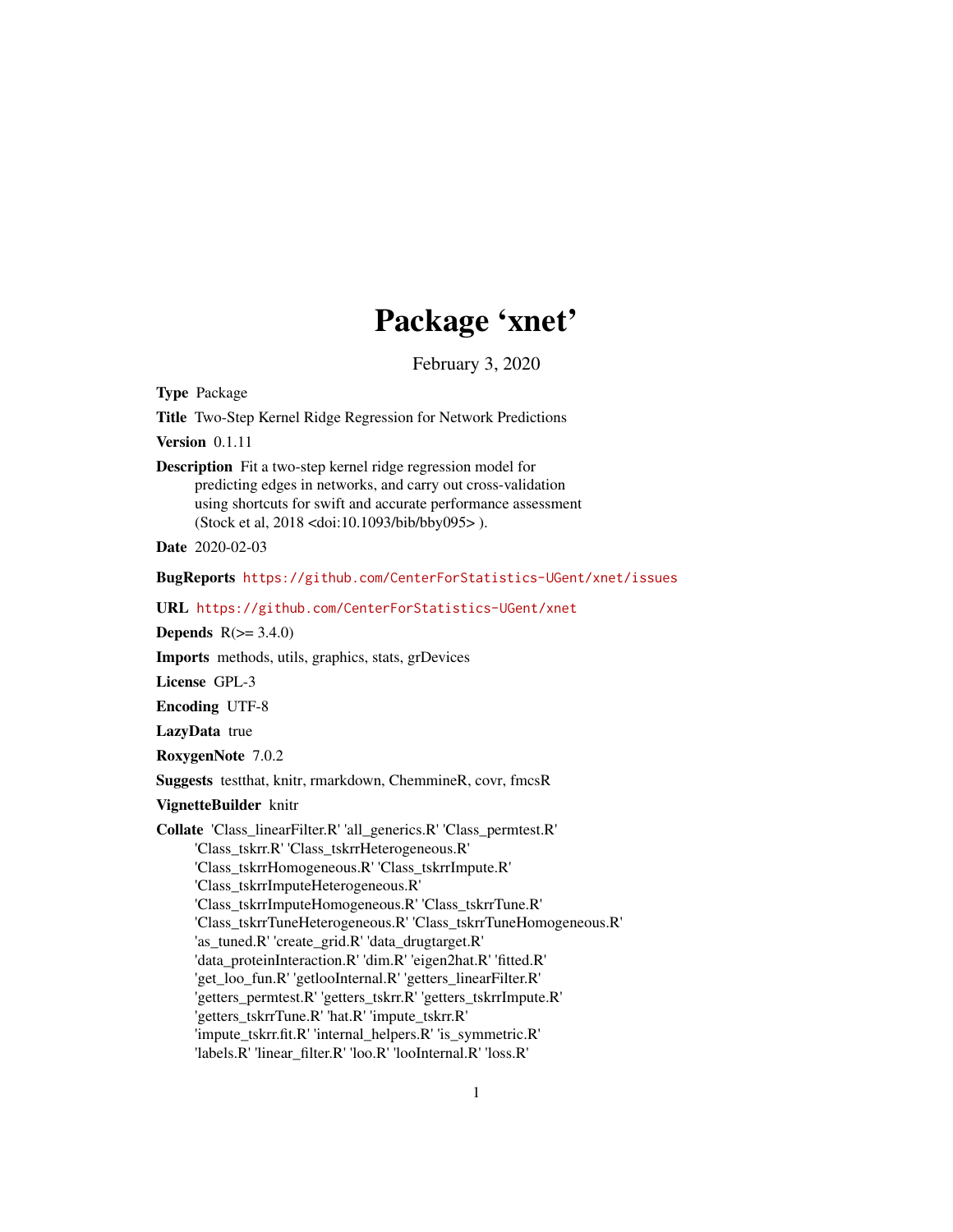'loss\_functions.R' 'match\_labels.R' 'permtest.R' 'plot.tskrr.R' 'plot\_grid.R' 'predict.R' 'prepare\_lambdas.R' 'residuals.R' 'test\_input.R' 'test\_symmetry.R' 'tskrr.R' 'tskrr.fit.R' 'tune.R' 'update.R' 'valid\_dimensions.R' 'valid\_labels.R' 'weights.R' 'xnet-package.R'

# NeedsCompilation no

Author Joris Meys [cre, aut], Michiel Stock [aut]

Maintainer Joris Meys<Joris.Meys@UGent.be>

# Repository CRAN

Date/Publication 2020-02-03 19:30:02 UTC

# R topics documented:

|                                                                                                                   | 3              |
|-------------------------------------------------------------------------------------------------------------------|----------------|
|                                                                                                                   | $\overline{4}$ |
|                                                                                                                   | 5              |
|                                                                                                                   | 6              |
|                                                                                                                   | $\overline{7}$ |
|                                                                                                                   | $\overline{7}$ |
|                                                                                                                   | 8              |
|                                                                                                                   | 9              |
|                                                                                                                   | 10             |
|                                                                                                                   | 12             |
|                                                                                                                   | 13             |
|                                                                                                                   | 13             |
|                                                                                                                   | 15             |
|                                                                                                                   | 16             |
|                                                                                                                   | 17             |
|                                                                                                                   | 18             |
|                                                                                                                   | 19             |
|                                                                                                                   | 20             |
|                                                                                                                   | 21             |
|                                                                                                                   | 22.            |
|                                                                                                                   | 23             |
| $loss\_functions \dots \dots \dots \dots \dots \dots \dots \dots \dots \dots \dots \dots \dots \dots \dots \dots$ | 25             |
|                                                                                                                   | 26             |
|                                                                                                                   | 27             |
|                                                                                                                   | 28             |
|                                                                                                                   | 29             |
|                                                                                                                   | 30             |
|                                                                                                                   | 32             |
|                                                                                                                   | 33             |
|                                                                                                                   | 36             |
|                                                                                                                   | 37             |
|                                                                                                                   | 38             |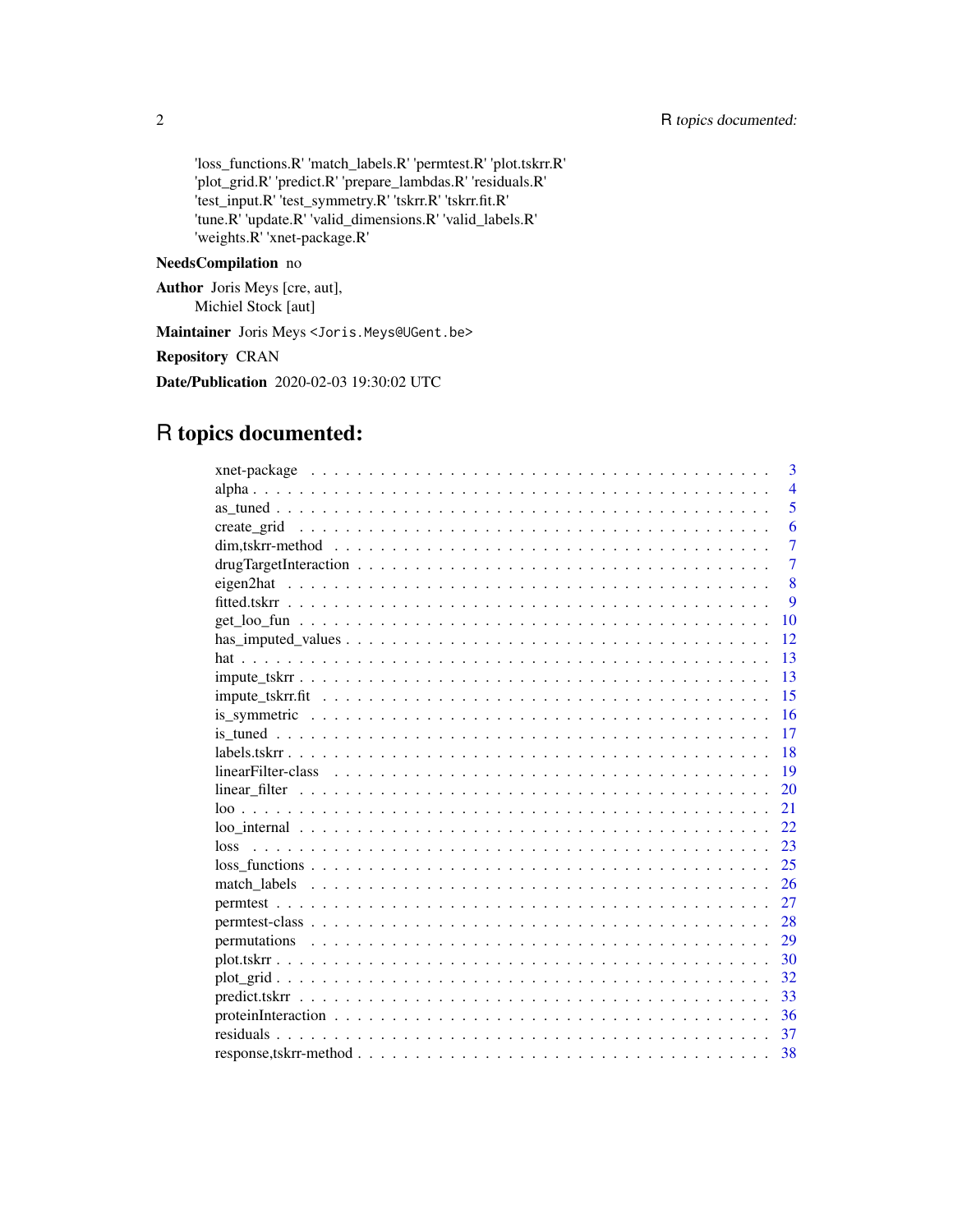# <span id="page-2-0"></span>xnet-package 3

#### **Index** [56](#page-55-0)

xnet-package *Two-step kernel ridge regression for network analysis*

# Description

This package implements the two-step kernel ridge regression model, a supervised network prediction method that can be used for all kinds of network analyses. Examples are protein-protein interaction, foodwebs, ...

#### Author(s)

Joris Meys and Michiel Stock

# See Also

Send your bug reports to:

<https://github.com/CenterForStatistics-UGent/xnet/issues>

More background in the paper by Stock et al, 2018:

<http://doi.org/10.1093/bib/bby095>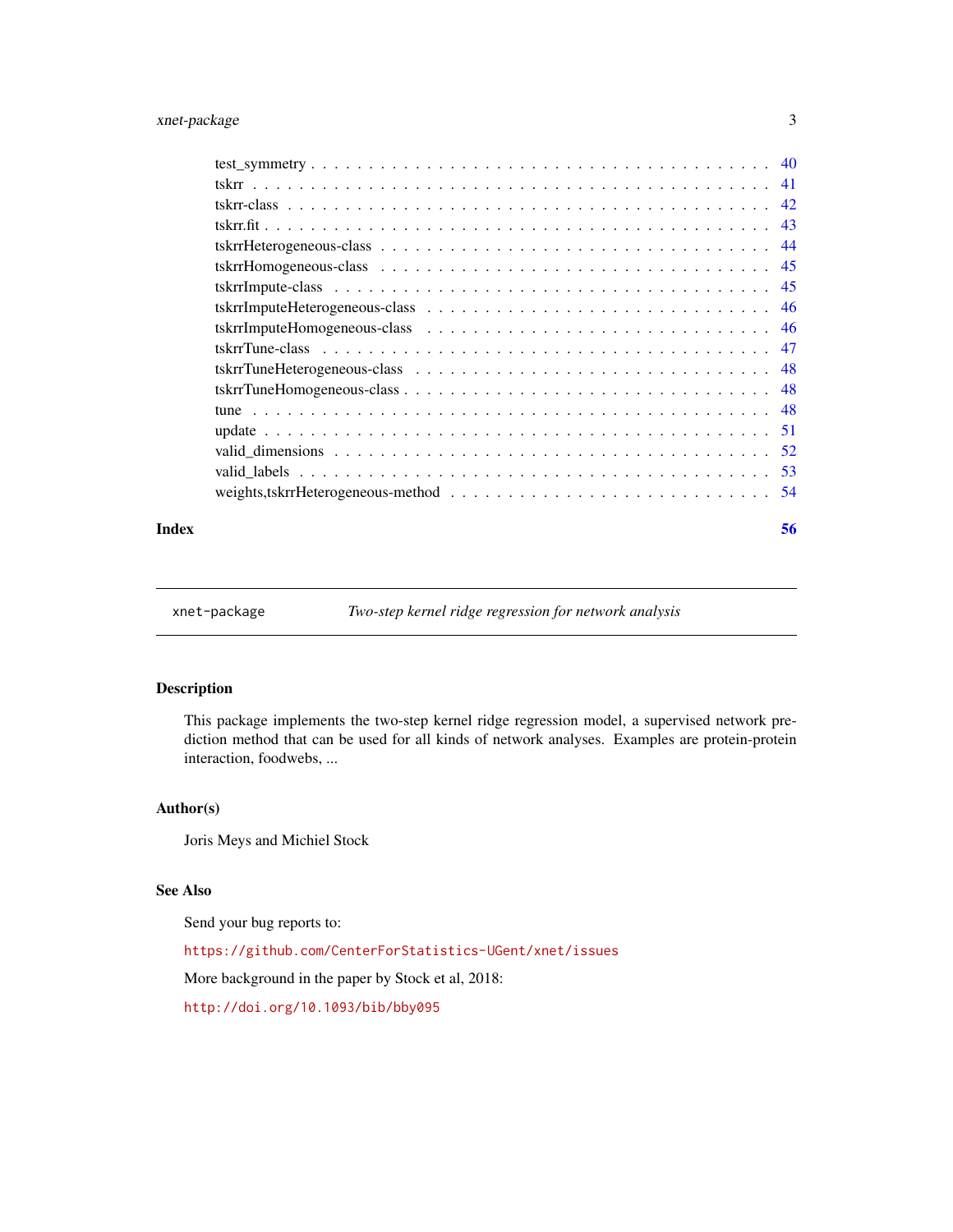<span id="page-3-0"></span>

# <span id="page-3-1"></span>Description

These functions allow you to extract slots from objects of the class [linearFilter](#page-18-1).

# Usage

```
alpha(x)
na_removed(x)
## S3 method for class 'linearFilter'
mean(x, \ldots)## S4 method for signature 'linearFilter'
mean(x, \ldots)## S4 method for signature 'linearFilter'
colMeans(x)
## S4 method for signature 'linearFilter'
rowMeans(x)
## S4 method for signature 'linearFilter'
alpha(x)
## S4 method for signature 'linearFilter'
```
Arguments

na\_removed(x)

| $\boldsymbol{\mathsf{x}}$ | a linearFilter object                      |
|---------------------------|--------------------------------------------|
| $\cdots$                  | arguments passed to or from other methods. |

#### Value

for mean: the mean of the original matrix

for colMeans: a numeric vector with the column means

for rowMeans: a numeric vector with the row means

for alpha: a numeric vector of length 4 with the alpha values.

for na\_removed: a logical value indicating whether missing values were removed prior to the fitting of the filter.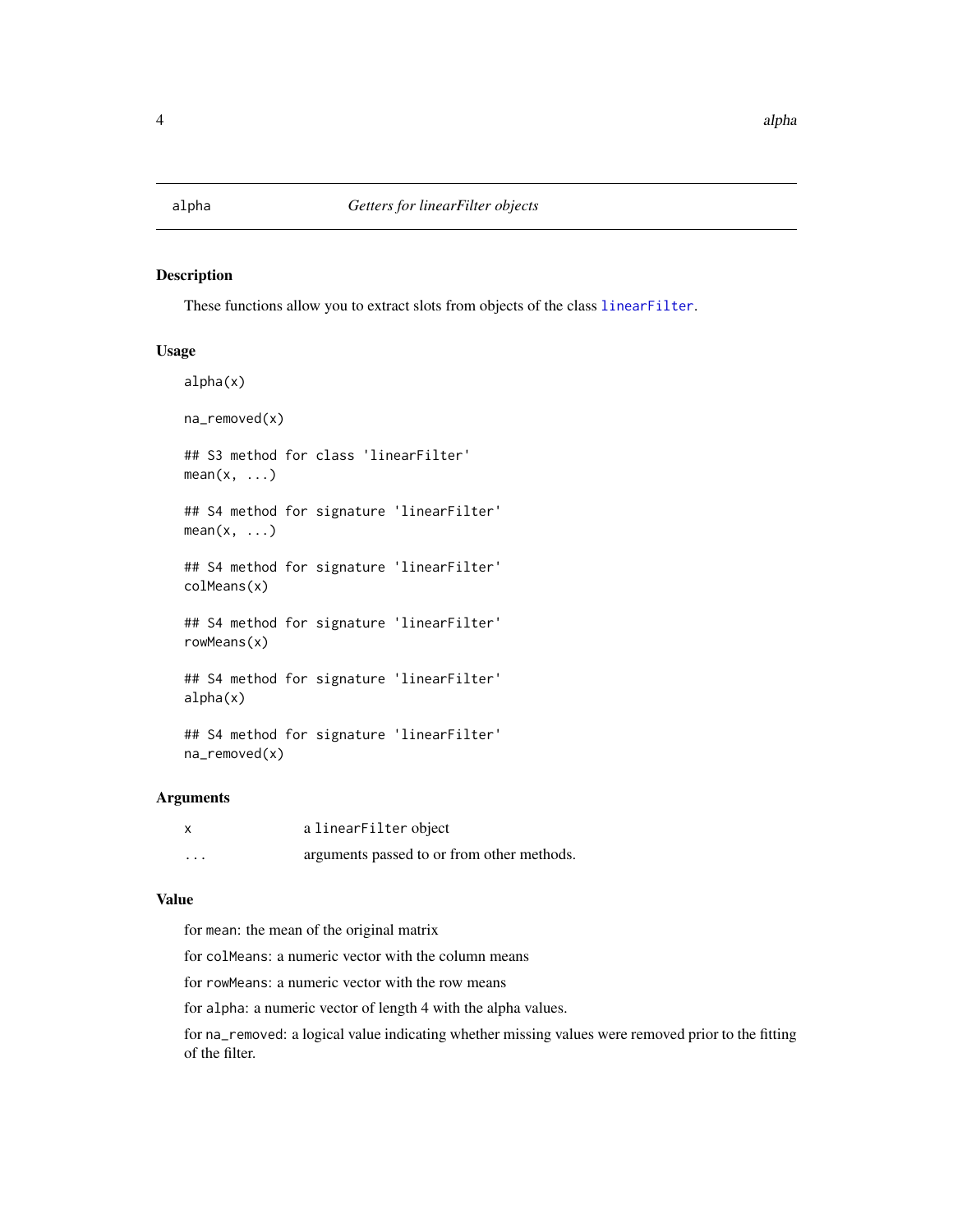<span id="page-4-0"></span>as\_tuned 5

#### Examples

```
data(drugtarget)
lf <- linear_filter(drugTargetInteraction, alpha = 0.25)
alpha(lf)
mean(lf)
colMeans(lf)
na_removed(lf)
```
as\_tuned *convert tskrr models*

# Description

These functions allow converting models that inherit from the [tskrr](#page-40-1) and [tskrrTune](#page-46-1) class into each other, keeping track of whether the model is homogeneous or heterogeneous. The dots argument allows specifying values for possible extra slots when converting from tskrr to tskrrTune. More information on these slots can be found on the help page of [tskrrTune](#page-46-1). These functions are not exported.

#### Usage

```
as_tuned(x, \ldots)as_{\text{1}}tskrr(x, \ldots)## S4 method for signature 'tskrrHomogeneous'
as_ttuned(x, \ldots)## S4 method for signature 'tskrrHeterogeneous'
as_tuned(x, \ldots)## S4 method for signature 'tskrrTune'
as_tskrr(x)
## S4 method for signature 'tskrrImpute'
as_tskrr(x)
## S4 method for signature 'tskrr'
as_tskrr(x)
```
# Arguments

| $\mathsf{x}$ | a model of class tskrr                                    |
|--------------|-----------------------------------------------------------|
| $\cdots$     | values for the extra slots defined by the class tskrrTune |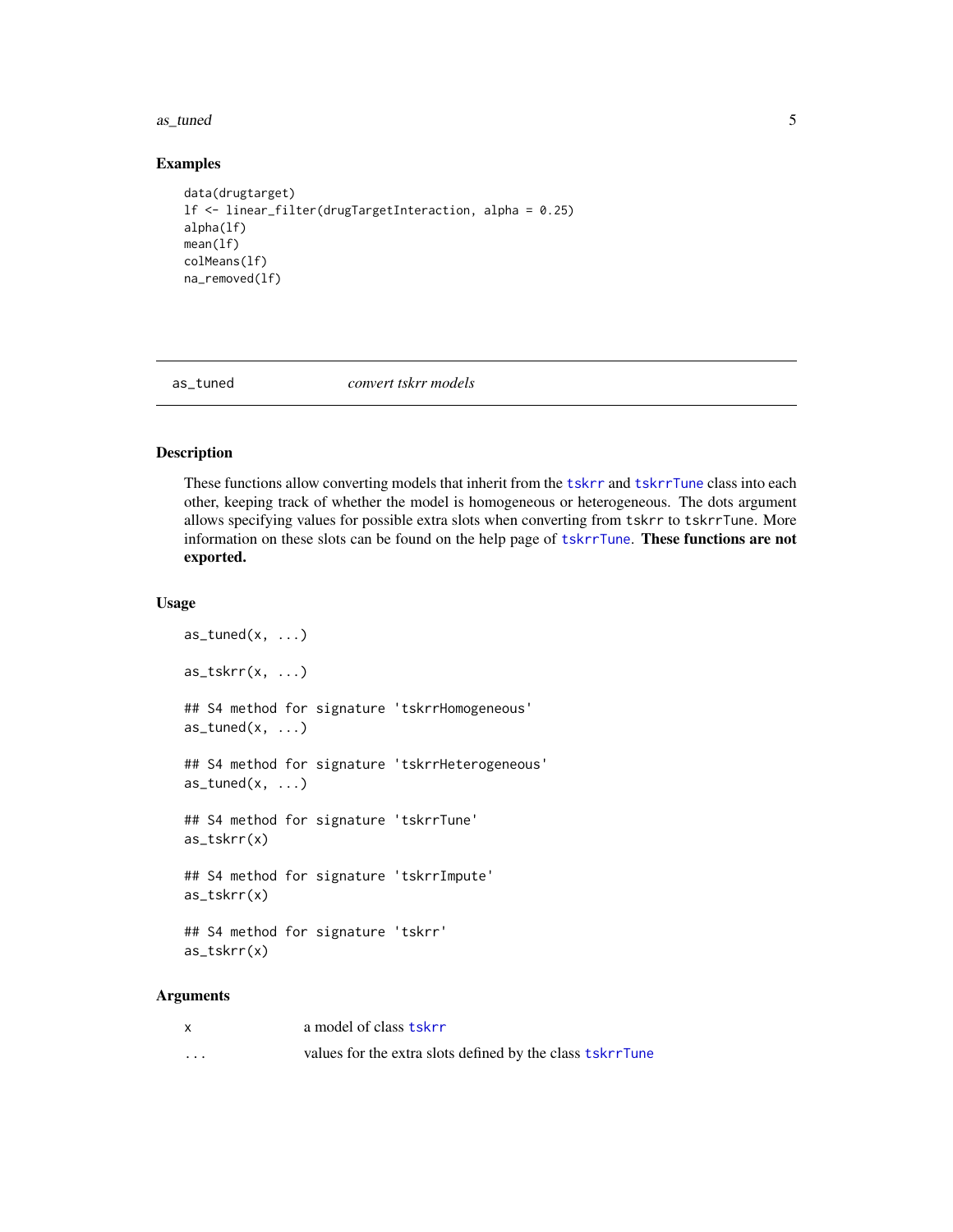# <span id="page-5-0"></span>Value

For as\_tuned: a [tskrrTune](#page-46-1) object of the proper class (homogeneous or heterogeneous)

For as\_tskrr: an object of class [tskrrHomogeneous](#page-44-1) or [tskrrHeterogeneous](#page-43-1) depending on whether the original object was homogeneous or heterogeneous.

# Warning

This functions do NOT tune a model. they are used internally to make the connection between both types in the methods.

# See Also

- [tune](#page-47-1) for actually tuning a model.
- [tskrrTune](#page-46-1) for names and possible values of the slots passed through . . .

<span id="page-5-1"></span>

| create_grid |  |  |  |
|-------------|--|--|--|
|             |  |  |  |
|             |  |  |  |
|             |  |  |  |

create\_grid *Create a grid of values for tuning tskrr*

#### Description

This function creates a grid of values for tuning a [tskrr](#page-40-1) model. The grid is equally spaced on a logarithmic scale. Normally it's not needed to call this method directly, it's usually called from [tune](#page-47-1).

# Usage

 $create\_grid(lim = c(1e-04, 10000), ngrid = 10)$ 

# Arguments

| lim   | a numeric vector with 2 values giving the lower and upper limit for the grid.       |
|-------|-------------------------------------------------------------------------------------|
| ngrid | the number of values that have to be produced. If this number is not integer, it is |
|       | truncated. The value should be 2 or larger.                                         |

#### Details

The lim argument sets the boundaries of the domain in which the lambdas are sought. The lambda values at which the function is evaluated, are calculated as:

exp(seq(log(1e-4),log(1e4),length.out = ngrid))

# Value

a numeric vector with values evenly spaced on a logarithmic scale.

# See Also

[tune](#page-47-1) for tuning a tskrr model.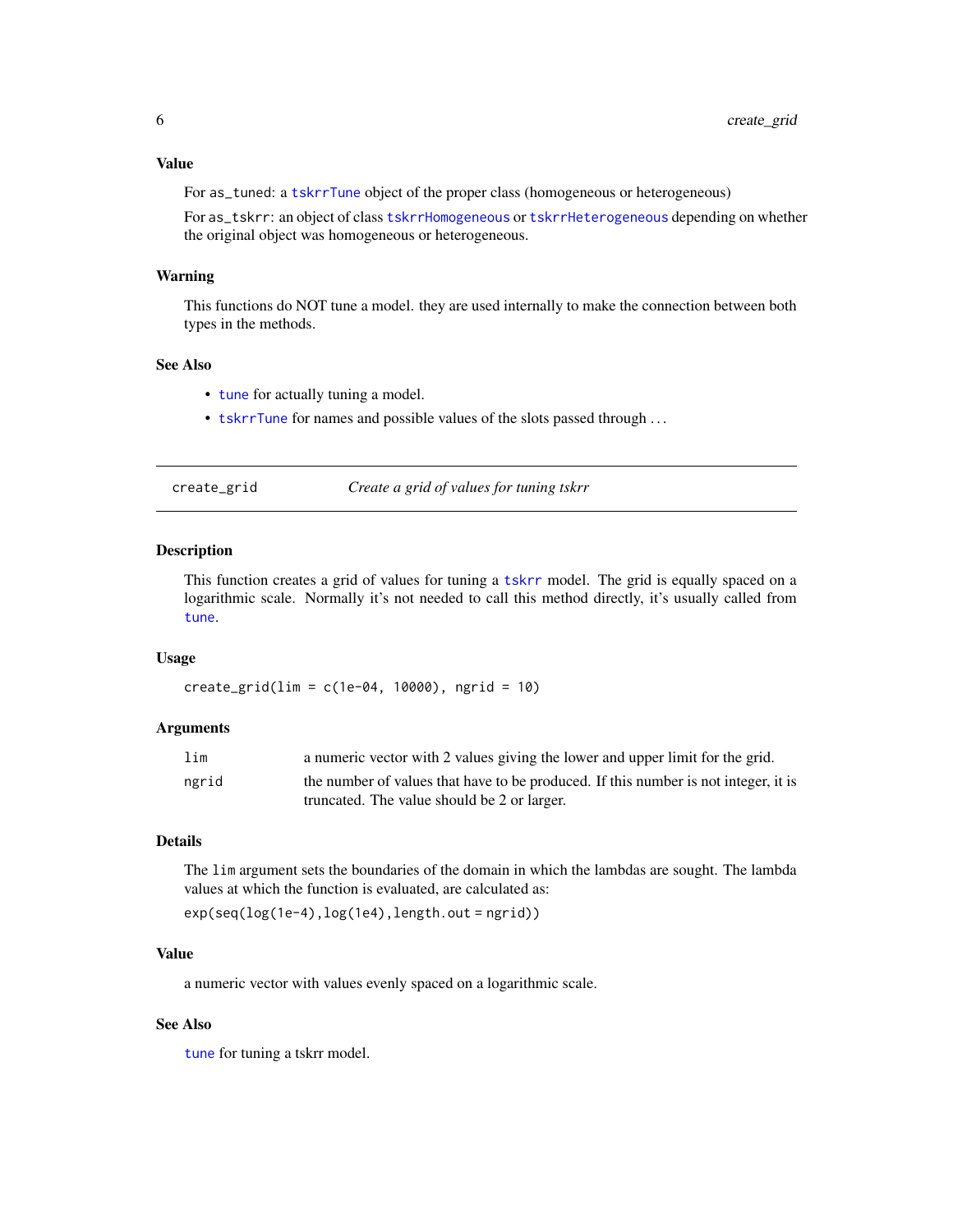# <span id="page-6-0"></span>dim,tskrr-method 7

# Examples

```
create_grid(lim = c(1e-4, 1), ngrid = 5)
```
dim,tskrr-method *Get the dimensions of a tskrr object*

# Description

These functions allow you to extract the dimensions of a tskrr object. These dimensions are essentially the dimensions of the label matrix y.

#### Usage

## S4 method for signature 'tskrr' dim(x)

#### Arguments

x a [tskrr](#page-41-1) object.

# Value

a vector with two values indicating the number of rows and the number of columns.

# Examples

```
data(drugtarget)
mod <- tskrr(drugTargetInteraction, targetSim, drugSim)
dim(mod)
nrow(mod)
ncol(mod)
```
drugTargetInteraction *drug target interactions for neural receptors*

# Description

A dataset for examining the interaction between 54 drugs and 26 neural receptors. It consists of three different matrices.

#### Usage

drugTargetInteraction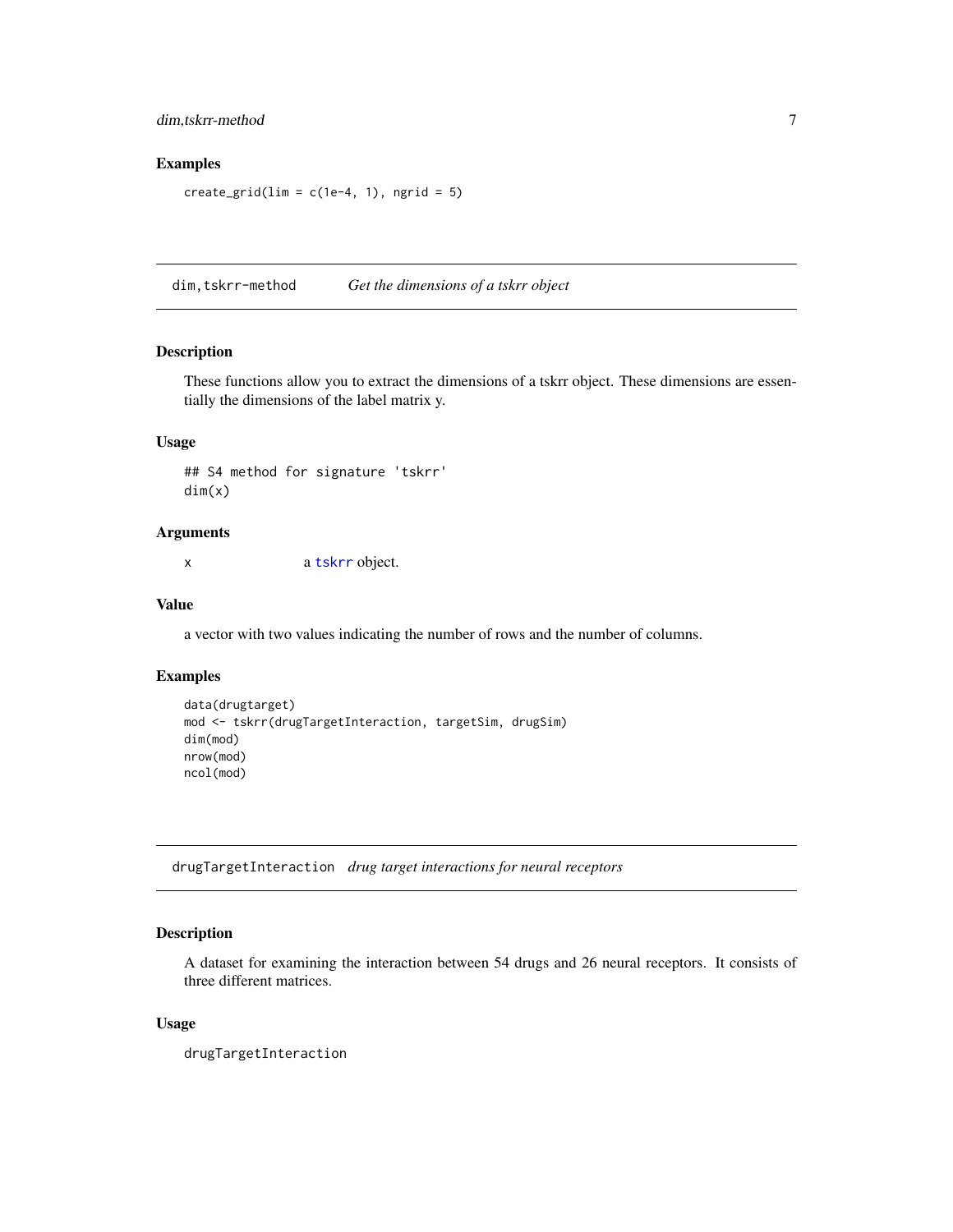#### <span id="page-7-0"></span>Format

- for drugTargetInteraction: a numeric matrix of 26 rows by 54 columns.
- For drugSim: a numeric square matrix with 54 rows/columns.
- For targetSim: a numeric square matrix with 26 rows/columns.

# Details

The dataset consists of the following objects :

- drugTargetInteraction: a matrix indicating whether or not a certain drug compound interacts with a certain neural receptor.
- targetSim: a similarity matrix for the neural receptors.
- drugSim: a similarity matrix for the drugs

The data originates from Yamanishi et al (2008) but was partly reworked to be suitable for two-step kernel ridge regression. This is explained in detail in the [Preparation of the example data](../doc/Preparation_example_data.html) vignette.

#### Source

<https://doi.org/10.1093/bioinformatics/btn162>

# References

[Yamanishi et al, 2008](https://doi.org/10.1093/bioinformatics/btn162) : Prediction of drug-target interaction networks from the integration of chemical and genomic spaces.

<span id="page-7-1"></span>

eigen2hat *Calculate the hat matrix from an eigen decomposition*

# <span id="page-7-2"></span>**Description**

These functions calculate either the hat matrix, the mapping matrix or the original (kernel) matrix for a two-step kernel ridge regression, based on the eigendecomposition of the kernel matrix.

#### Usage

```
eigen2hat(eigen, val, lambda)
eigen2map(eigen, val, lambda)
```
eigen2matrix(eigen, val)

### Arguments

| eigen  | a matrix with the eigenvectors.                      |
|--------|------------------------------------------------------|
| val    | an numeric vector with the eigenvalues.              |
| lambda | a single numeric value for the hyperparameter lambda |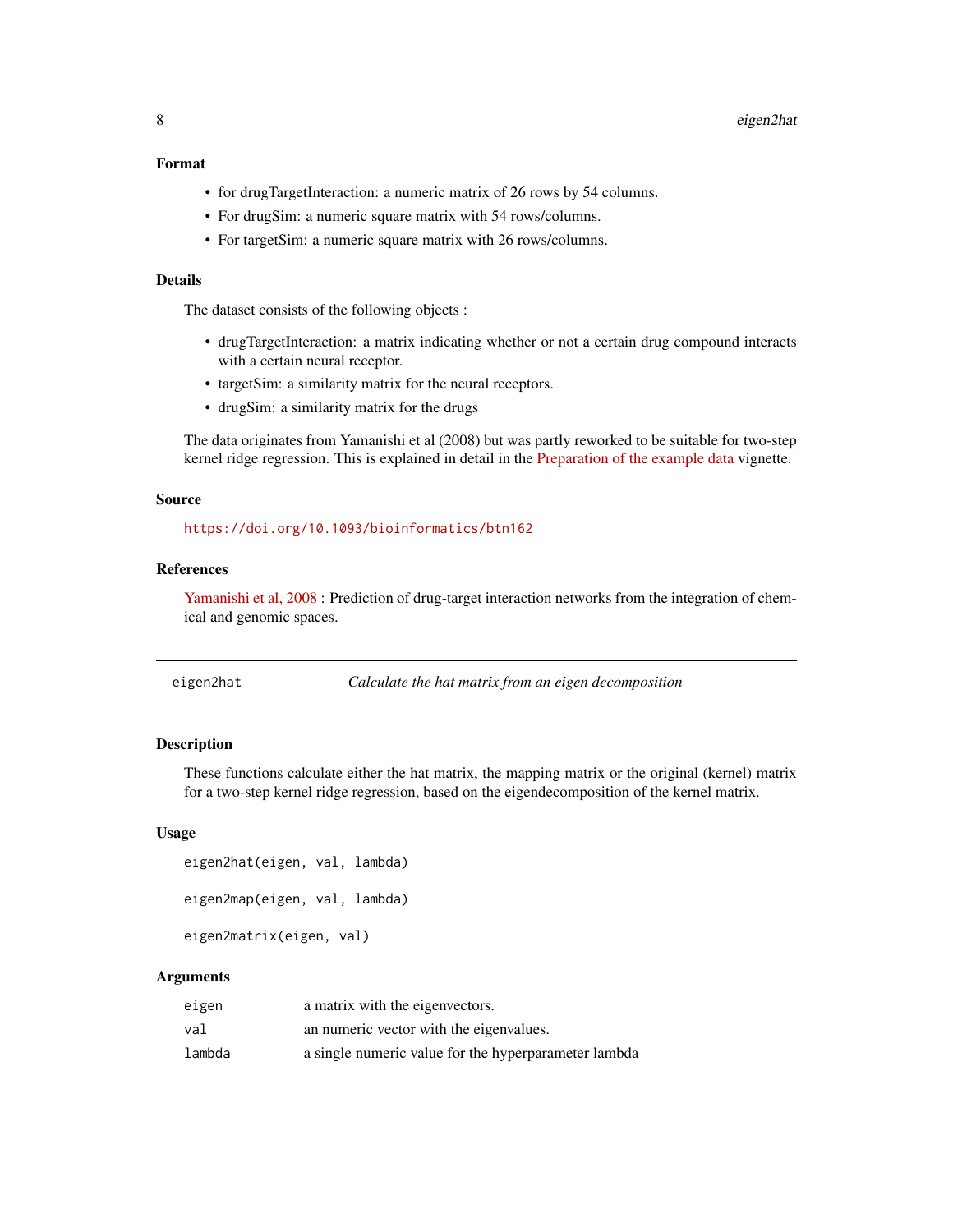<span id="page-8-0"></span>fitted.tskrr 9

# Details

For the hat matrix, this boils down to:

$$
U\Sigma(\Sigma+\lambda I)^{-1}U^T
$$

For the map matrix, this is :

$$
U(\Sigma + \lambda I)^{-1}U^T
$$

with U the matrix with eigenvectors,  $\Sigma$  a diagonal matrix with the eigenvalues on the diagonal, I the identity matrix and  $\lambda$  the hyperparameter linked to this kernel. The internal calculation is optimized to avoid having to invert a matrix. This is done using the fact that  $\Sigma$  is a diagonal matrix.

#### Value

a numeric matrix representing either the hat matrix (eigen2hat), the map matrix (eigen2map) or the original matrix (eigen2matrix)

fitted.tskrr *extract the predictions*

#### Description

This functions extracts the fitted predictions from a [tskrr](#page-40-1) object or an object inheriting from that class. The xnet package provides an S4 generic for the function [fitted](#page-0-0) from the package stats, and a method for [tskrr](#page-40-1) objects.

# Usage

```
## S3 method for class 'tskrr'
fitted(object, labels = TRUE, ...)## S3 method for class 'linearFilter'
fitted(object, ...)
## S4 method for signature 'tskrr'
fitted(object, labels = TRUE, ...)
## S4 method for signature 'linearFilter'
```
fitted(object, ...)

#### Arguments

| object   | an object for which the extraction of model fitted values is meaningful.        |
|----------|---------------------------------------------------------------------------------|
| labels   | a logical value indicating whether the labels should be shown. Defaults to TRUE |
| $\cdots$ | arguments passed to or from other methods.                                      |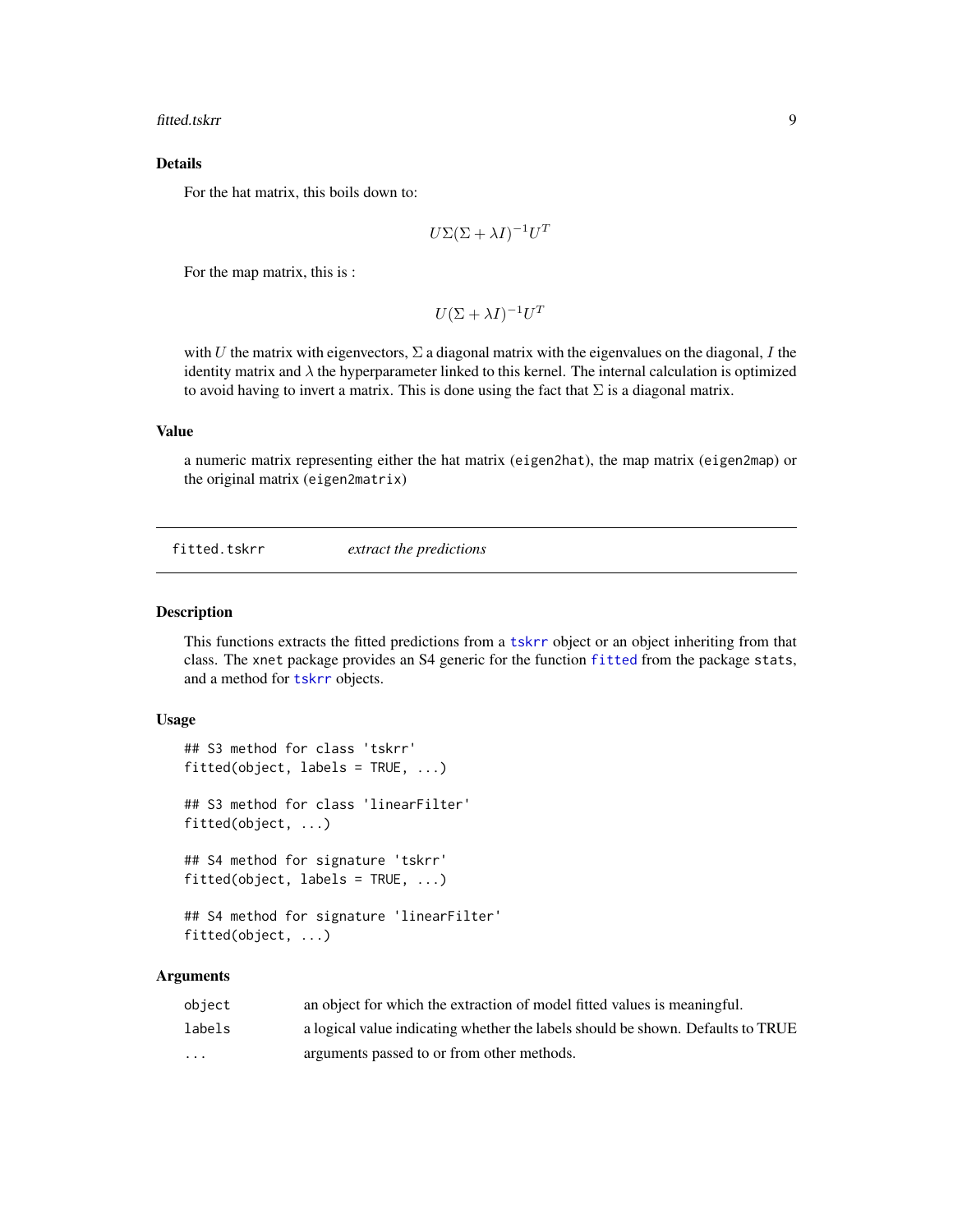# Value

a numeric matrix with the predictions

#### Examples

```
data(drugtarget)
```

```
mod <- tskrr(drugTargetInteraction, targetSim, drugSim)
pred <- fitted(mod)
```
<span id="page-9-1"></span>get\_loo\_fun *Retrieve a loo function*

#### Description

This function returns the correct function needed to perform one of the leave-one-out cross-validations. It's primarily meant for internal use but can be useful when doing simulations.

#### Usage

```
get\_loo\_fun(x, \ldots)## S4 method for signature 'tskrrHeterogeneous'
get_loo_fun(
  x,
  exclusion = c("interaction", "row", "column", "both"),
  replaceby0 = FALSE
\mathcal{L}## S4 method for signature 'tskrrHomogeneous'
get_loo_fun(
  x,
  exclusion = c("edges", "vertices", "interaction", "both"),
  replaceby0 = FALSE
)
## S4 method for signature 'linearFilter'
get_loo_fun(x, replaceby0 = FALSE)
## S4 method for signature 'character'
get_loo_fun(
  x = c("tskrrHeterogeneous", "tskrrHomogeneous", "linearFilter"),
  ...
)
```
<span id="page-9-0"></span>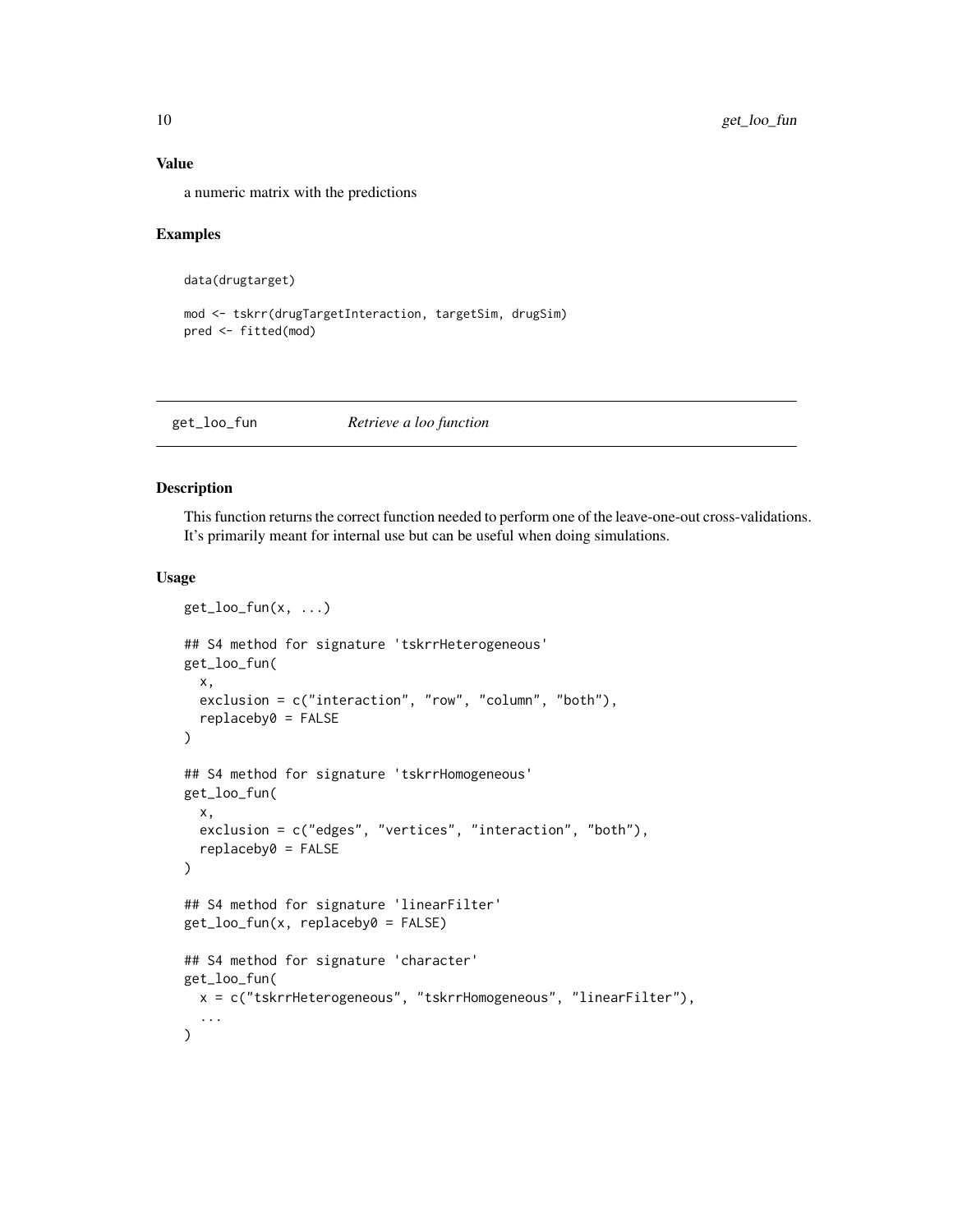<span id="page-10-0"></span>## S4 method for signature 'tskrrTune'  $get\_loo\_fun(x, \ldots)$ 

#### Arguments

| $\mathsf{x}$        | a character value with the class or a tskrr or linear Filter object.                                                                                                                                                           |
|---------------------|--------------------------------------------------------------------------------------------------------------------------------------------------------------------------------------------------------------------------------|
| $\cdot \cdot \cdot$ | arguments passed to or from other methods.                                                                                                                                                                                     |
| exclusion           | a character value with possible values "interaction", "row", "column", "both"<br>for heterogeneous models, and "edges", "vertices", "interaction" or "both" for<br>homogeneous models. Defaults to "interaction". See details. |
| replaceby0          | a logical value indicating whether the interaction should be simply removed<br>$(FALSE)$ or replaced by $0$ (TRUE).                                                                                                            |

#### Details

This function can be used to select the correct loo function in a simulation or tuning algorithm, based on the model object you created. Depending on its class, the returned functions will have different arguments, so you should only use this if you know what you're doing and after you checked the actual returned functions in [loo\\_internal](#page-21-1).

Using replaceby0 only makes sense if you only remove the interaction. In all other cases, this argument is ignored.

For the class tskrrHomogeneous, it doesn't make sense to remove rows or columns. If you chose this option, the function will throw an error. Removing edges corresponds to the setting "edges" or "interaction". Removing vertices corresponds to the setting "vertices" or "both". These terms can be used interchangeably.

For the class linearFilter it only makes sense to exclude the interaction (i.e., a single cell). Therefore you do not have an argument exclusion for that method.

For the classes tskrrTune and tskrrImpute, not specifying exclusion or replaceby0 returns the used loo function. If you specify either of them, it will use the method for the appropriate model and return a new loo function.

# Value

a function taking the arguments y, and possibly pred for calculating the leave-one-out cross-validation. For class tskrrHeterogeneous, the returned function also has an argument Hk and Hg, representing the hat matrix for the rows and the columns respectively. For class tskrrHomogeneous, only the extra argument Hk is available. For class linearFilter, the extra argument is called alpha and takes the alpha vector of that model.

#### See Also

[loo](#page-20-1) for carrying out a leave on out crossvalidation, and [loo\\_internal](#page-21-1) for more information on the internal functions one retrieves with this one.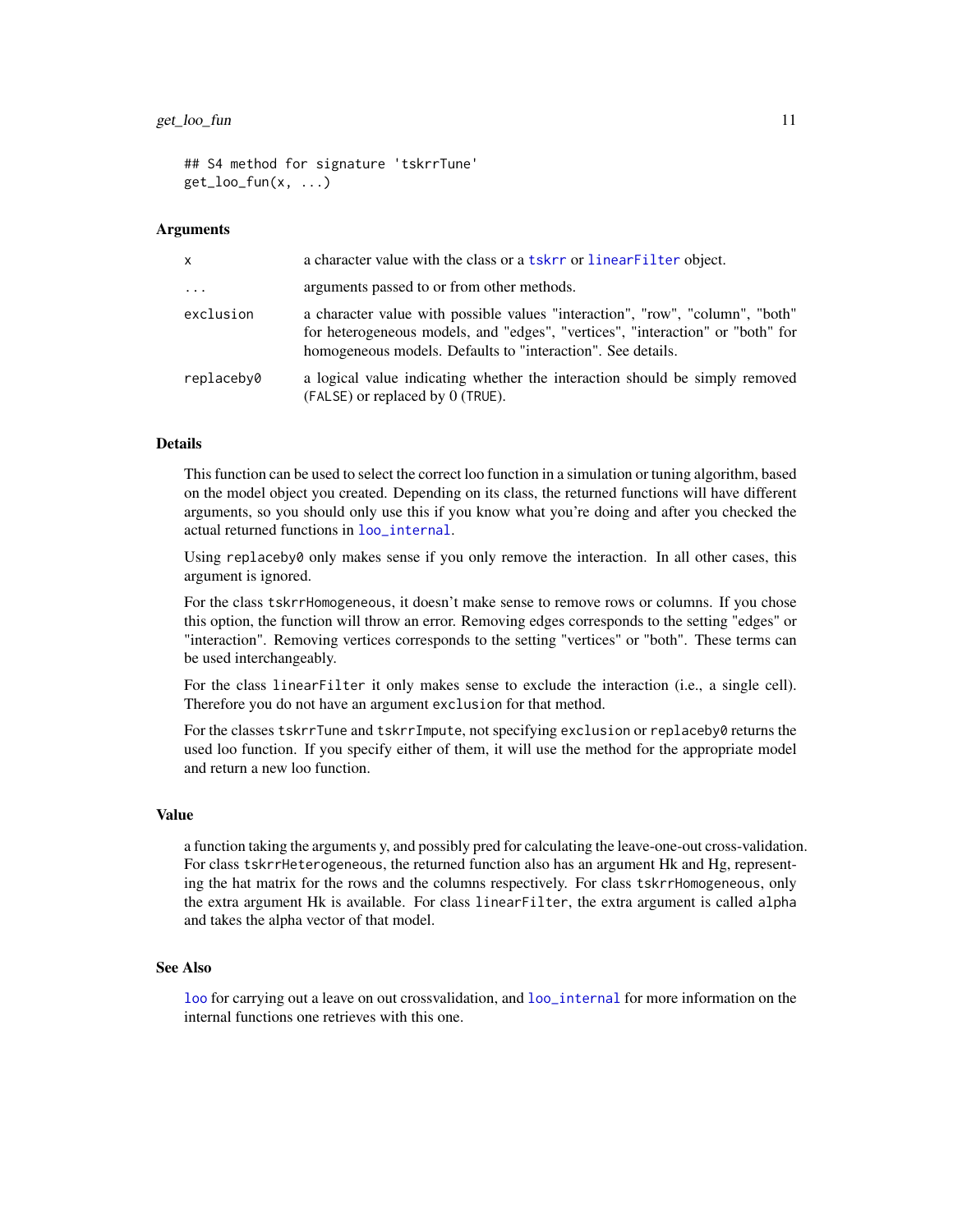<span id="page-11-0"></span>has\_imputed\_values *Getters for tskrrImpute objects*

#### Description

The functions described here are convenience functions to get information out of a [tskrrImpute](#page-44-2) object.

#### Usage

```
has_imputed_values(x)
```
 $which$ \_imputed(x)

is\_imputed(x)

# Arguments

x a [tskrrImpute](#page-44-2) object or an object inheriting from tskrrImpute.

#### Value

For has\_imputed\_values: a logical value indicating whether the model has imputed values. If x is not some form of a [tskrr](#page-40-1) model, the function will return an error.

For which\_imputed: a integer vector with the positions for which the values are imputed.

for is\_imputed: a matrix of the same dimensions as the label matrix. It contains the value FALSE at positions that were not imputed, and TRUE at positions that were.

# Examples

```
data(drugtarget)
```
mod <- tskrr(drugTargetInteraction, targetSim, drugSim)

```
naid <- sample(length(drugTargetInteraction), 30)
drugTargetInteraction[naid] <- NA
```
impmod <- impute\_tskrr(drugTargetInteraction, targetSim, drugSim)

```
has_imputed_values(mod)
has_imputed_values(impmod)
```

```
# For illustration: extract imputed values
id <- is_imputed(impmod)
fitted(impmod)[id]
```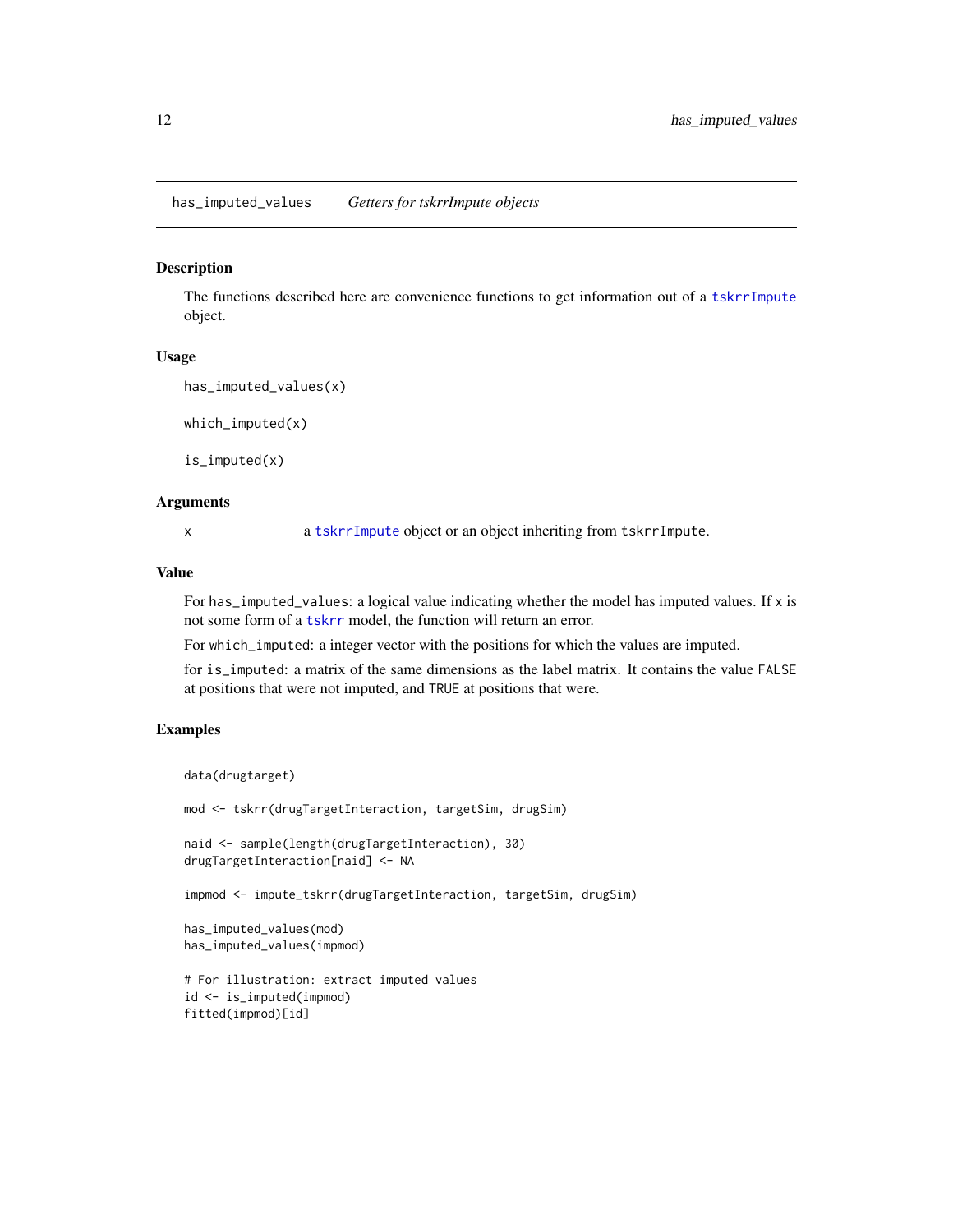# <span id="page-12-0"></span>Description

This function returns the hat matrix or hat matrices of a tskrr model. xnet creates an S4 generic for hat and links the default method to the [hat](#page-0-0) function of stats

# Usage

```
hat(x, \ldots)## S4 method for signature 'tskrrHeterogeneous'
hat(x, which = c("row", "column"))## S4 method for signature 'tskrrHomogeneous'
hat(x, \ldots)
```
# Arguments

|                         | a tskrr model                                                              |
|-------------------------|----------------------------------------------------------------------------|
| $\cdot$ $\cdot$ $\cdot$ | arguments passed to other methods.                                         |
| which                   | a character value with possible values "row" or "column" to indicate which |
|                         | should be returned. For homogeneous models, this parameter is ignored.     |

# Value

the requested hat matrix of the model.

<span id="page-12-1"></span>impute\_tskrr *Impute missing values in a label matrix*

# Description

This function implements an optimization algorithm that allows imputing missing values in the label matrix while fitting a tskrr model.

# Usage

```
impute_tskrr(
 y,
 k,
 g = NULL,lambda = 0.01,
  testdim = TRUE,
```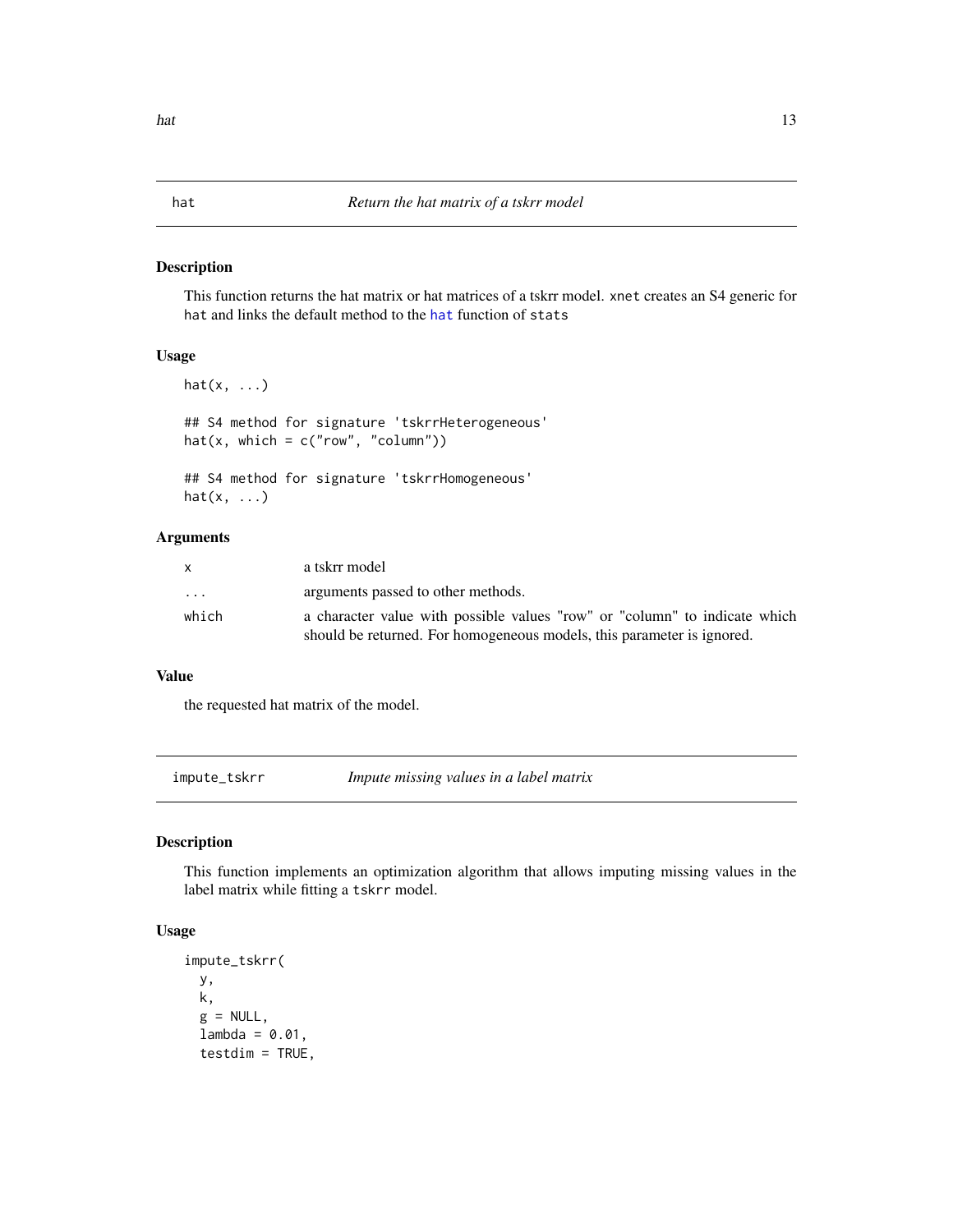```
testlabels = TRUE,
  symmetry = c("auto", "symmetric", "skewed"),
 keep = FALSE,
 niter = 10000,
  tol = sqrt(.Machine$double.eps),
 start = mean(y, na.rm = TRUE),
 verbose = FALSE
\mathcal{L}
```
# Arguments

| У          | a label matrix                                                                                                                                                                                                                            |
|------------|-------------------------------------------------------------------------------------------------------------------------------------------------------------------------------------------------------------------------------------------|
| k          | a kernel matrix for the rows                                                                                                                                                                                                              |
| g          | an optional kernel matrix for the columns                                                                                                                                                                                                 |
| lambda     | a numeric vector with one or two values for the hyperparameter lambda. If two<br>values are given, the first one is used for the k matrix and the second for the g<br>matrix.                                                             |
| testdim    | a logical value indicating whether symmetry and the dimensions of the kernel(s)<br>should be tested. Defaults to TRUE, but for large matrices putting this to FALSE<br>will speed up the function.                                        |
| testlabels | a logical value indicating wether the row- and column names of the matrices<br>have to be checked for consistency. Defaults to TRUE, but for large matrices<br>putting this to FALSE will speed up the function.                          |
| symmetry   | a character value with the possibilities "auto", "symmetric" or "skewed". In<br>case of a homogeneous fit, you can either specify whether the label matrix is<br>symmetric or skewed, or you can let the function decide (option "auto"). |
| keep       | a logical value indicating whether the kernel hat matrices should be stored in the<br>model object. Doing so makes the model object quite larger, but can speed up<br>predictions in some cases. Defaults to FALSE.                       |
| niter      | an integer giving the maximum number of iterations                                                                                                                                                                                        |
| tol        | a numeric value indicating the tolerance for convergence of the algorithm. It is<br>the maximum sum of squared differences between to iteration steps.                                                                                    |
| start      | a numeric value indicating the value with which NA's are replaced in the first<br>step of the algorithm. Defaults to 0.                                                                                                                   |
| verbose    | either a logical value, 1 or 2. 1 means "show the number of iterations and the<br>final deviation", 2 means "show the deviation every 10 iterations". A value TRUE<br>is read as 1.                                                       |

# Value

A tskrr model of the class [tskrrImputeHeterogeneous](#page-45-1) or [tskrrImputeHomogeneous](#page-45-2) depending on whether or not g has a value.

<span id="page-13-0"></span>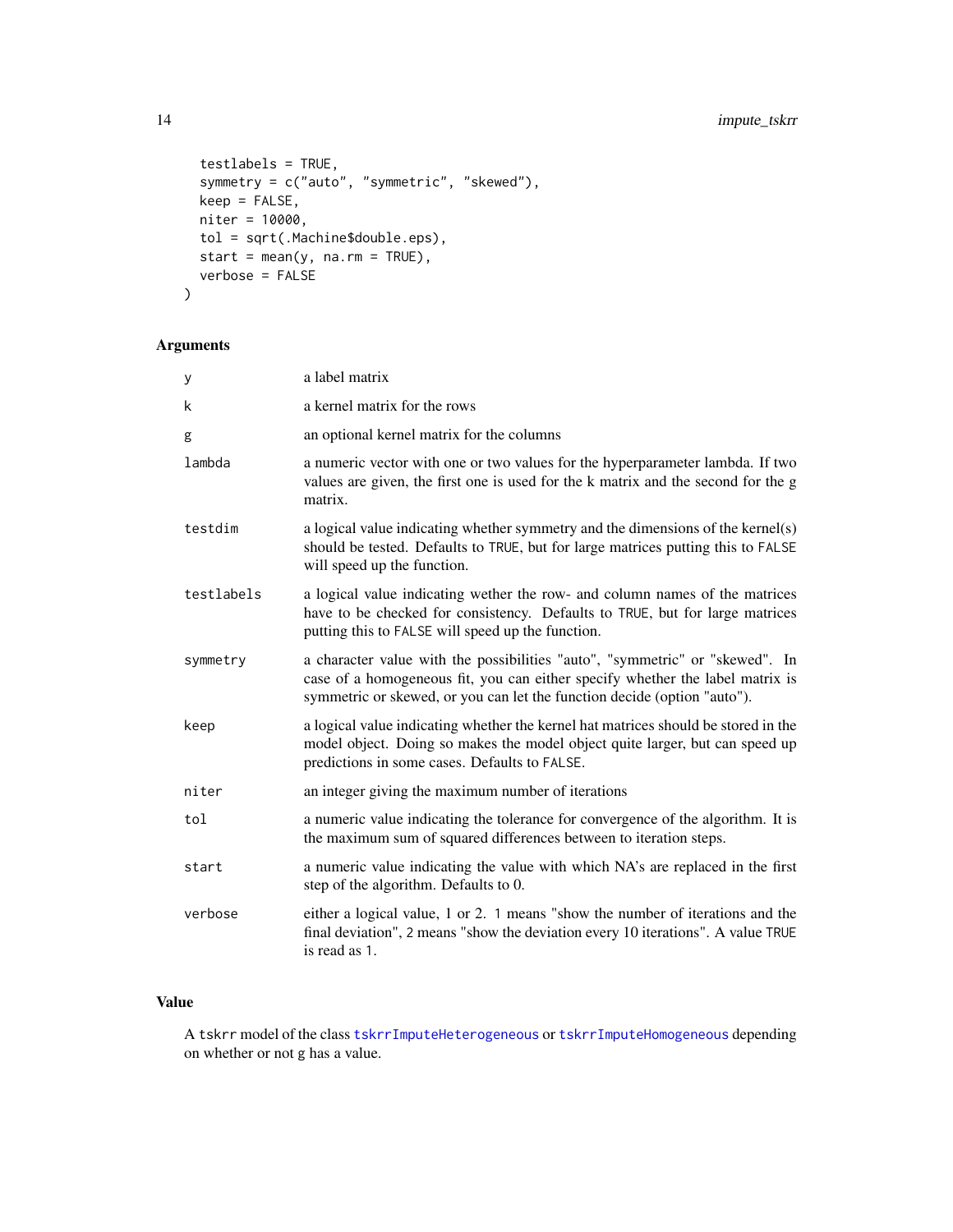# <span id="page-14-0"></span>impute\_tskrr.fit 15

# Examples

```
data(drugtarget)
```

```
naid <- sample(length(drugTargetInteraction), 30)
drugTargetInteraction[naid] <- NA
```

```
impute_tskrr(drugTargetInteraction, targetSim, drugSim)
```
impute\_tskrr.fit *Impute values based on a two-step kernel ridge regression*

# Description

This function provides an interface for the imputation of values based on a [tskrr](#page-40-1) model and is the internal function used by [impute\\_tskrr](#page-12-1).

# Usage

impute\_tskrr.fit(y, Hk, Hg, naid = NULL, niter, tol, start, verbose)

# Arguments

| y       | a label matrix                                                                                                                                                                      |
|---------|-------------------------------------------------------------------------------------------------------------------------------------------------------------------------------------|
| Hk      | a hat matrix for the rows (see also eigen2hat on how to calculate them from an<br>eigen decomposition)                                                                              |
| Hg      | a hat matrix for the columns. For homogeneous networks, this should be Hk<br>again.                                                                                                 |
| naid    | an optional index with the values that have to be imputed, i.e. at which positions<br>you find a NA value. It can be a vector with integers or a matrix with TRUE/FALSE<br>values.  |
| niter   | an integer giving the maximum number of iterations                                                                                                                                  |
| tol     | a numeric value indicating the tolerance for convergence of the algorithm. It is<br>the maximum sum of squared differences between to iteration steps.                              |
| start   | a numeric value indicating the value with which NA's are replaced in the first<br>step of the algorithm. Defaults to 0.                                                             |
| verbose | either a logical value, 1 or 2. 1 means "show the number of iterations and the<br>final deviation", 2 means "show the deviation every 10 iterations". A value TRUE<br>is read as 1. |

# Details

This function is mostly available for internal use. In most cases, it makes much more sense to use [impute\\_tskrr](#page-12-1), as that function returns an object one can work with. The function impute\_tskrr.fit could be useful when doing simulations or creating fitting algorithms.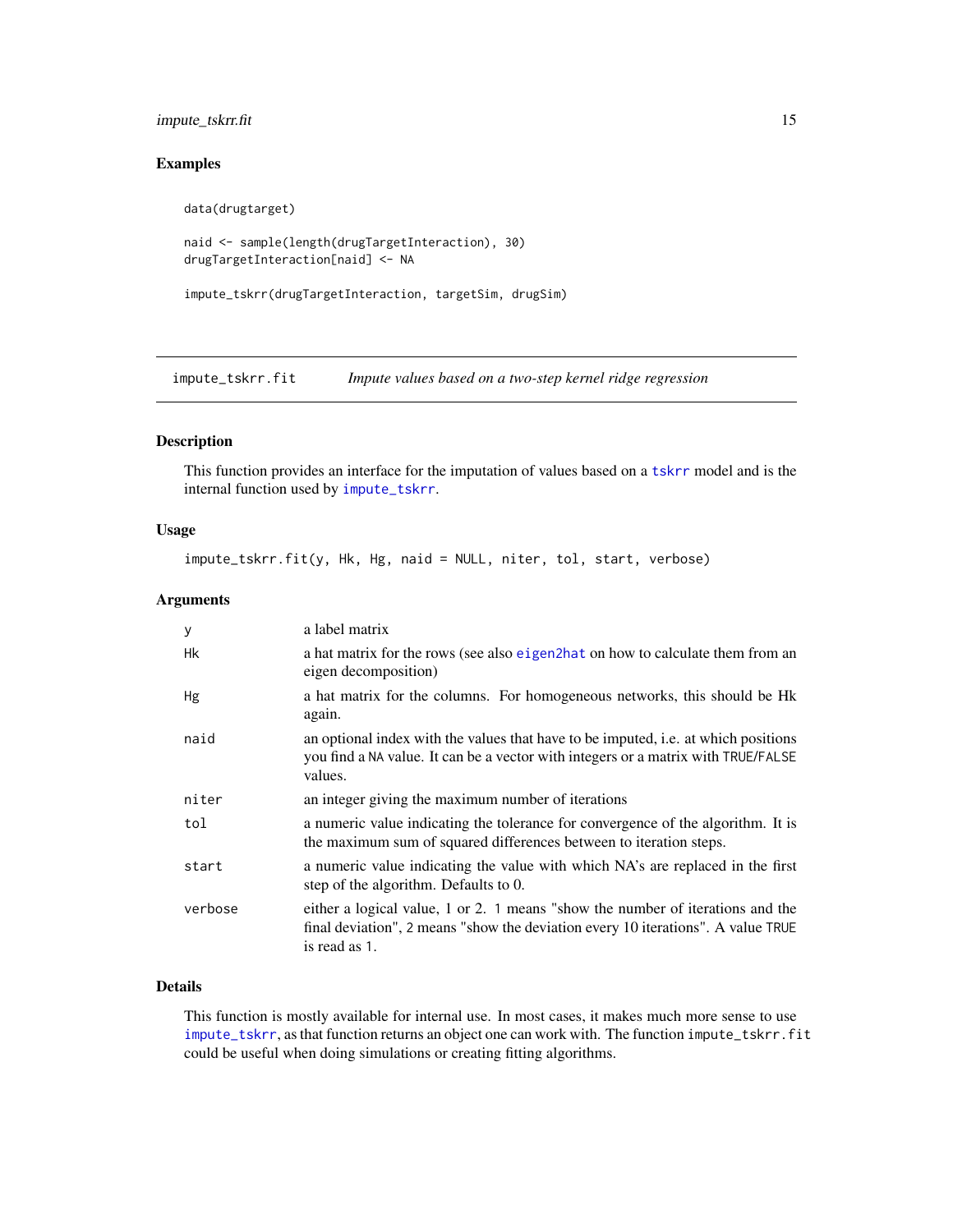# <span id="page-15-0"></span>Value

a list with two elements:

- a matrix y with the imputed values filled in.
- a numeric value niter with the amount of iterations

#### See Also

- [impute\\_tskrr](#page-12-1) for the user-level function, and
- [eigen2hat](#page-7-1) for conversion of a eigen decomposition to a hat matrix.

# Examples

```
data(drugtarget)
K <- eigen(targetSim)
G <- eigen(drugSim)
Hk <- eigen2hat(K$vectors, K$values, lambda = 0.01)
Hg <- eigen2hat(G$vectors, G$values, lambda = 0.05)
drugTargetInteraction[c(3,17,123)] <- NA
res <- impute_tskrr.fit(drugTargetInteraction, Hk, Hg,
                        niter = 1000, tol = 10e-10,
                        start = 0, verbose = FALSE)
```
is\_symmetric *Test symmetry of a matrix*

# Description

The function [isSymmetric](#page-0-0) tests for symmetry of a matrix but also takes row and column names into account. This function is a toned-down (and slightly faster) version that ignores row and column names. Currently, the function only works for real matrices, not complex ones.

# Usage

is\_symmetric(x, tol =  $100 *$  .Machine\$double.eps)

#### **Arguments**

|     | a matrix to be tested.                   |
|-----|------------------------------------------|
| tol | the tolerance for comparing the numbers. |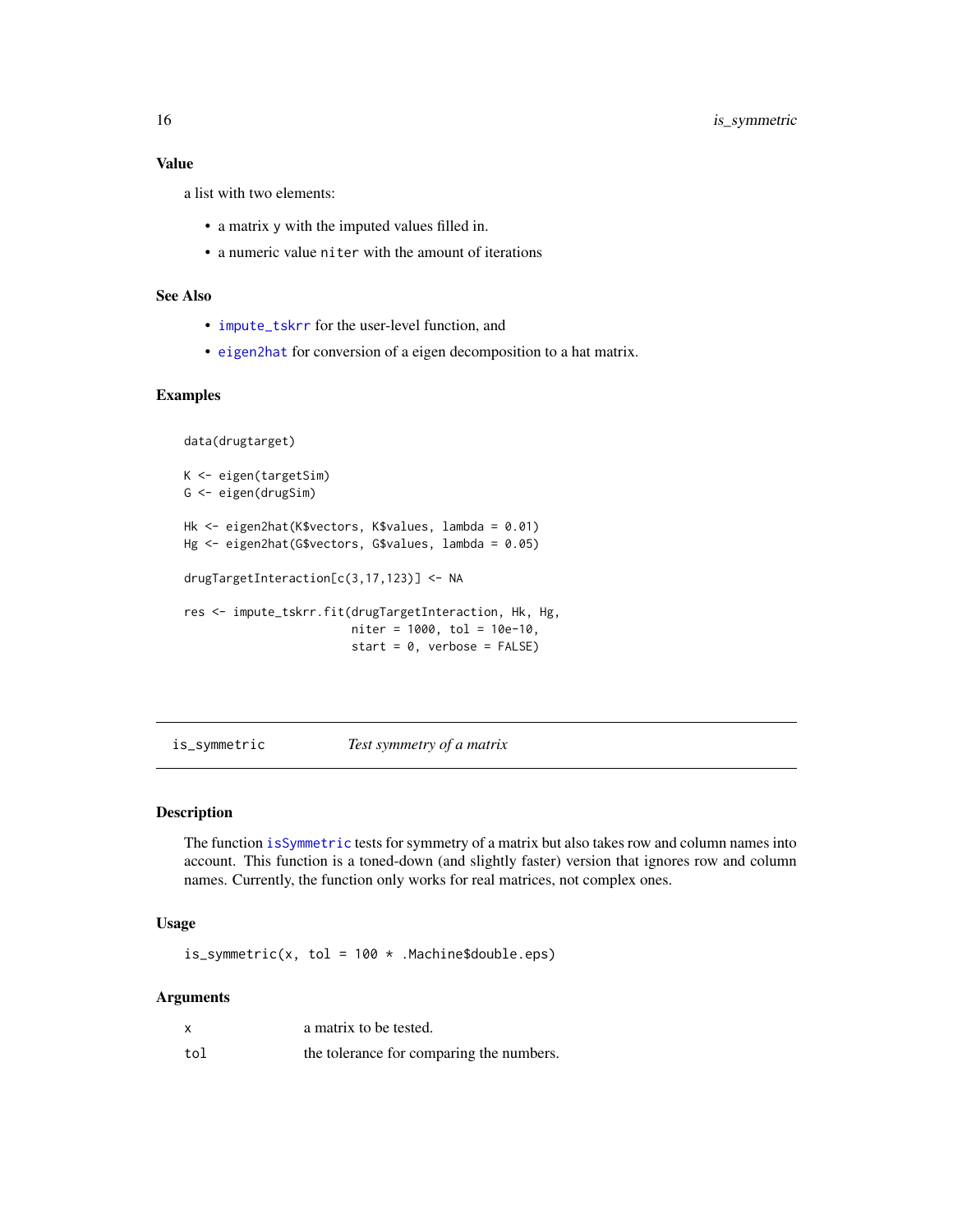#### <span id="page-16-0"></span>is\_tuned 17

# Value

a logical value indicating whether or not the matrix is symmetric

# Examples

```
x \leftarrow \text{matrix}(1:16,\text{ncol} = 4)is_symmetric(x)
x \leq -x %*% t(x)is_symmetric(x)
```
#### is\_tuned *Getters for tskrrTune objects*

# Description

The functions described here are convenience functions to get information out of a [tskrrTune](#page-46-1) object.

# Usage

```
is_tuned(x)
get_grid(x)
get_loss_values(x)
has_onedim(x)
```
# Arguments

x a [tskrrTune](#page-46-1) object or an object inheriting from tskrrTune.

# Value

For is\_tuned: a logical value indicating whether the model is tuned.

For get\_grid a list with the elements k and possibly g, each containing the different lambdas tried in the tuning for the row and column kernel matrices respectively.

For get\_loss\_values a matrix with the calculated loss values. Note that each row represents the result for one lambda value related to the row kernel matrix K. For heterogeneous models, every column represents the result for one lambda related to the column kernel matrix G.

for is\_onedim a single logical value telling whether the grid search in the object was onedimensional.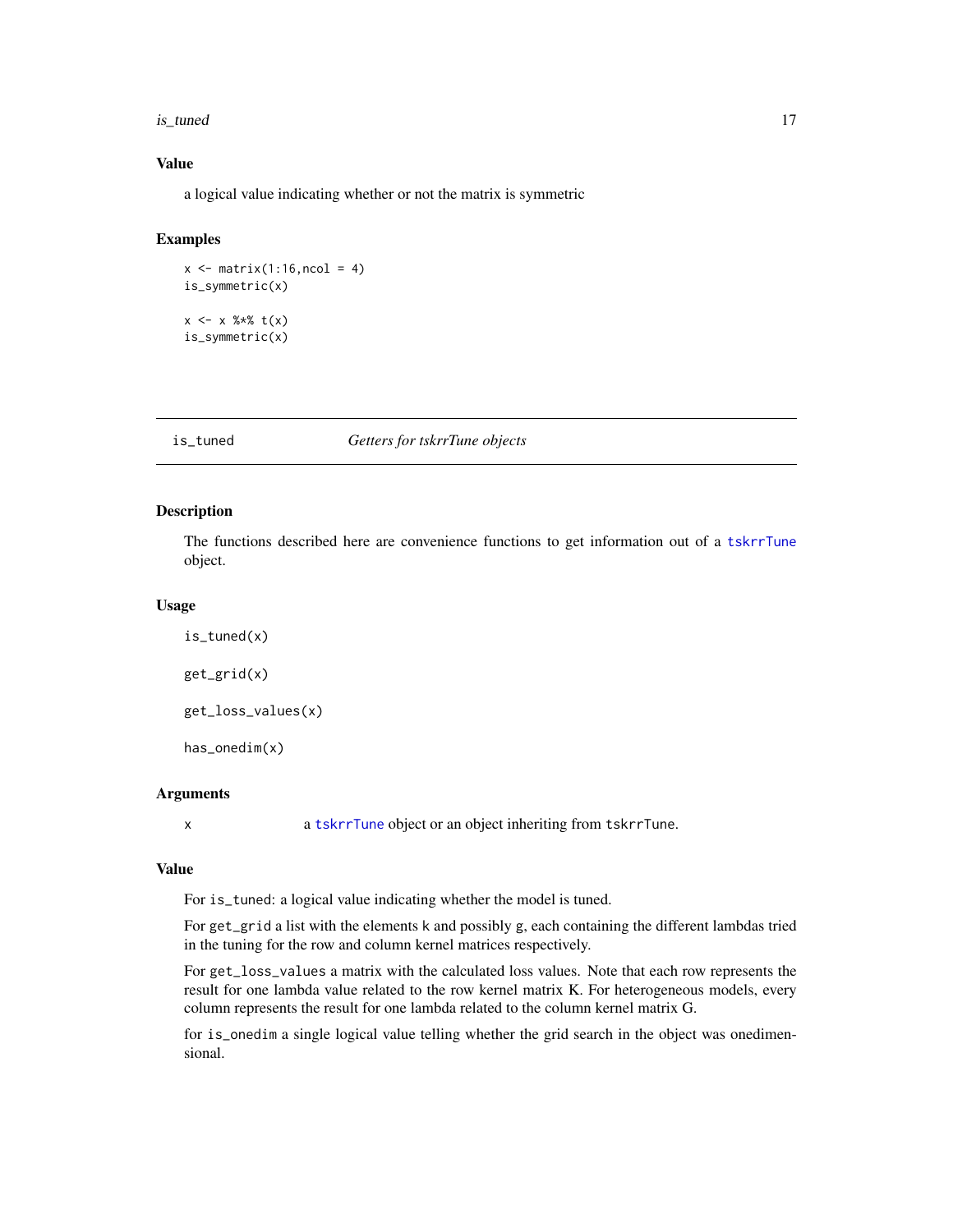# Examples

```
data(drugtarget)
mod <- tskrr(drugTargetInteraction, targetSim, drugSim)
tuned <- tune(mod, ngrid = 10)
is_tuned(mod)
is_tuned(tuned)
# Basic visualization of the grid.
gridvals <- get_grid(tuned)
z <- get_loss_values(tuned)
## Not run:
image(gridvals$k,gridvals$g,log(z), log = 'xy',
xlab = "lambda k", ylab = "lambda g")
## End(Not run)
```
# labels.tskrr *Extract labels from a tskrr object*

#### Description

These functions allow you to extract the labels from a [tskrr](#page-40-1) object. The function labels and the function dimnames are aliases and do the exact same thing. The functions rownames and colnames work like you would expect. Note that contrary to the latter two, labels will never return NULL. If no labels are found, it will construct labels using the prefixes defined in the argument prefix.

#### Usage

```
## S3 method for class 'tskrr'
labels(
  object,
 prefix = if (is_homogeneous(object)) "row" else c("row", "col"),
  ...
)
## S4 method for signature 'tskrr'
labels(
  object,
 prefix = if (is_homogeneous(object)) "row" else c("row", "col"),
  ...
)
```
<span id="page-17-0"></span>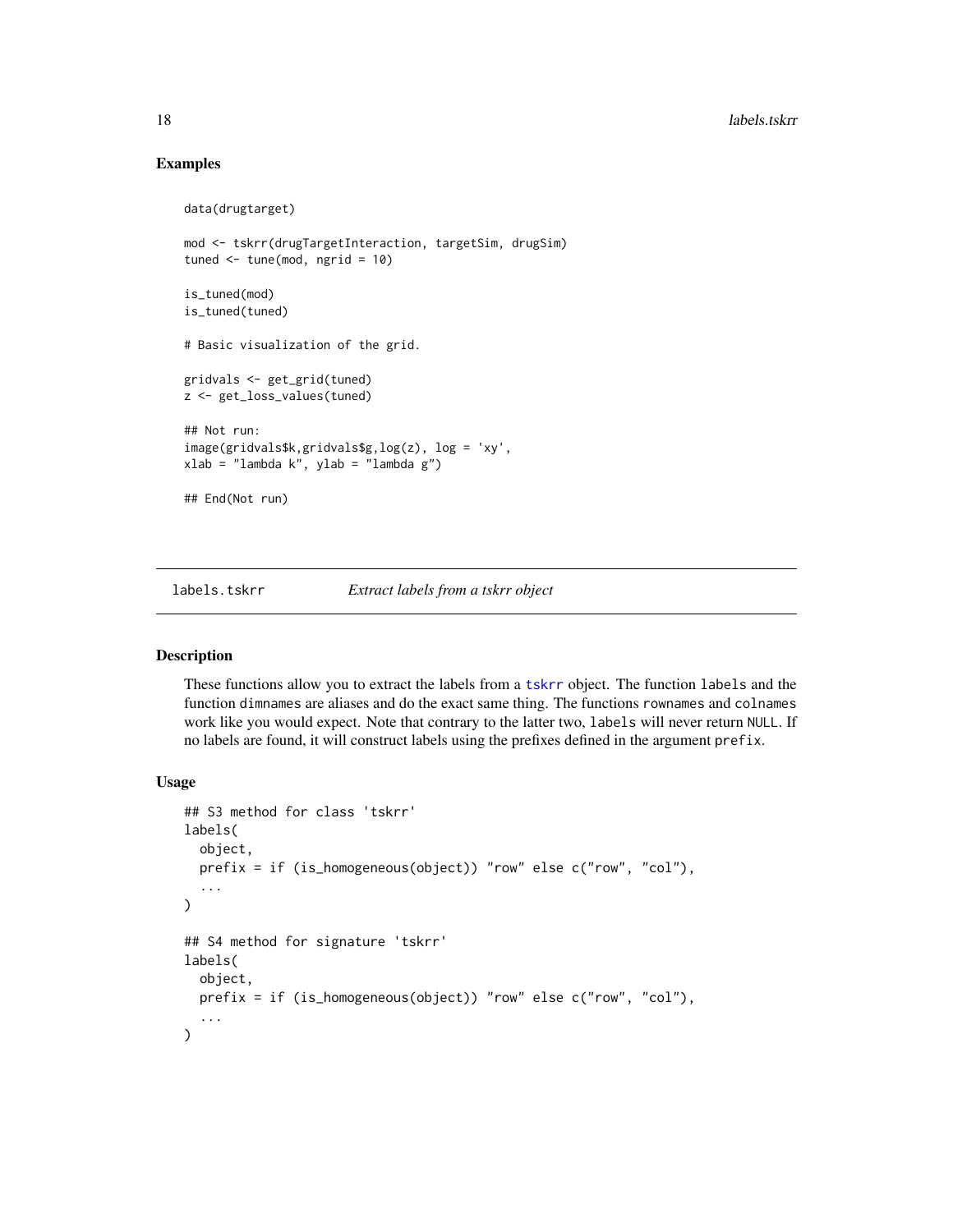# <span id="page-18-0"></span>linearFilter-class 19

```
## S4 method for signature 'tskrr'
dimnames(x)
## S4 method for signature 'tskrr'
rownames(x, do.NULL = TRUE, prefix = "row")## S4 method for signature 'tskrr'
colnames(x, do.NULL = TRUE, prefix = "col")
```
# Arguments

| object   | a tskrr object                                                                                                                                                                                                                                                                                                                                                                                                         |
|----------|------------------------------------------------------------------------------------------------------------------------------------------------------------------------------------------------------------------------------------------------------------------------------------------------------------------------------------------------------------------------------------------------------------------------|
| prefix   | a prefix used for construction of the labels in case none are available. For label,<br>a character vector of length 1 for homogeneous networks or of length 2 for<br>heterogeneous networks. In case two values are given, the first is used for the<br>rows and the second for the columns. Otherwise the only value is used for both.<br>In the case of rownames and colnames, a single value. See also row+colnames |
| $\ddots$ | arguments passed to/from other methods.                                                                                                                                                                                                                                                                                                                                                                                |
| x        | a tskrr object                                                                                                                                                                                                                                                                                                                                                                                                         |
| do.NULL  | logical. If FALSE and labels are NULL, labels are created. If TRUE, the function<br>returns NULL in the absence of labels.                                                                                                                                                                                                                                                                                             |

#### Value

for labels and dimnames: a list with two elements k and g

# Warning

If the original data didn't contain row- or column names for the label matrix, rownames and colnames will return NULL. Other functions will extract the automatically generated labels, so don't count on rownames and colnames if you want to predict output from other functions!

<span id="page-18-2"></span>linearFilter-class *Class linearFilter*

# <span id="page-18-1"></span>Description

The class represents the outcome of a linear filter, and is normally generated by the function [linear\\_filter](#page-19-1)

# Slots

y the original label matrix with responses.

alpha a numeric vector with the 4 alpha values of the model.

pred a matrix with the predictions

mean a numeric vector containing the global mean of y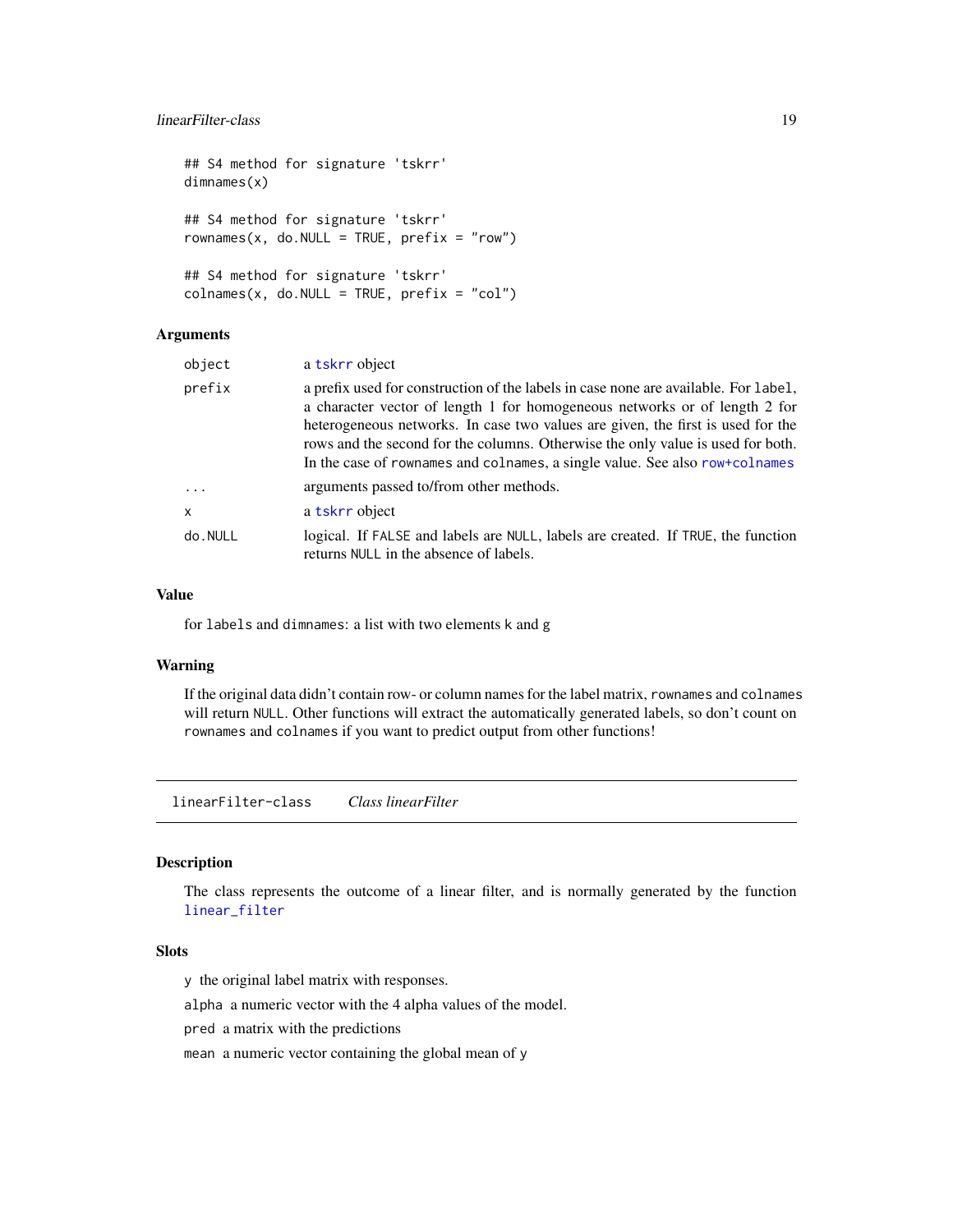<span id="page-19-0"></span>colmeans a numeric vector containing the column means of y

rowmeans a numeric vector containing the row means of y.

na.rm a logical value indicating whether missing values were removed prior to the calculation of the means.

#### See Also

[linear\\_filter](#page-19-1) for creating a linear filter model, and [getter fuctions for linearFilter](#page-3-1).

<span id="page-19-1"></span>linear\_filter *Fit a linear filter over a label matrix*

# Description

This function fits a linear filter over a label matrix. It calculates the row, column and total means, and uses those to construct the linear filter.

# Usage

 $linear_fitter(y, alpha = 0.25, na.rm = FALSE)$ 

# Arguments

| ۷     | a label matrix                                                                                                               |
|-------|------------------------------------------------------------------------------------------------------------------------------|
| alpha | a vector with 4 alpha values, or a single alpha value which then is used for all 4<br>alphas.                                |
| na.rm | a logical value indicating whether missing values should be removed before<br>calculating the row-, column- and total means. |

# Details

If there are missing values and they are removed before calculating the means, a warning is issued. If na.rm = FALSE and there are missing values present, the outcome is, by definition, a matrix filled with NA values.

# Value

an object of class [linearFilter](#page-18-2)

# Examples

```
data(drugtarget)
linear_filter(drugTargetInteraction, alpha = 0.25)
linear_filter(drugTargetInteraction, alpha = c(0.1,0.1,0.4,0.4))
```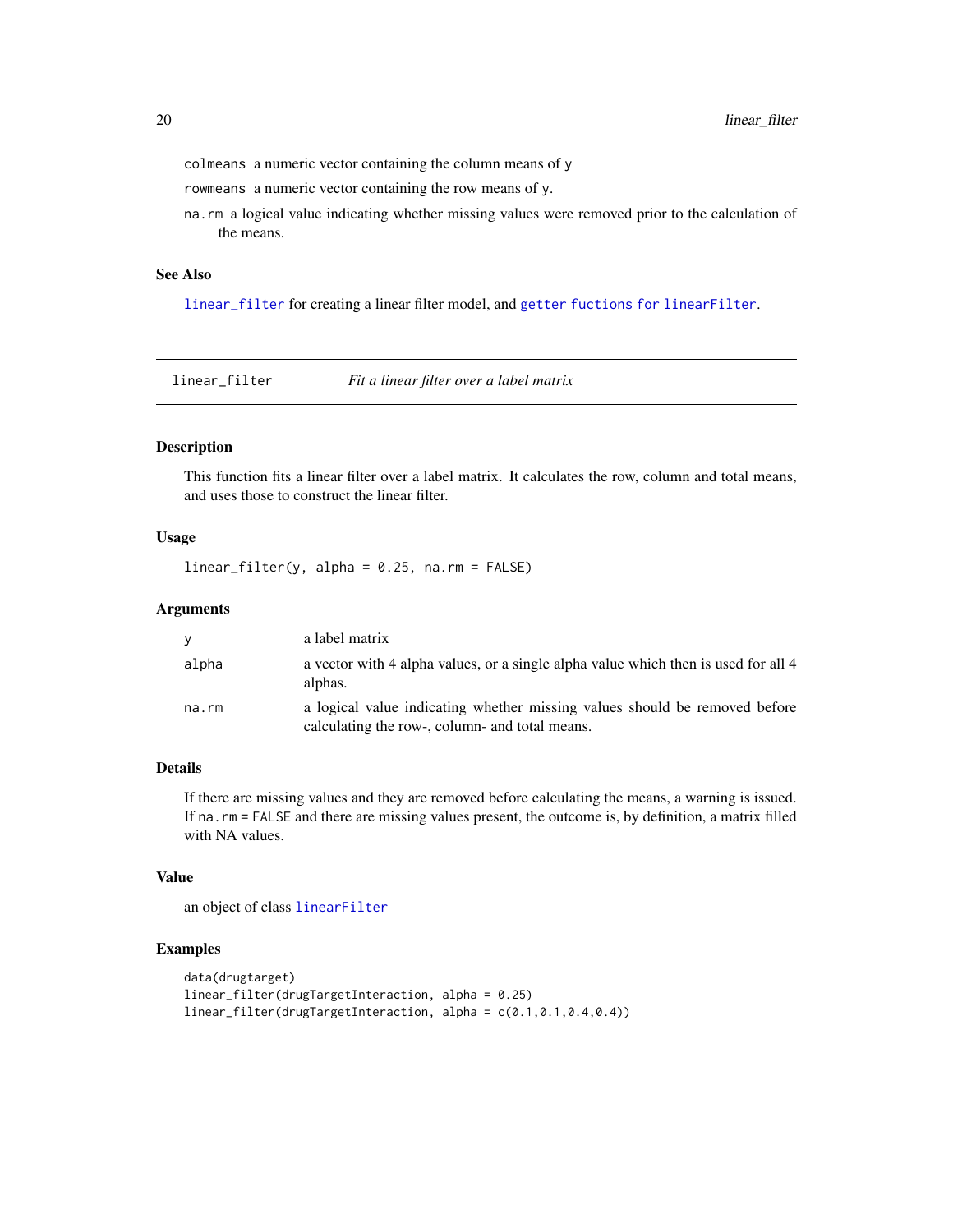#### <span id="page-20-1"></span><span id="page-20-0"></span>Description

Perform a leave-one-out cross-validation for two-step kernel ridge regression based on the shortcuts described in Stock et al, 2018. (<http://doi.org/10.1093/bib/bby095>).

# Usage

```
\text{loo}(x, \ldots)## S4 method for signature 'tskrrHeterogeneous'
loo(
  x,
  exclusion = c("interaction", "row", "column", "both"),
  replaceby0 = FALSE
)
## S4 method for signature 'tskrrHomogeneous'
loo(
  x,
  exclusion = c("edges", "vertices", "interaction", "both"),
  replaceby0 = FALSE
)
## S4 method for signature 'linearFilter'
loo(x, replaceby0 = FALSE)
```
#### Arguments

| x          | an object of class tskrr or linear Filter.                                                                                                                                                                                     |
|------------|--------------------------------------------------------------------------------------------------------------------------------------------------------------------------------------------------------------------------------|
| $\cdots$   | arguments passed to methods. See Details.                                                                                                                                                                                      |
| exclusion  | a character value with possible values "interaction", "row", "column", "both"<br>for heterogeneous models, and "edges", "vertices", "interaction" or "both" for<br>homogeneous models. Defaults to "interaction". See details. |
| replacebv0 | a logical value indicating whether the interaction should be simply removed<br>$(FALSE)$ or replaced by $0$ (TRUE).                                                                                                            |

# Details

The parameter exclusion defines what is left out. The value "interaction" means that a single interaction is removed. In the case of a homogeneous model, this can be interpreted as the removal of the interaction between two edges. The values "row" and "column" mean that all interactions for a row edge resp. a column edge are removed. The value "both" removes all interactions for a row and a column edge.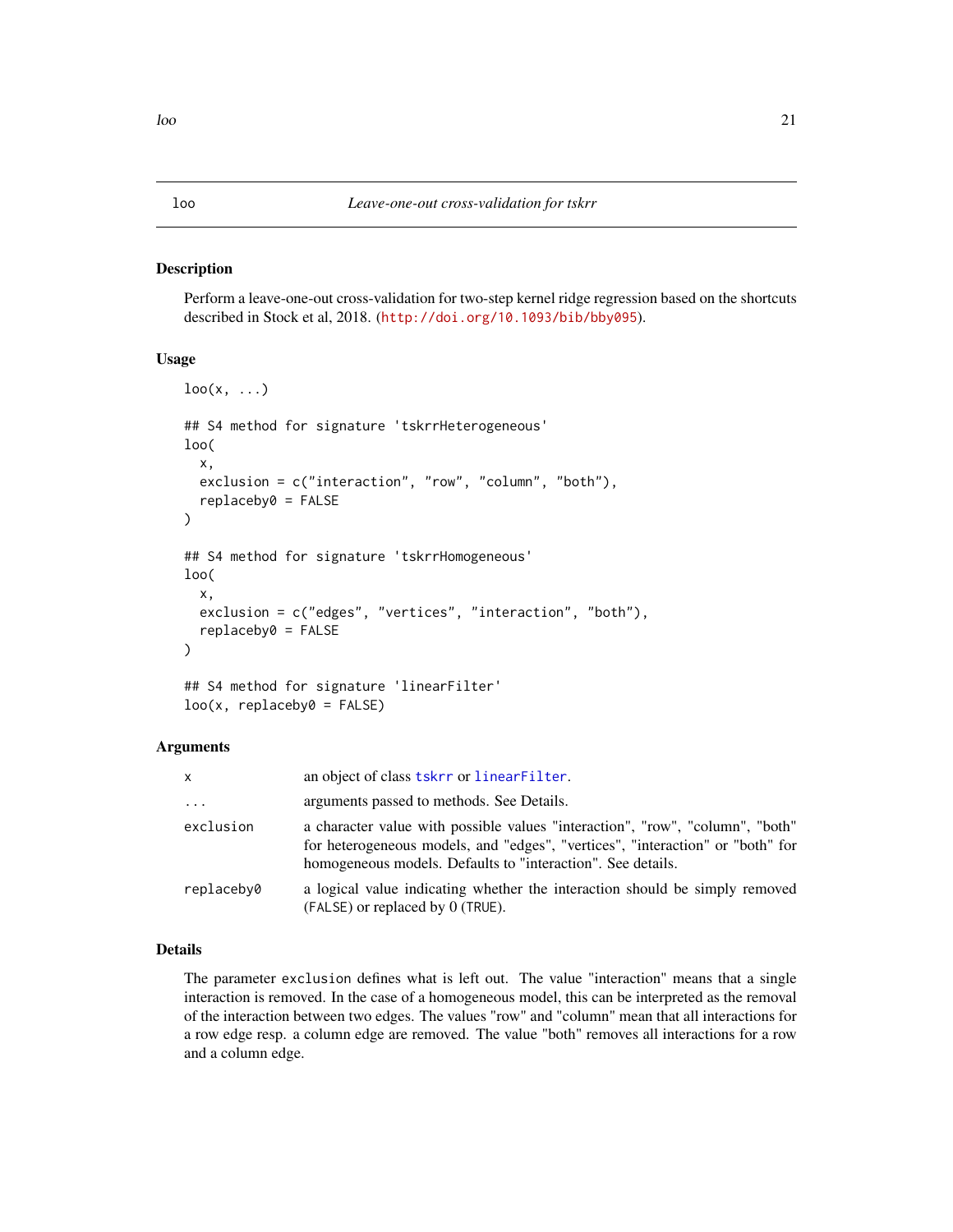In the case of a homogeneous model, "row" and "column" don't make sense and will be replaced by "both" with a warning. This can be interpreted as removing vertices, i.e. all interactions between one edge and all other edges. Alternatively one can use "edges" to remove edges and "vertices" to remove vertices. In the case of a homogeneous model, the setting "edges" translates to "interaction", and "vertices" translates to "both". For more information, see Stock et al. (2018).

Replacing by 0 only makes sense when exclusion = "interaction" and the label matrix contains only 0 and 1 values. The function checks whether the conditions are fulfilled and if not, returns an error.

#### Value

a numeric matrix with the leave-one-out predictions for the model.

# Examples

```
data(drugtarget)
mod <- tskrr(drugTargetInteraction, targetSim, drugSim,
             lambda = c(0.01, 0.01))delta <- loo(mod, exclusion = 'both') - response(mod)
delta0 <- loo(mod, replaceby0 = TRUE) - response(mod)
```
<span id="page-21-1"></span>

| loo_internal | Leave-one-out cross-validation for two-step kernel ridge regression |  |
|--------------|---------------------------------------------------------------------|--|
|              |                                                                     |  |

#### Description

These functions implement different cross-validation scenarios for two-step kernel ridge regression. It uses the shortcuts for leave-one-out cross-validation.

#### Usage

```
loo.i(Y, Hk, Hg, pred)
loo.i0(Y, Hk, Hg, pred)
loo.r(Y, Hk, Hg, ...)
loo.c(Y, Hk, Hg, ...)
\text{loo.b}(Y, Hk, Hg, \ldots)loo.e.sym(Y, Hk, pred)
loo.e.skew(Y, Hk, pred)
```
<span id="page-21-0"></span>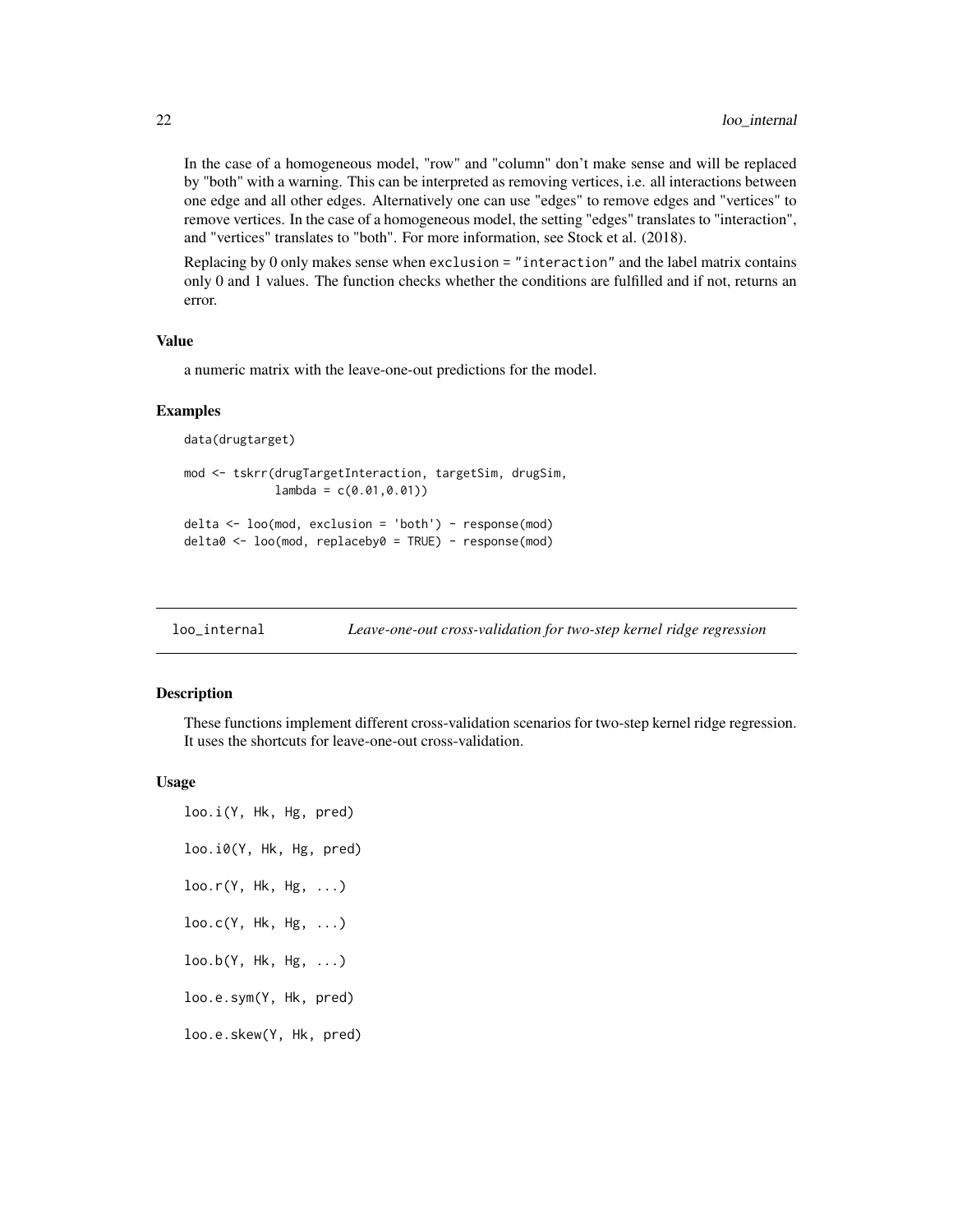loo.e0.sym(Y, Hk, pred) loo.e0.skew(Y, Hk, pred)  $\text{loo.v(Y, Hk, ...)}$ loo.i.lf(Y, alpha, pred) loo.i0.lf(Y, alpha, pred)

# Arguments

| Υ       | the matrix with responses                                             |
|---------|-----------------------------------------------------------------------|
| Hk      | the hat matrix for the first kernel (rows of $Y$ )                    |
| Hg      | the hat matrix for the second kernel (columns of $Y$ )                |
| pred    | the predictions                                                       |
| $\cdot$ | added to allow for specifying pred even when not needed.              |
| alpha   | a vector of length 4 with the alpha values from a linear Filter model |

# Details

These functions are primarily for internal use and hence not exported. Be careful when using them, as they do not perform any sanity check on the input. It is up to the user to make sure the input makes sense.

#### Value

a matrix with the leave-one-out predictions

# See Also

[loo](#page-20-1) for the user-level function.

<span id="page-22-1"></span>loss *Calculate or extract the loss of a tskrr model*

# Description

This function allows calculating the loss of a tskrr model using either one of the functions defined in [loss\\_functions](#page-24-1) or a custom user function. If the model inherits from class [tskrrTune](#page-46-1) and no additional arguments are given, the loss is returned for the settings used when tuning. The function can also be used to extract the original loss from a [permtest](#page-26-1) object.

<span id="page-22-0"></span> $\log$  23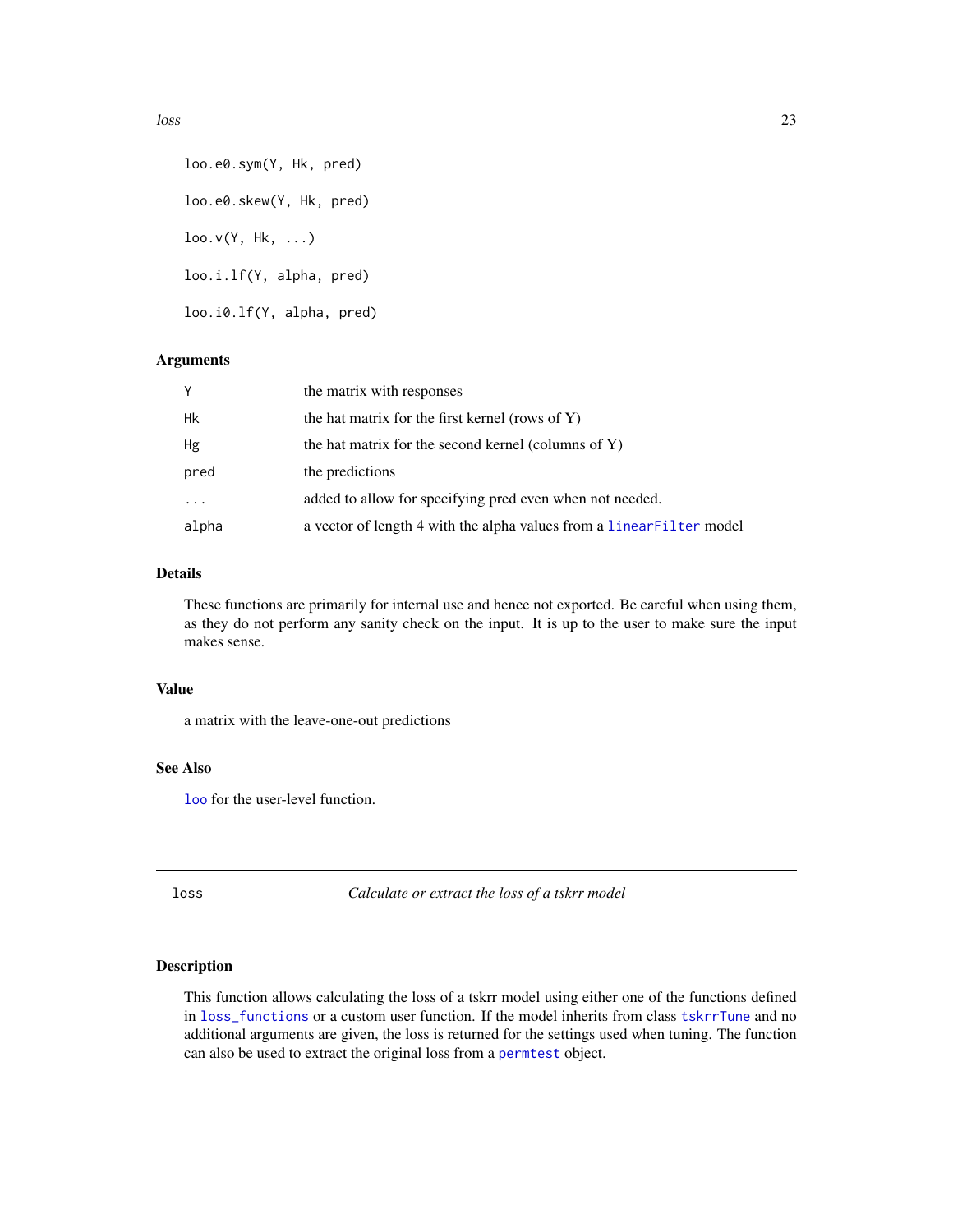# Usage

```
loss(x, \ldots)## S4 method for signature 'tskrr'
loss(
  x,
  fun = loss_mse,
  exclusion = c("interaction", "row", "column", "both"),
  replaceby0 = FALSE,
 predictions = FALSE,
  ...
)
## S4 method for signature 'tskrrTune'
loss(
 x,
 fun = loss_mse,
 exclusion = c("interaction", "row", "column", "both"),
  replaceby0 = FALSE,
 predictions = FALSE,
  ...
\mathcal{L}## S4 method for signature 'permtest'
```

```
loss(x, \ldots)
```
# Arguments

| x           | a model that inherits from class tskrr                                                                                                                           |
|-------------|------------------------------------------------------------------------------------------------------------------------------------------------------------------|
| $\cdots$    | extra arguments passed to the loss function in fun.                                                                                                              |
| fun         | a function to be used for calculating the loss. This can also be a character value<br>giving the name of one of the loss functions provided in the package       |
| exclusion   | a character value with possible values "interaction", "row", "column" or "both".<br>See also <b>loo</b> for more information.                                    |
| replacebv0  | a logical value indicating whether the interaction should be simply removed<br>(FALSE) or replaced by 0 (TRUE).                                                  |
| predictions | a logical value to indicate whether the predictions should be used instead of<br>leave one out crossvalidation. If set to TRUE, the other arguments are ignored. |
|             |                                                                                                                                                                  |

# Value

a numeric value with the calculated loss

# See Also

- [loss\\_functions](#page-24-1) for possible loss functions
- [tune](#page-47-1) for tuning a model based on loss functions

<span id="page-23-0"></span>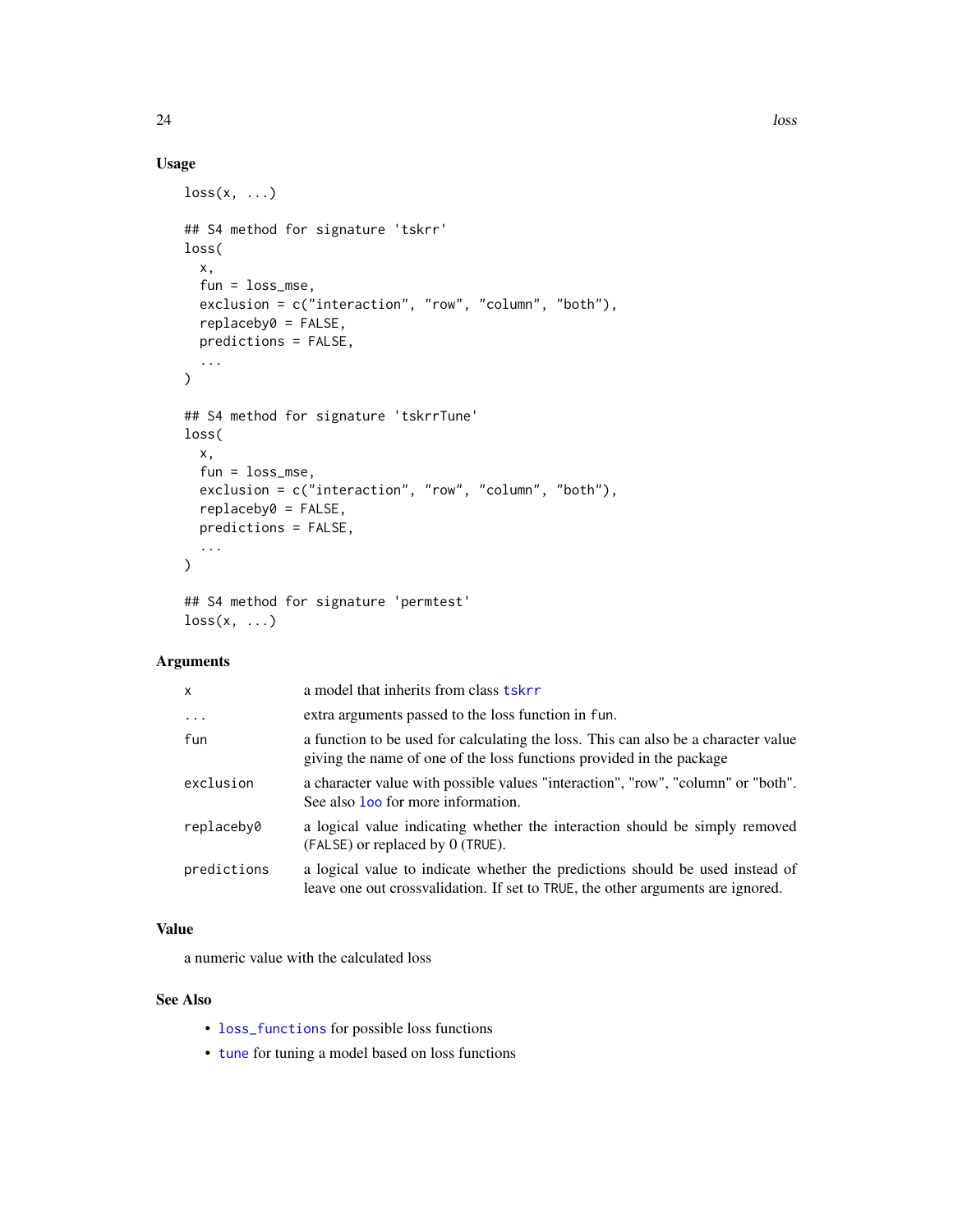# <span id="page-24-0"></span>loss\_functions 25

#### Examples

data(drugtarget) mod <- tskrr(drugTargetInteraction, targetSim, drugSim) loss(mod, fun = loss\_auc) tuned <- tune(mod, fun = loss\_auc) loss(tuned) loss(tuned, fun = loss\_mse)

<span id="page-24-1"></span>loss\_functions *loss functions*

#### Description

These functions can be used as loss functions in [tune](#page-47-1). Currently, two functions are provided: a function calculating the classic mean squared error (loss\_mse) and a function calculating 1 - AUC (loss\_auc).

#### Usage

loss\_mse(Y, LOO, na.rm = FALSE)

loss\_auc(Y, LOO)

# Arguments

|                 | the label matrix with observed responses                                                                           |
|-----------------|--------------------------------------------------------------------------------------------------------------------|
| L <sub>00</sub> | the leave-one-out crossvalidation (or predictions if you must). This one can be<br>calculated by the function loo. |
| na.rm           | a logical value                                                                                                    |

#### Details

The AUC is calculated by sorting the Y matrix based on the order of the values in the LOO matrix. The false and true positive rates are calculated solely based on that ordering, which allows for values in LOO outside the range [0,1]. It's a naive implementation which is good enough for tuning, but shouldn't be used as a correct value for 1 - auc in case the values in L00 are outside the range [0,1].

#### Note

The function loss\_auc should only be used for a Y matrix that contains solely the values 0 and 1.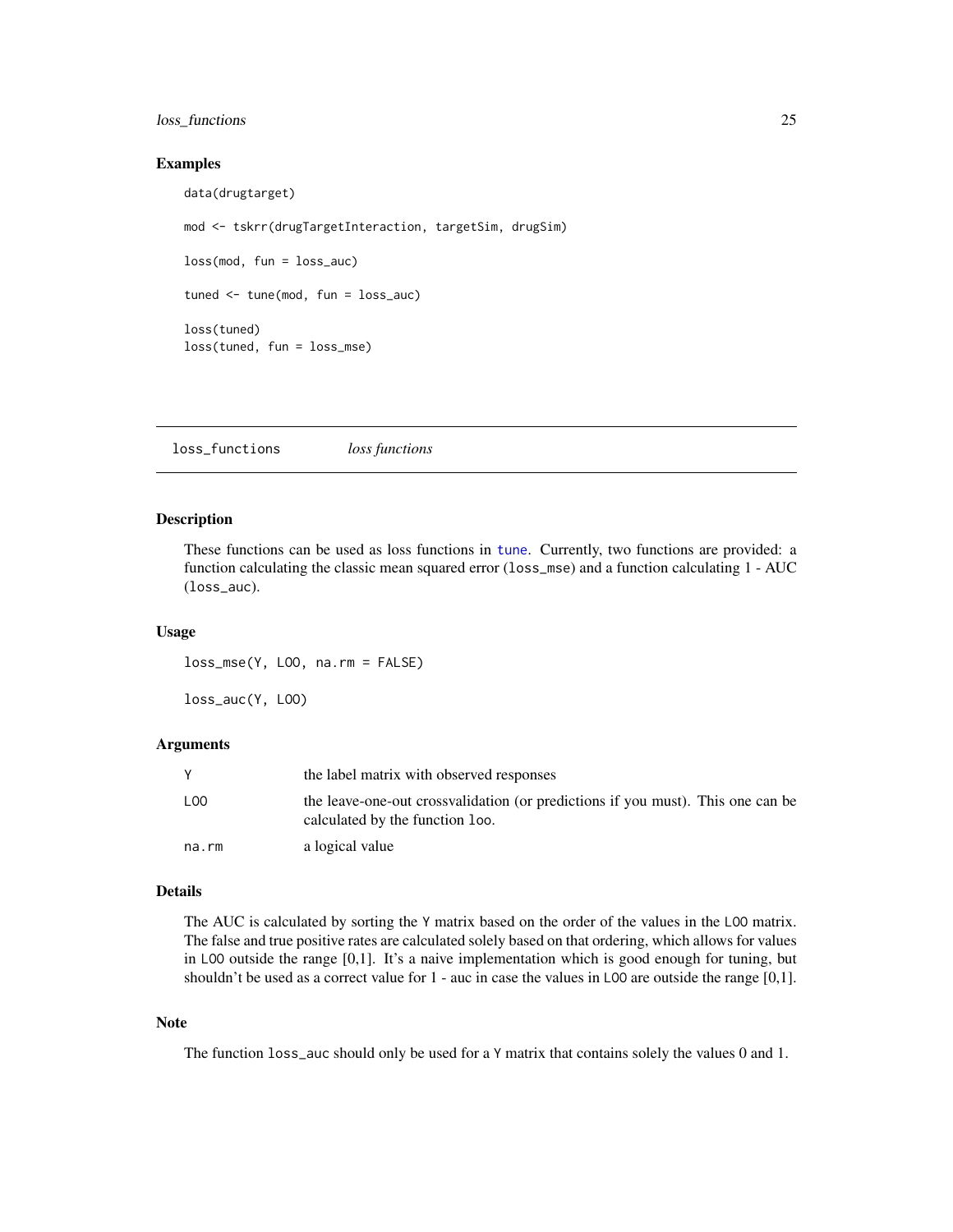# See Also

[tune](#page-47-1) for application of the loss function

#### Examples

```
x \leftarrow c(1, 0, 0, 1, 0, 0, 1, 0, 1)y \leftarrow c(0.8, -0.1, 0.2, 0.2, 0.4, 0.01, 1.12, 0.9, 0.9)loss_mse(x,y)
loss_auc(x,y)
```
match\_labels *Reorder the label matrix*

# Description

Reorders the label matrix based on the labels of the kernel matrices. In case there are no labels, the original label matrix is returned, but with the labels in rows and cols as rownames and column names respectively.

#### Usage

match\_labels(y, rows, cols = NULL)

#### Arguments

| V    | a matrix representing the label matrix.                                                                                                                              |
|------|----------------------------------------------------------------------------------------------------------------------------------------------------------------------|
| rows | a character vector with the labels for the rows or a matrix with rownames that<br>will be used as labels.                                                            |
| cols | a character vector with the labels for the cols or a matrix with colnames that will<br>be used as labels. If NULL, rows will be used for both row and column labels. |

# Value

a matrix with the rows and columns reordered.

# Examples

```
mat \leq matrix(1:6, ncol = 2,
               dimnames = list(c("b", "a", "d"),c("ca", "cb"))
             \lambdamatch_labels(mat, c("a","b", "d"), c("ca","cb"))
#Using matrices
data(drugtarget)
out <- match_labels(drugTargetInteraction, targetSim, drugSim)
```
<span id="page-25-0"></span>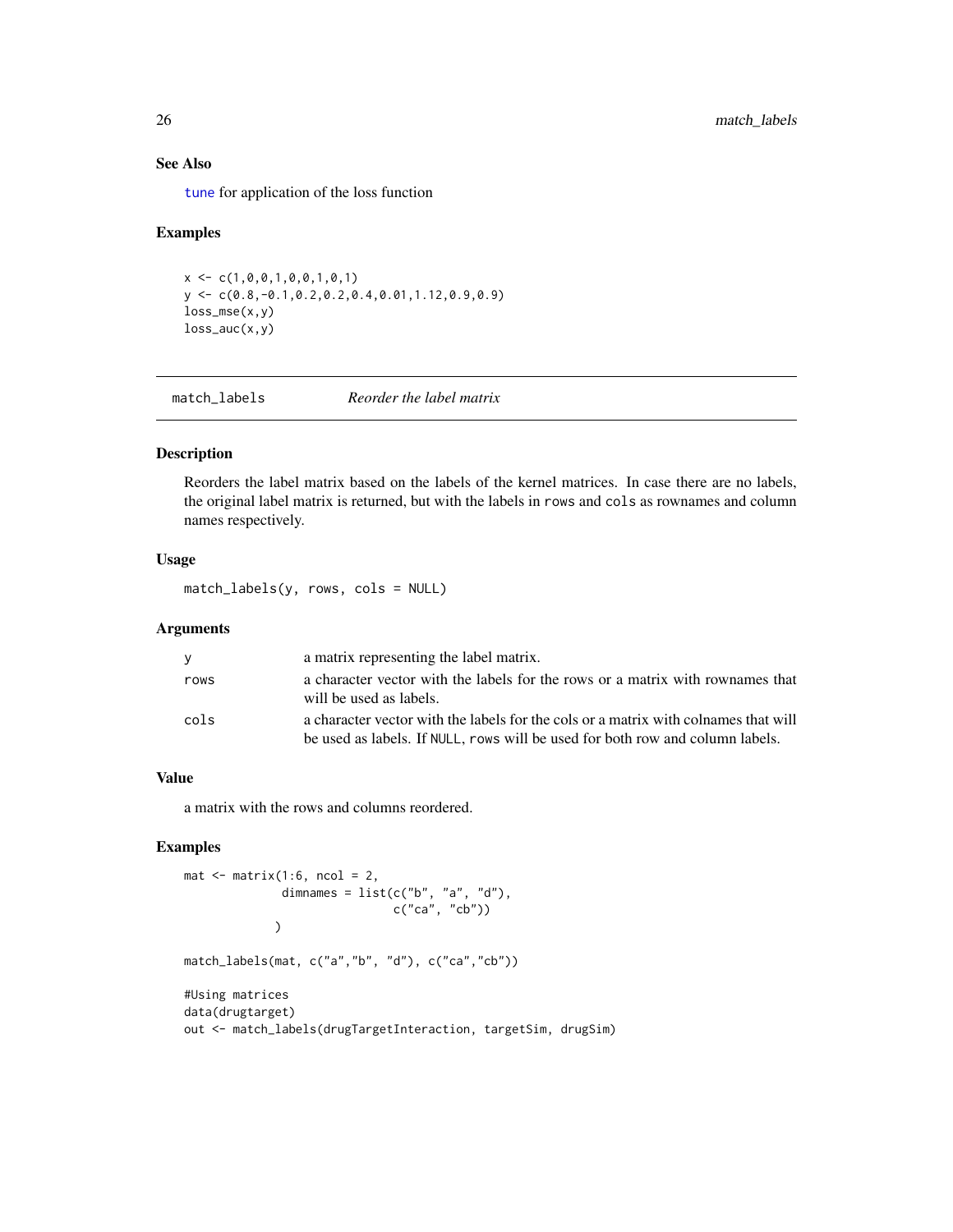<span id="page-26-1"></span><span id="page-26-0"></span>

#### Description

This function does a permutation-based evaluation of the impact of different edges on the final result. It does so by permuting the kernel matrices, refitting the model and calculating a loss function.

# Usage

```
permtest(x, ...)
## S3 method for class 'permtest'
print(x, digits = max(3L, getOption("digits") - 3), ...)## S4 method for signature 'tskrrHeterogeneous'
permtest(
 x,
 n = 100,
 permutation = c("both", "row", "column"),
 exclusion = c("interaction", "row", "column", "both"),
  replaceby0 = FALSE,
  fun = loss_mse,
  exact = FALSE)
## S4 method for signature 'tskrrHomogeneous'
permtest(
 x,
 n = 100,permutation = c("both"),exclusion = c("interaction", "both"),
  replaceby0 = FALSE,
  fun = loss_mse,
 exact = FALSE)
## S4 method for signature 'tskrrTune'
```
# permtest(x, permutation =  $c("both", "row", "column"), n = 100)$

# Arguments

| x                       | either a tskrr-class or a tskrrTune-class object   |
|-------------------------|----------------------------------------------------|
| $\cdot$ $\cdot$ $\cdot$ | arguments passed to other methods                  |
| digits                  | the number of digits shown in the output           |
| n                       | the number of permutations for every kernel matrix |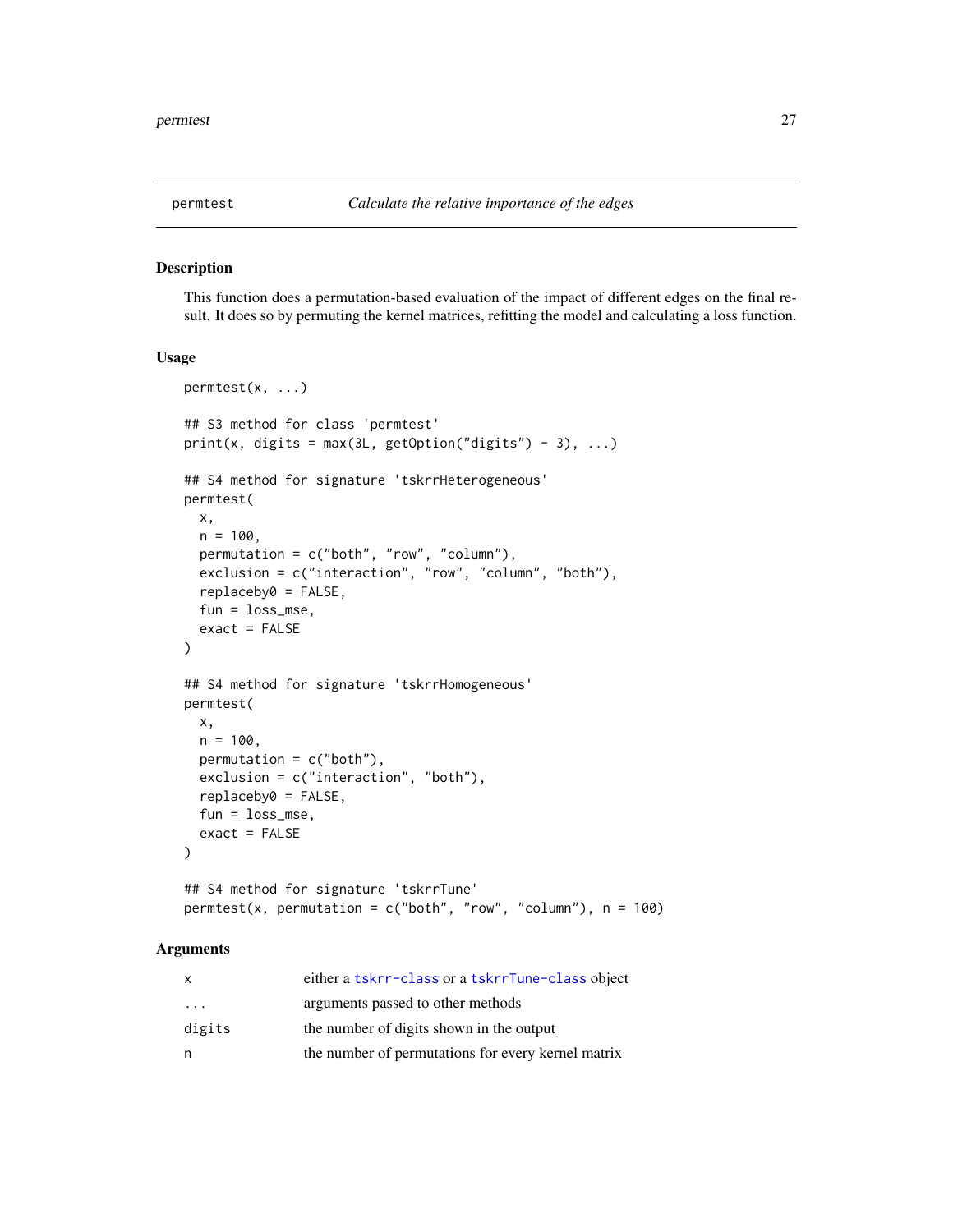<span id="page-27-0"></span>

| permutation | a character string that defines whether the row, column or both kernel matrices<br>should be permuted. Ignored in case of a homogeneous network |
|-------------|-------------------------------------------------------------------------------------------------------------------------------------------------|
| exclusion   | the exclusion to be used in the loo function. See also get_loo_fun                                                                              |
| replaceby0  | a logical value indicating whether loo removes a value in the leave-one-out<br>procedure or replaces it by zero. See also get_loo_fun.          |
| fun         | a function (or a character string with the name of a function) that calculates the<br>loss. See also tune and loss_functions                    |
| exact       | a logical value that indicates whether or not an exact p-value should be calcu-<br>lated, or be approximated based on a normal distribution.    |

#### Details

The test involved uses a normal approximation. It assumes that under the null hypothesis, the loss values are approximately normally distributed. The cumulative probability of a loss as small or smaller than the one found in the original model, is calculated based on a normal distribution from which the mean and sd are calculated from the permutations.

#### Value

An object of the class permtest.

#### Warning

It should be noted that this normal approximation is an ad-hoc approach. There's no guarantee that the actual distribution of the loss under the null hypothesis is normal. Depending on the loss function, a significant deviation from the theoretic distribution can exist. Hence this functions should only be used as a rough guidance in model evaluation.

#### Examples

```
# Heterogeneous network
data(drugtarget)
mod <- tskrr(drugTargetInteraction, targetSim, drugSim)
permtest(mod, fun = loss_auc)
```
permtest-class *Class permtest*

#### Description

This class represents the permutation test outcomes. See also the function [permtest](#page-26-1).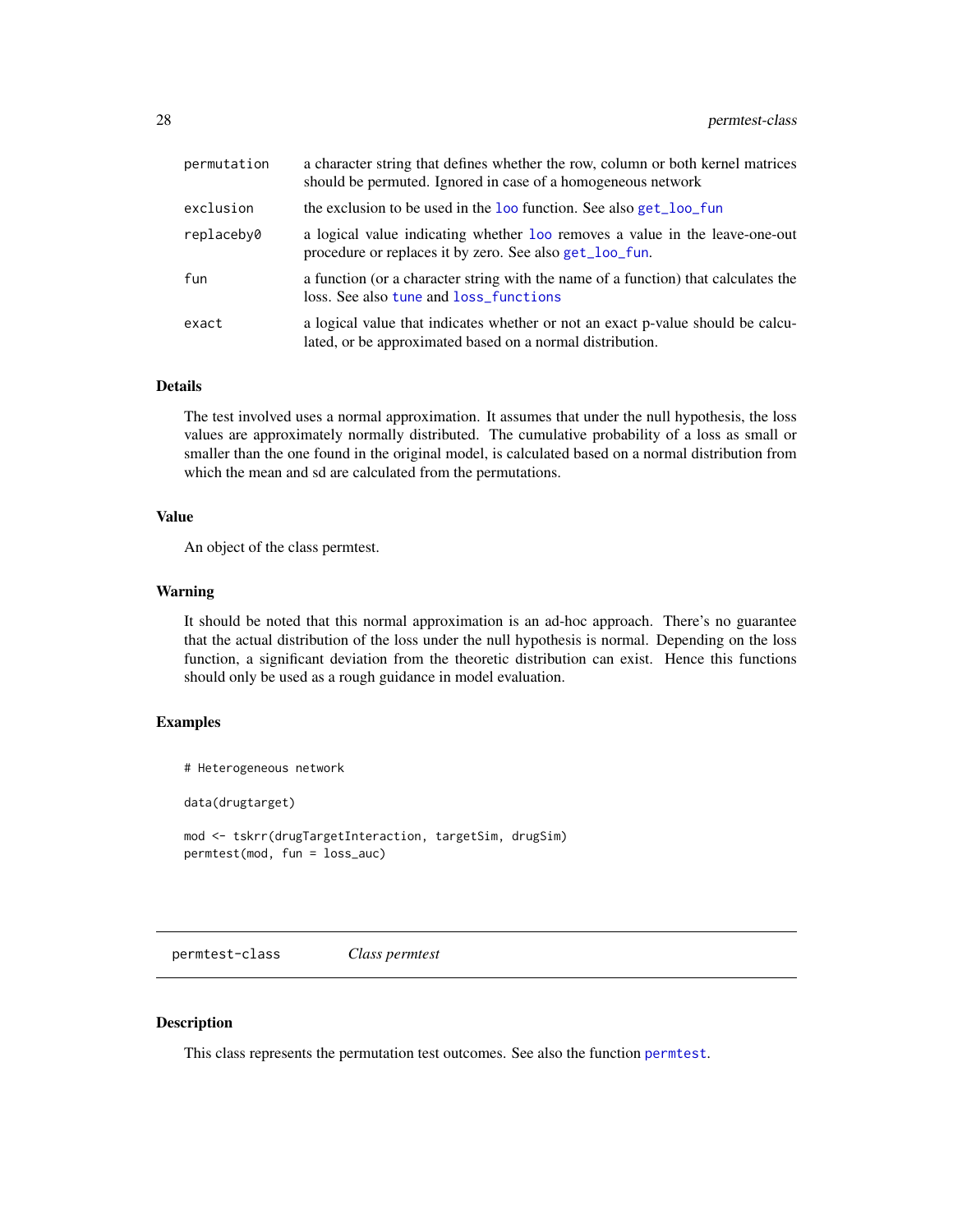# <span id="page-28-0"></span>permutations 29

#### Slots

orig\_loss a numeric value with the original loss of the model.

perm\_losses a numeric vector with the losses of the different permutations.

n the number of permutations

loss function the function used to calculate the losses.

exclusion a character value indicating the exclusion setting used for the test

- replaceby0 a locigal value that indicates whether the exclusion was done by replacing with zero. See also [loo](#page-20-1).
- permutation a character value that indicats in which kernel matrices were permuted.
- pval a p value indicating how likely it is to find a smaller loss than the one of the model based on a normal approximation.
- exact a logical value indicating whether the P value was calculated exactly or approximated by the normal distribution.

# See Also

- the function [permtest](#page-26-1) for the actual test.
- the function [loo](#page-20-1) for the leave one out procedures
- the function **t**. test for the actual test

permutations *Getters for permtest objects*

# Description

The functions described here are convenience functions to get information out of a [permtest](#page-26-1) object.

#### Usage

```
permutations(x)
```
## S4 method for signature 'permtest' x[i]

#### Arguments

| X | a permtest object                                                                                          |
|---|------------------------------------------------------------------------------------------------------------|
|   | either a numeric vector, a logical vector or a character vector with the elements<br>that need extraction. |

# Value

the requested values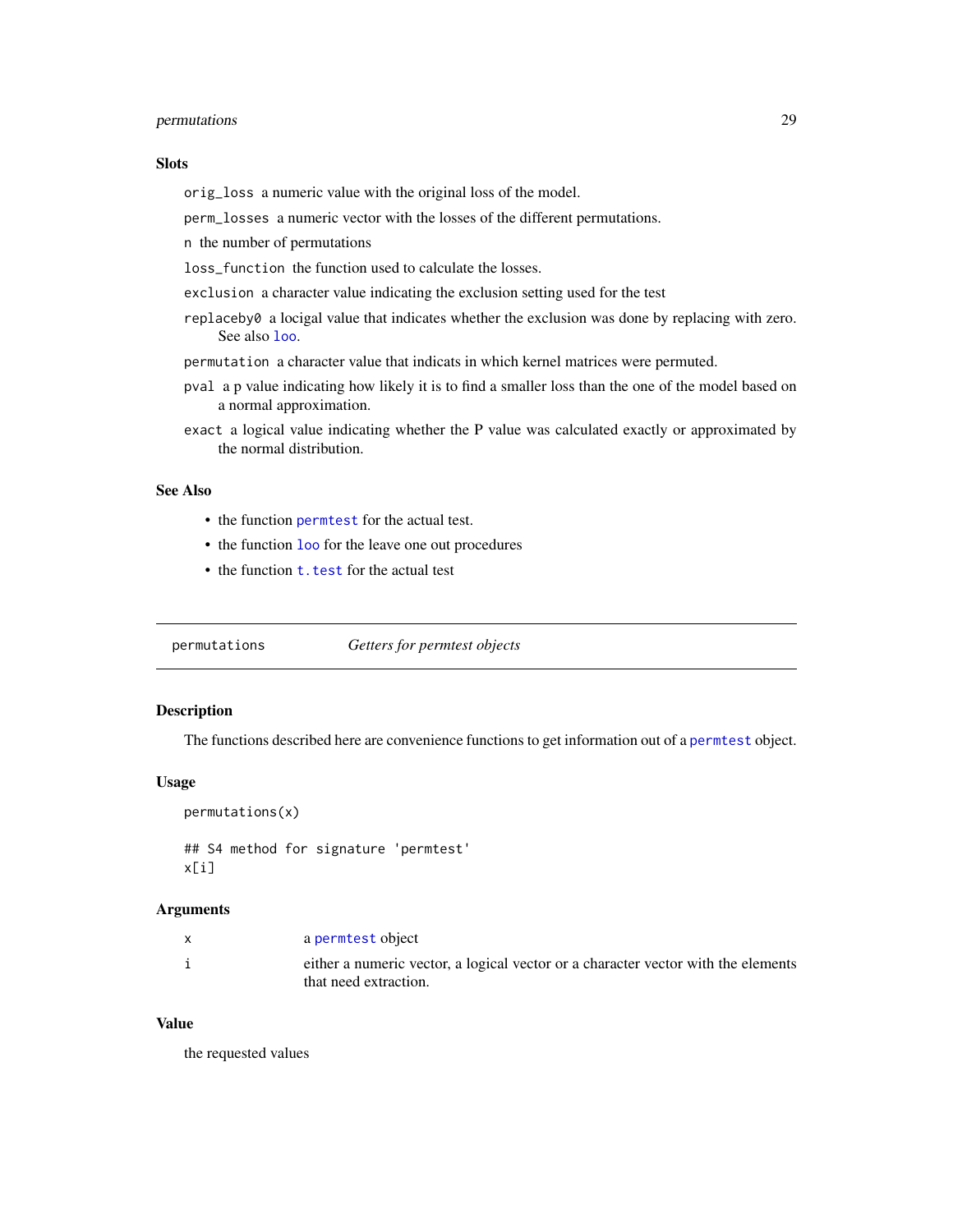# See Also

[loss](#page-22-1) to extract the original loss value.

# Examples

```
data(drugtarget)
```

```
mod <- tskrr(drugTargetInteraction, targetSim, drugSim)
ptest <- permtest(mod, fun = loss_auc)
```
loss(ptest) ptest[c(2,3)] permutations(ptest)

plot.tskrr *plot a heatmap of the predictions from a tskrr model*

#### Description

This function plots a heatmap of the fitted values in a [tskrr](#page-40-1) model. The function is loosely based on [heatmap](#page-0-0), but uses a different mechanism and adds a legend by default.

#### Usage

```
## S3 method for class 'tskrr'
plot(
 x,
 dendro = c("both", "row", "col", "none"),which = c("fitted", "loo", "response", "residuals"),
 exclusion = c("interaction", "row", "column", "both"),
  replaceby0 = FALSE,
 nbest = 0,
 rows,
 cols,
 col = rev(head.colors(20)),breaks = NULL,legend = TRUE,
 main = NULL,xlab = NULL,vlab = NULL,labRow = NULL,
 labCol = NULL,margins = c(5, 5),
  ...
)
```
<span id="page-29-0"></span>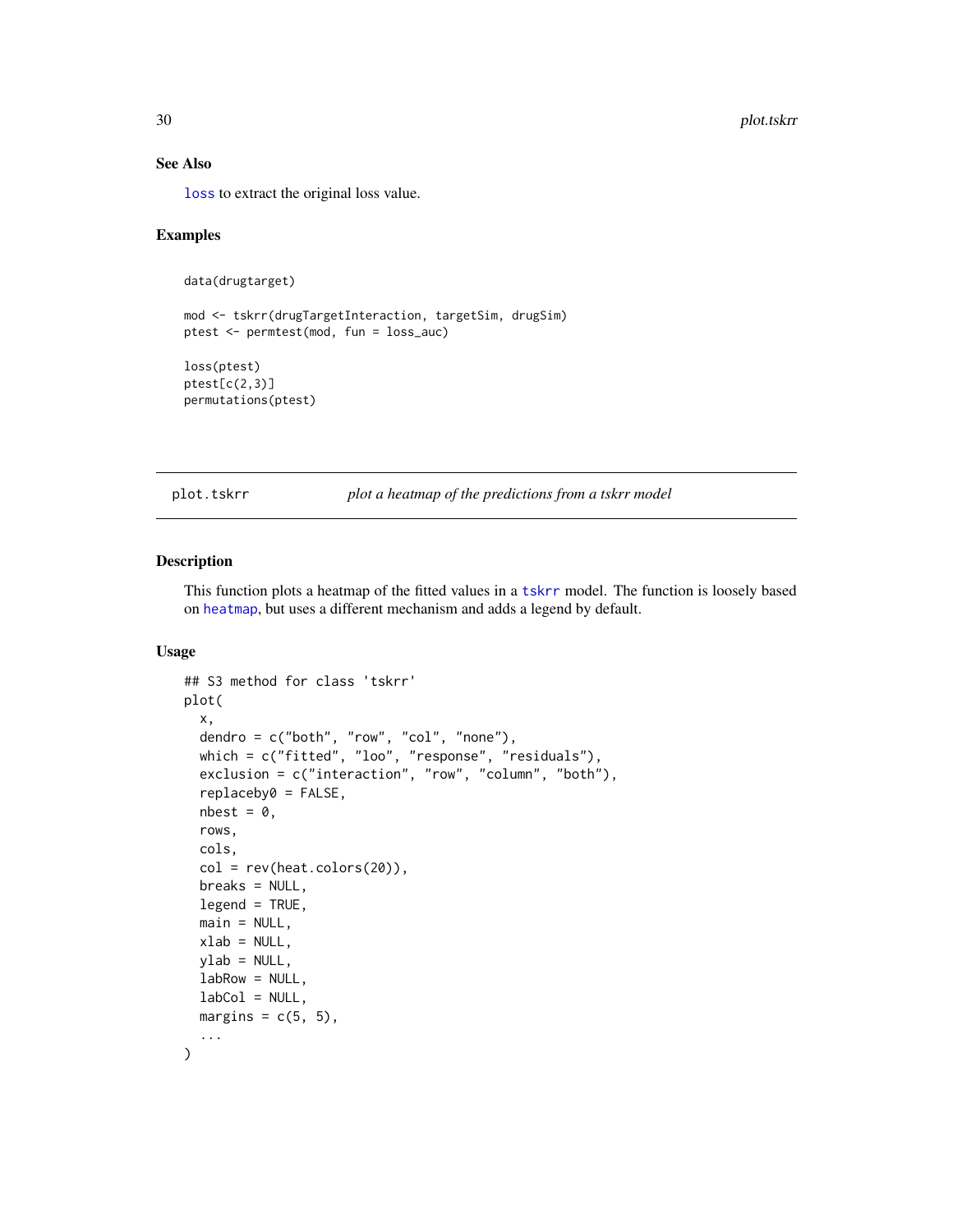#### <span id="page-30-0"></span>plot.tskrr 31

#### Arguments

| х             | a tskrr model                                                                                                                                                                                                                    |  |
|---------------|----------------------------------------------------------------------------------------------------------------------------------------------------------------------------------------------------------------------------------|--|
| dendro        | a character value indicating whether a dendrogram should be constructed.                                                                                                                                                         |  |
| which         | a character value indicating whether the fitted values, the leave-one-out values,<br>the original response values or the residuals should be plotted.                                                                            |  |
| exclusion     | if which $=$ "loo", this argument is passed to loo for the exclusion settings                                                                                                                                                    |  |
| replaceby0    | if which $=$ "loo", this argument is passed to loo.                                                                                                                                                                              |  |
| nbest         | a single integer value indicating the amount of best values that should be se-<br>lected. If 0, all data is shown.                                                                                                               |  |
| rows          | a numeric or character vector indicating which rows should be selected from the<br>model.                                                                                                                                        |  |
| cols          | a numeric or character vector indicating which columns should be selected from<br>the model.                                                                                                                                     |  |
| col           | a vector with colors to be used for plotting                                                                                                                                                                                     |  |
| breaks        | a single value specifying the number of breaks (must be 1 more than number of<br>colors), or a numeric vector with the breaks used for the color code. If NULL, the<br>function tries to find evenly spaced breaks.              |  |
| legend        | a logical value indicating whether or not the legend should be added to the plot.                                                                                                                                                |  |
| main          | a character value with a title for the plot                                                                                                                                                                                      |  |
| xlab          | a character label for the X axis                                                                                                                                                                                                 |  |
| ylab          | a character label for the Y axis                                                                                                                                                                                                 |  |
| <b>labRow</b> | a character vector with labels to be used on the rows. Note that these labels are<br>used as is (possibly reordered to match the dendrogram). They can replace the<br>labels from the model. Set to NA to remove the row labels. |  |
| labCol        | the same as 1 abRow but then for the columns.                                                                                                                                                                                    |  |
| margins       | a numeric vector with 2 values indicating the margins to be used for the row and<br>column labels (cfr par ("mar"))                                                                                                              |  |
| $\cdots$      | currently ignored                                                                                                                                                                                                                |  |

# Details

The function can select a part of the model for plotting. Either you specify rows and cols, or you specify nbest. If nbest is specified, rows and cols are ignored. The n highest values are looked up in the plotted values, and only the rows and columns related to these values are shown then. This allows for a quick selection of the highest predictions.

Dendrograms are created by converting the kernel matrices to a distance, using

 $d(x,y) = K(x,x)^2 + K(y,y)^2 - 2*K(x,y)$ 

with K being the kernel function. The resulting distances are clustered using [hclust](#page-0-0) and converted to a dendrogram using [as.dendrogram](#page-0-0).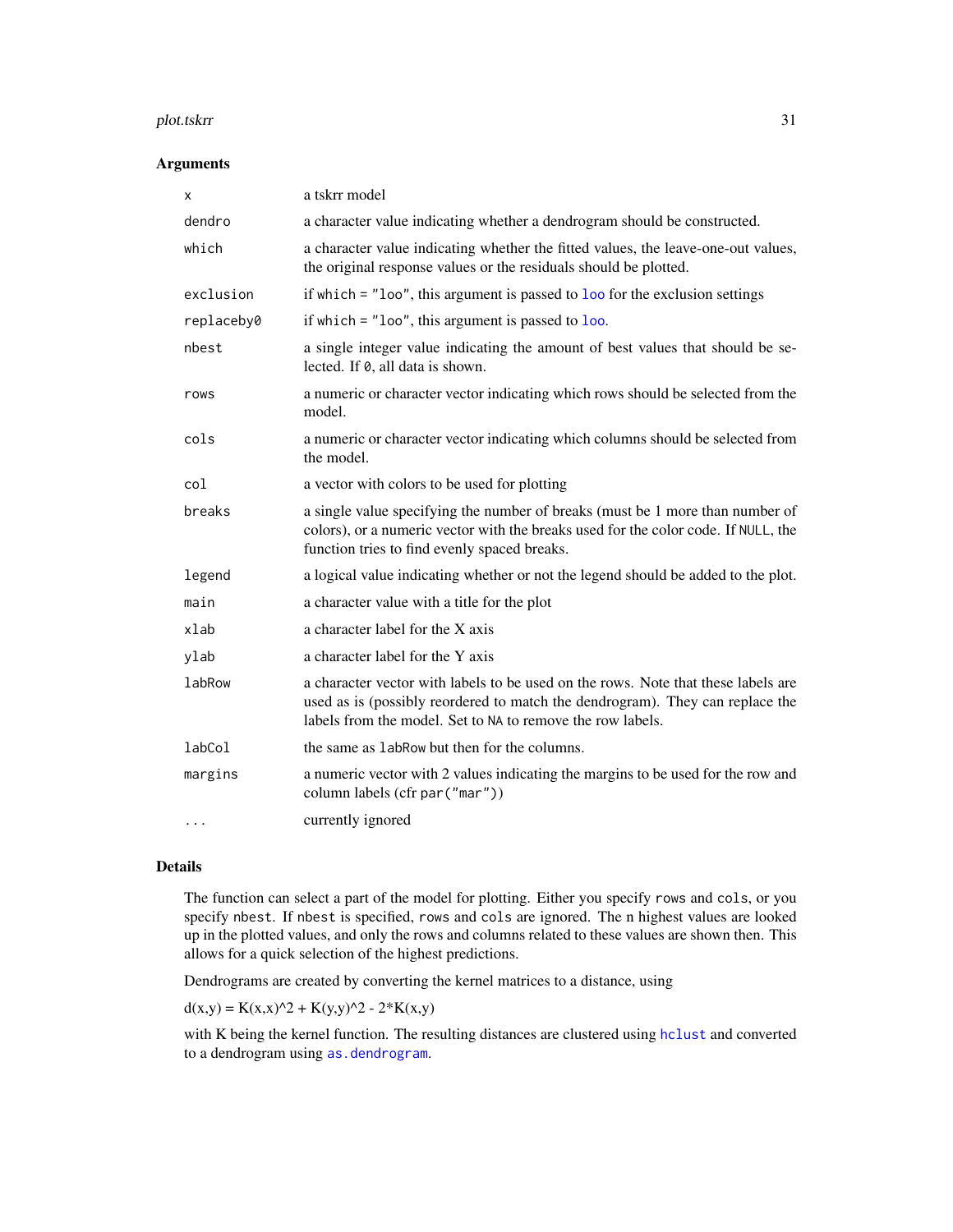# <span id="page-31-0"></span>Value

an invisible list with the following elements:

- val: the values plotted
- ddK: if a row dendrogram was requested, the row dendrogram
- ddG: if a column dendrogram was requested, the column dendrogram
- breaks: the breaks used for the color codes
- col: the colors used

# See Also

[tskrr](#page-40-1), [tune](#page-47-1) and link{impute\_tskrr} to construct tskrr models.

#### Examples

```
data(drugtarget)
mod <- tskrr(drugTargetInteraction, targetSim, drugSim)
plot(mod)
```

```
plot(mod, dendro = "row", legend = FALSE)
plot(mod, col = rainbow(20), dendro = "none", which = "residuals")
plot(mod, labCol = NA, labRow = NA, margins = c(0.2,0.2))
```
plot\_grid *Plot the grid of a tuned tskrr model*

# Description

With this function, you can visualize the grid search for optimal lambdas from a [tskrrTune](#page-46-1) object. In the case of two-dimensional grid search, this function plots a contour plot on a grid, based on the functions [image](#page-0-0) and [contour](#page-0-0). For one-dimensional grid search, the function creates a single line plot.

#### Usage

```
plot_grid(
  x,
  addlambda = TRUE,lambdapers = list(col = "red"),log = TRUE,
 opts.contour = list(nlevels = 10),
  ...
)
```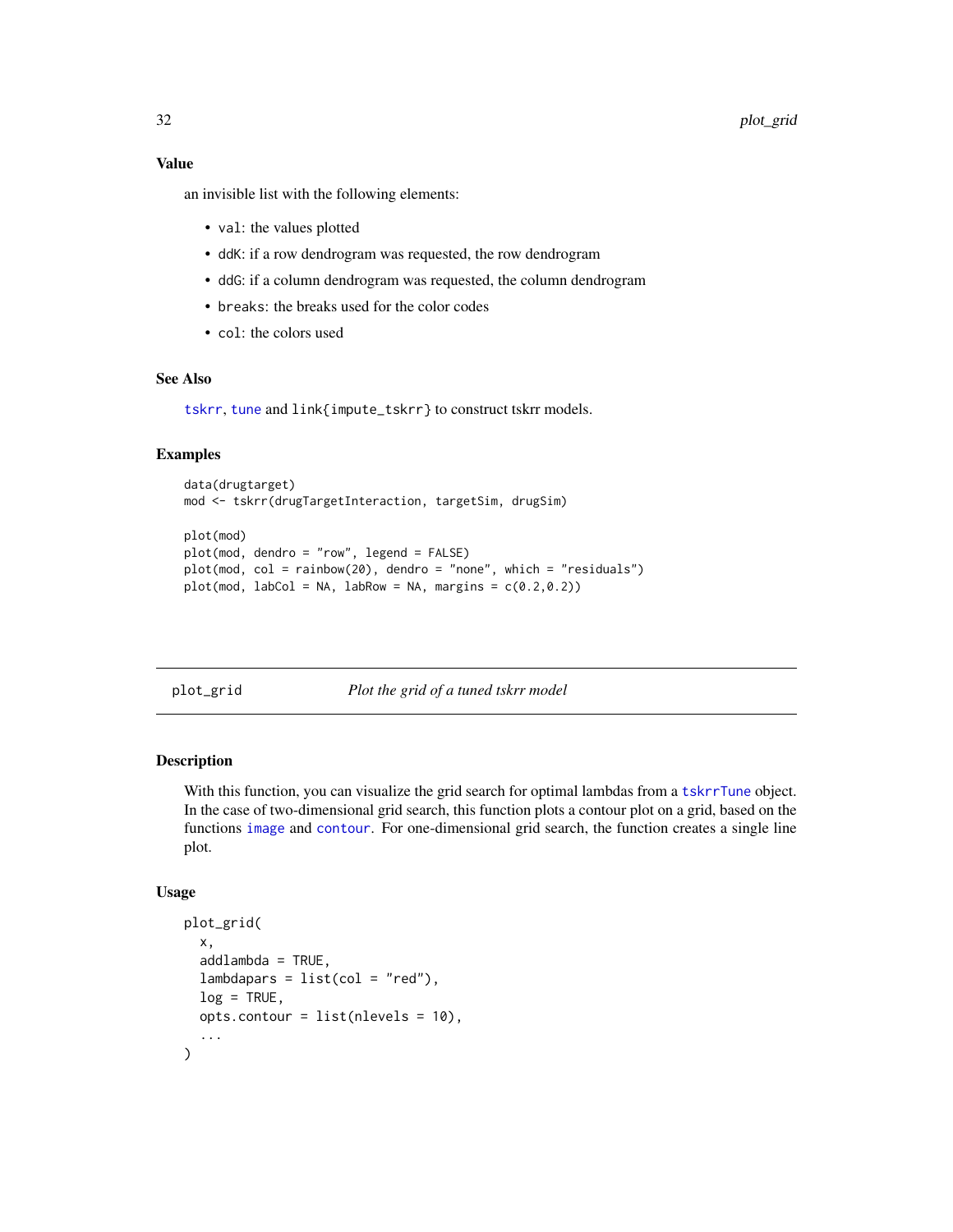# <span id="page-32-0"></span>predict.tskrr 33

# Arguments

| $\mathsf{x}$ | an object that inherits from <b>tskrrTune</b>                                                                                                                                                                                                                    |
|--------------|------------------------------------------------------------------------------------------------------------------------------------------------------------------------------------------------------------------------------------------------------------------|
| addlambda    | a logical value indicating whether the lambda with the minimum loss should be<br>added to the plot. In case of a one dimensional plot, this adds a colored vertical<br>line. In the case of a two dimensional plot, this adds a colored point at the<br>minimum. |
| lambdapars   | a list with named par values passed to the function abline or points for plot-<br>ting the best lambda value when $addmin = TRUE$ .                                                                                                                              |
| log          | a logical value indicating whether the lambdas should be plotted at a log scale<br>(the default) or not.                                                                                                                                                         |
| opts.contour | options passed to the function contour for 2D grid plots. Ignored for 1D grid<br>plots.                                                                                                                                                                          |
| $\ddots$ .   | arguments passed to other functions. For a one dimensional plot, this will be the<br>function plot                                                                                                                                                               |

# Value

NULL invisibly

# Examples

```
data(drugtarget)
```

```
## One dimensional tuning
tuned1d <- tune(drugTargetInteraction, targetSim, drugSim,
               \lim = c(1e-4, 2), ngrid = 40,
                fun = loss_auc, onedim = TRUE)
plot_grid(tuned1d)
plot_grid(tuned1d, lambdapars = list(col = "green",
                                     lty = 1, lwd = 2),log = FALSE, las = 2, main = "1D tuning")## Two dimensional tuning
tuned2d <- tune(drugTargetInteraction, targetSim, drugSim,
               lim = c(1e-4,10), ngrid = 20,
               fun = loss_auc)
```
plot\_grid(tuned2d)

predict.tskrr *predict method for tskrr fits*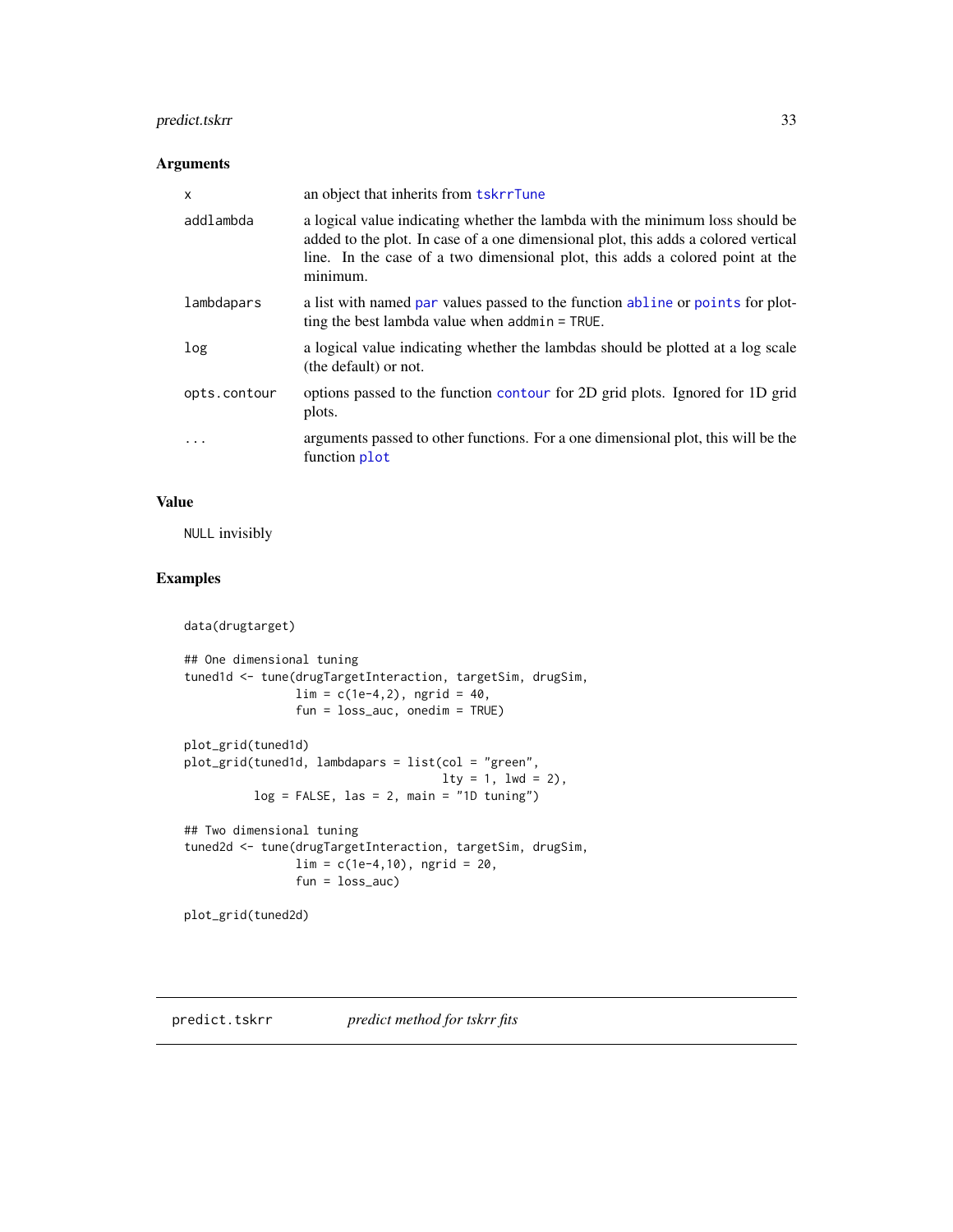#### <span id="page-33-0"></span>Description

Obtains the predictions from a [tskrr](#page-40-1) model for new data. To get the predictions on the training data, use the function [fitted](#page-0-0) or set both k and g to NULL.

#### Usage

```
## S3 method for class 'tskrr'
predict(object, k = NULL, g = NULL, testdim = TRUE, ...)## S4 method for signature 'tskrr'
predict(object, k = NULL, g = NULL, testdim = TRUE, ...)
```
#### Arguments

| object    | an object of class tskrr.                                                                                                                                                                      |
|-----------|------------------------------------------------------------------------------------------------------------------------------------------------------------------------------------------------|
| k         | a new K matrix or NULL. if NULL, the fitted values on the training data are re-<br>turned.                                                                                                     |
| g         | a new G matrix or NULL. If NULL, K is used for both.                                                                                                                                           |
| testdim   | a logical value indicating whether the dimensions should be checked prior to the<br>calculation. You can set this to FALSE but you might get more obscure errors if<br>dimensions don't match. |
| $\ddotsc$ | arguments passed to or from other methods                                                                                                                                                      |

#### Details

Predictions can be calculated between new vertices and the vertices used to train the model, between new sets of vertices, or both. Which predictions are given, depends on the kernel matrices passed to the function.

In any case, both the K and G matrix need the kernel values for every combination of the new vertices and the vertices used to train the model. This is illustrated for both homogeneous and heterogeneous networks in the examples.

To predict the links between a new set of vertices and the training vertices, you need to provide the kernel matrix for either the K or the G set of vertices. If you want to predict the mutual links between two new sets of vertices, you have to provide both the K and the G matrix. This is particularly important for homogeneous networks: if you only supply the k argument, you will get predictions for the links between the new vertices and the vertices on which the model is trained. So in order to get the mutual links between the new vertices, you need to provide the kernel matrix as the value for both the k and the g argument.

# Value

a matrix with predicted values.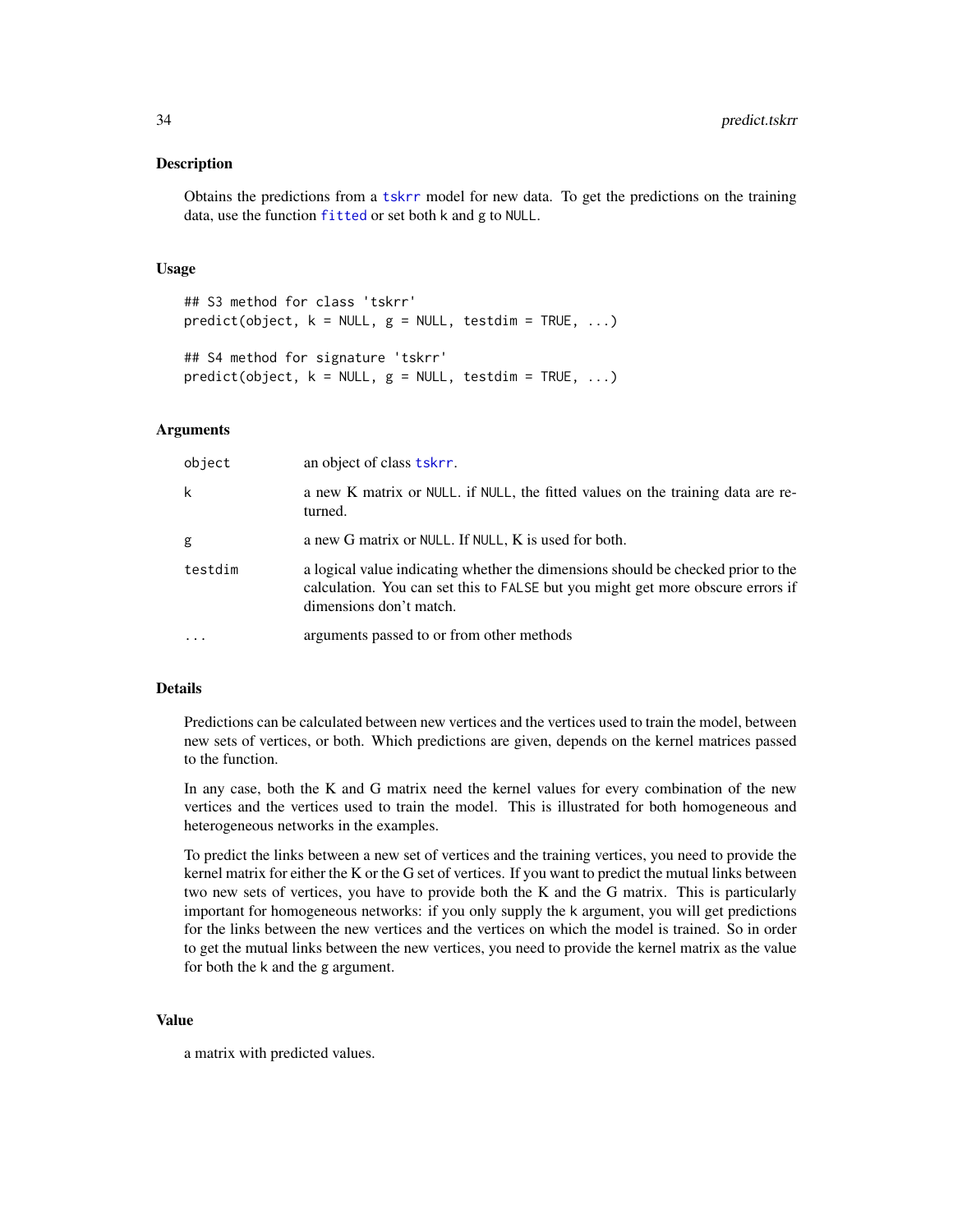# <span id="page-34-0"></span>predict.tskrr 35

#### Warning

This function is changed in version 0.1.9 so it's more consistent in how it expects the K and G matrices to be ordered. Up to version 0.1.8 the new vertices should be on the rows for the K matrix and on the columns for the G matrix. This lead to confusion.

If you're using old code, you'll get an error pointing this out. You need to transpose the G matrix in the old code to make it work with the new version.

#### See Also

[tskrr](#page-40-1) and [tskrrTune](#page-46-1) for fitting the models.

# Examples

```
## Predictions for homogeneous networks
data(proteinInteraction)
idnew <- sample(nrow(Kmat_y2h_sc), 20)
trainY <- proteinInteraction[-idnew,-idnew]
trainK <- Kmat_y2h_sc[-idnew,-idnew]
testK <- Kmat_y2h_sc[idnew, - idnew]
mod <- tskrr(trainY, trainK, lambda = 0.1)
# Predict interaction between test vertices
predict(mod, testK, testK)
# Predict interaction between test and train vertices
predict(mod, testK)
predict(mod, g = testK)## Predictions for heterogeneous networks
data("drugtarget")
idnewK <- sample(nrow(targetSim), 10)
idnewG <- sample(ncol(drugSim), 10)
```

```
trainY <- drugTargetInteraction[-idnewK, -idnewG]
trainK <- targetSim[-idnewK, -idnewK]
trainG <- drugSim[-idnewG, -idnewG]
```

```
testK <- targetSim[idnewK, -idnewK]
testG <- drugSim[idnewG, -idnewG]
```
mod <- tskrr(trainY, trainK, trainG, lambda = 0.01)

```
# Predictions for new targets on drugs in model
predict(mod, testK)
# Predictions for new drugs on targets in model
```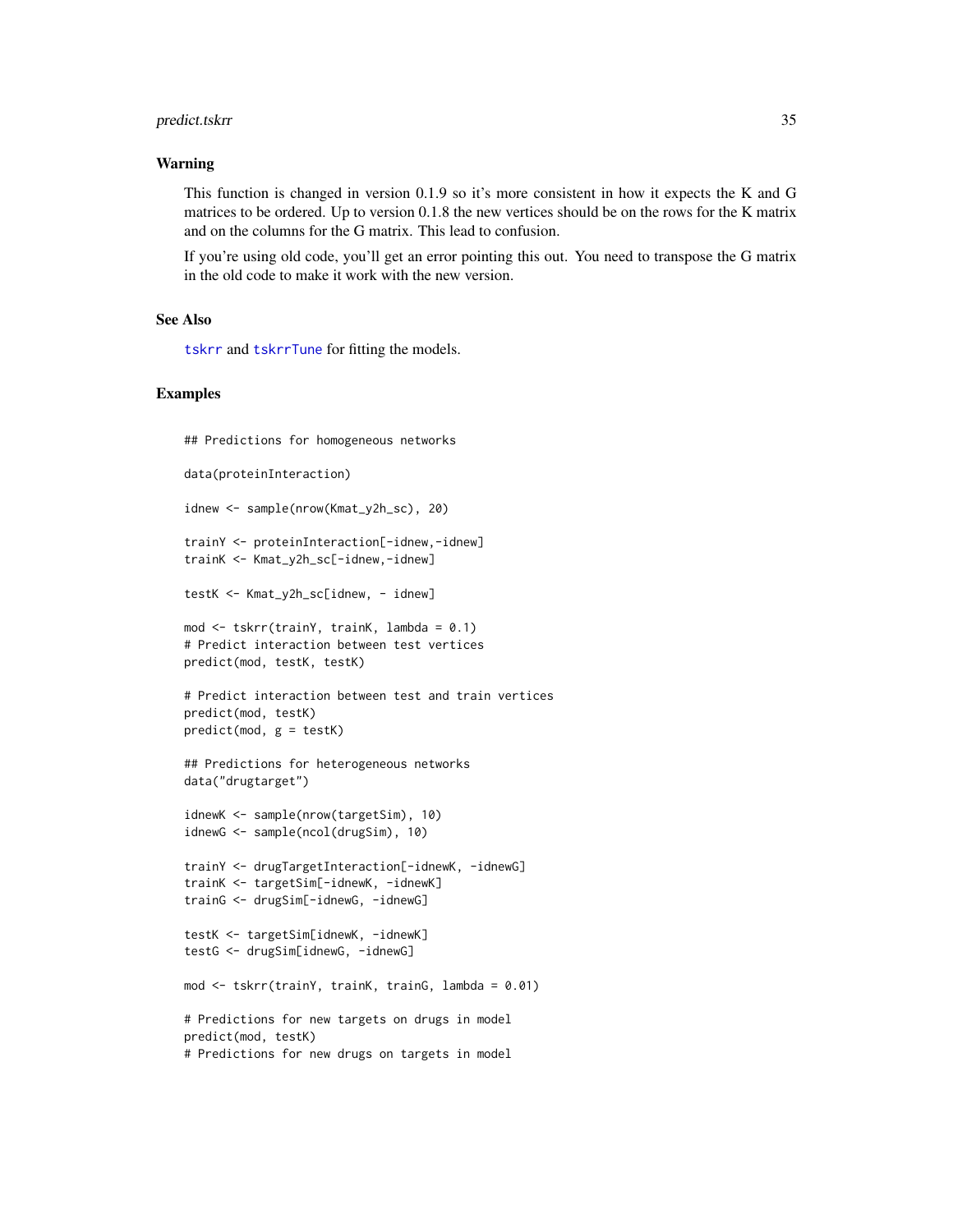```
predict(mod, g = testG)# Predictions for new drugs and targets
predict(mod, testK, testG)
```
proteinInteraction *Protein interaction for yeast*

# Description

A dataset for examining the interaction between proteins of yeast. The dataset consists of the following objects:

#### Usage

proteinInteraction

# Format

- proteinInteraction: a numeric square matrix with 150 rows/columns
- Kmat\_y2h\_sc: a numeric square matrix with 150 rows/columns

# Details

- proteinInteraction: the label matrix based on the protein network taken from the KEGG/PATHWAY database
- Kmat\_y2h\_sc: a kernel matrix indicating similarity of proteins.

The proteins in the dataset are a subset of the 769 proteins used in Yamanishi et al (2004). The kernel matrix used is the combination of 4 kernels: one based on expression data, one on protein interaction data, one on localization data and one on phylogenetic profile. These kernels and their combination are also explained in Yamanishi et al (2004).

# Source

<https://doi.org/10.1093/bioinformatics/bth910>

# References

[Yamanishi et al, 2004:](https://doi.org/10.1093/bioinformatics/bth910) Protein network inference from multiple genomic data: a supervised approach.

<span id="page-35-0"></span>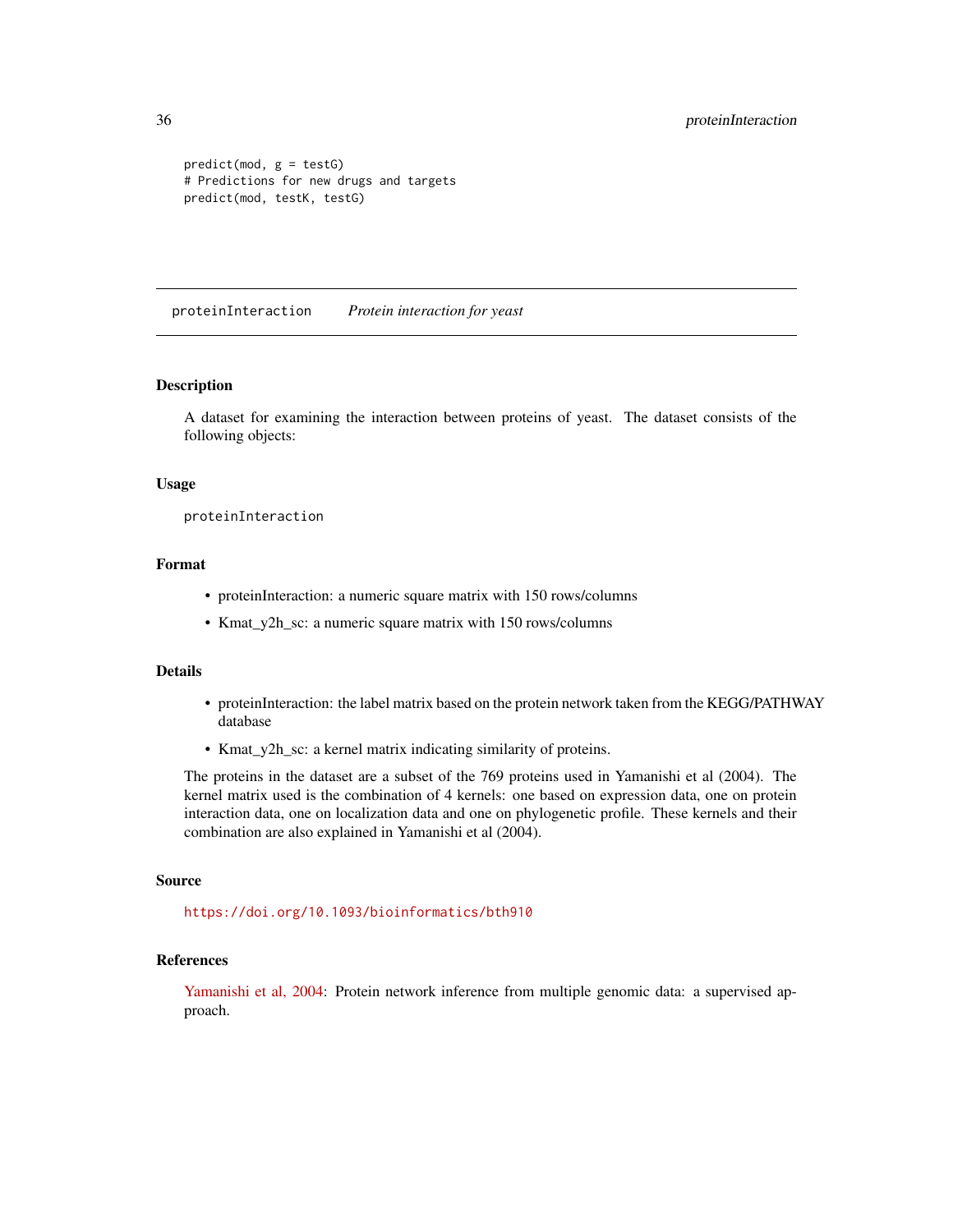<span id="page-36-0"></span>

# Description

This function returns the residuals for an object inheriting from class [tskrr](#page-40-1)

#### Usage

```
residuals(object, ...)
## S3 method for class 'tskrr'
residuals(
 object,
 method = c("predictions", "loo"),
 exclusion = c("interaction", "row", "column", "both"),
  replaceby0 = FALSE,
  ...
)
## S4 method for signature 'tskrr'
residuals(
 object,
 method = c("predictions", "loo"),
 exclusion = c("interaction", "row", "column", "both"),
  replaceby0 = FALSE,
  ...
)
```
# Arguments

| object     | a tskrr model                                                                                                                                                                                                                  |  |
|------------|--------------------------------------------------------------------------------------------------------------------------------------------------------------------------------------------------------------------------------|--|
| $\ddots$ . | arguments passed from/to other methods.                                                                                                                                                                                        |  |
| method     | a character value indicating whether the residuals should be based on the pre-<br>dictions or on a leave-one-out cross validation.                                                                                             |  |
| exclusion  | a character value with possible values "interaction", "row", "column", "both"<br>for heterogeneous models, and "edges", "vertices", "interaction" or "both" for<br>homogeneous models. Defaults to "interaction". See details. |  |
| replaceby0 | a logical value indicating whether the interaction should be simply removed<br>(FALSE) or replaced by 0 (TRUE).                                                                                                                |  |

# Details

The parameter exclusion defines what is left out. The value "interaction" means that a single interaction is removed. In the case of a homogeneous model, this can be interpreted as the removal of the interaction between two edges. The values "row" and "column" mean that all interactions for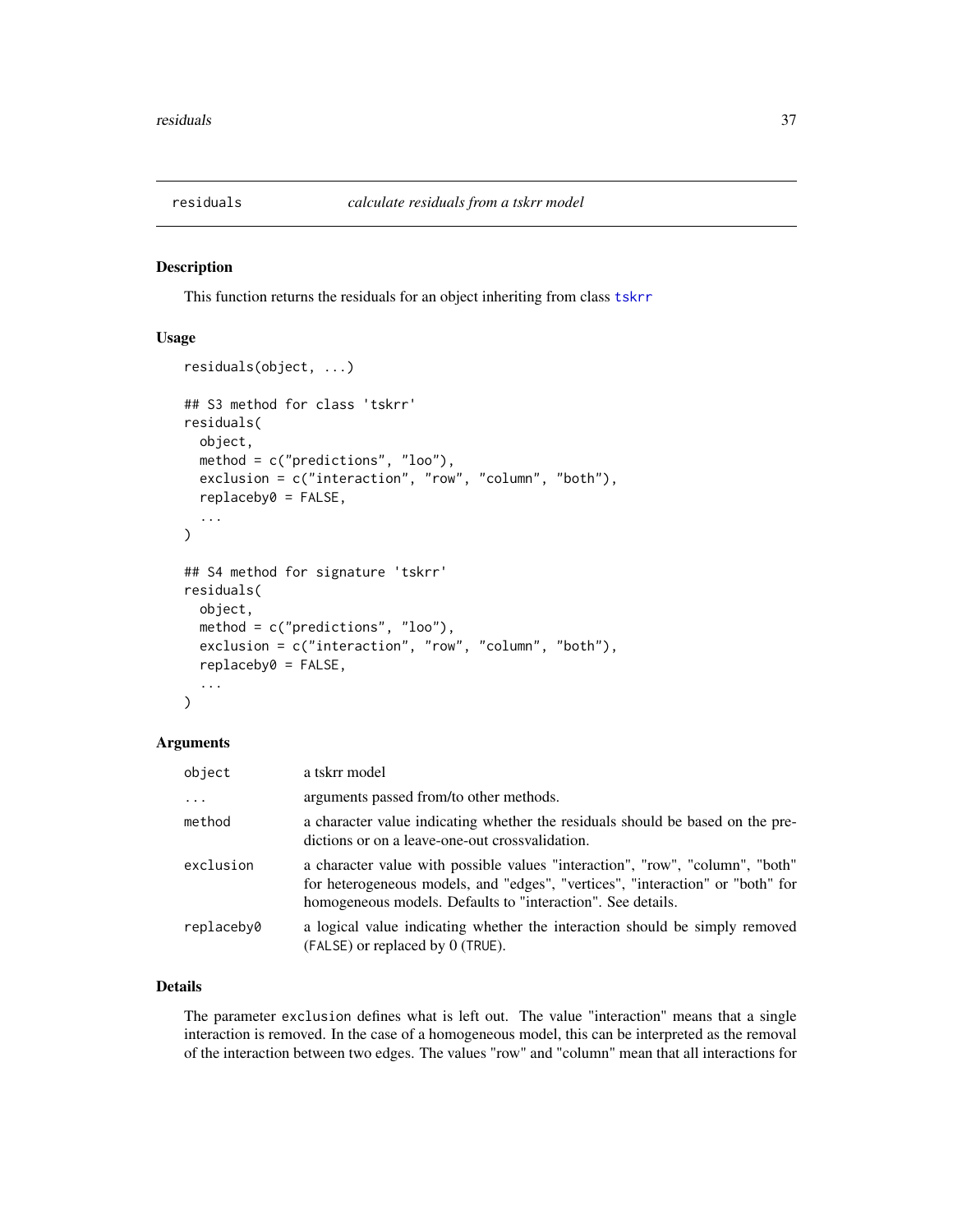a row edge resp. a column edge are removed. The value "both" removes all interactions for a row and a column edge.

In the case of a homogeneous model, "row" and "column" don't make sense and will be replaced by "both" with a warning. This can be interpreted as removing vertices, i.e. all interactions between one edge and all other edges. Alternatively one can use "edges" to remove edges and "vertices" to remove vertices. In the case of a homogeneous model, the setting "edges" translates to "interaction", and "vertices" translates to "both". For more information, see Stock et al. (2018).

Replacing by 0 only makes sense when exclusion = "interaction" and the label matrix contains only 0 and 1 values. The function checks whether the conditions are fulfilled and if not, returns an error.

#### Value

a matrix(!) with the requested residuals

#### Examples

```
data(drugtarget)
mod <- tskrr(drugTargetInteraction, targetSim, drugSim,
             lambda = c(0.01, 0.01))delta \leq response(mod) - loo(mod, exclusion = "both")
resid <- residuals(mod, method = "loo", exclusion = "both")
all.equal(delta, resid)
```
response,tskrr-method *Getters for tskrr objects*

# <span id="page-37-1"></span>**Description**

The functions described here are convenience functions to get information out of a [tskrr](#page-40-1) object.

#### Usage

```
## S4 method for signature 'tskrr'
response(x, ...)
## S4 method for signature 'tskrrHomogeneous'
lambda(x)
## S4 method for signature 'tskrrHeterogeneous'
lambda(x)
is_tskrr(x)
is_homogeneous(x)
```
<span id="page-37-0"></span>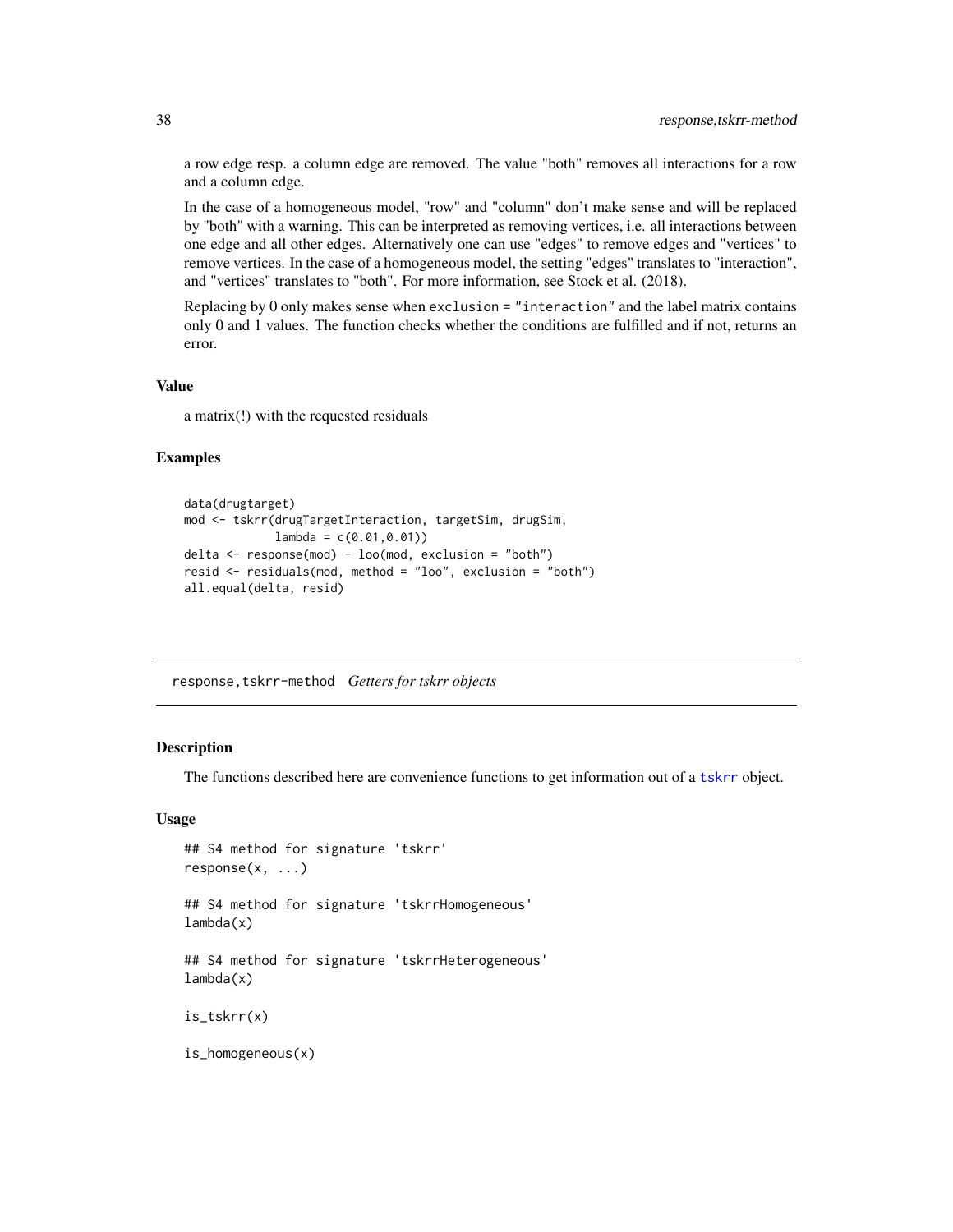```
is_heterogeneous(x)
symmetry(x)
get\_eigen(x, which = c("row", "column"))get_{\text{kernelmatrix}(x, \text{ which = } c("row", "column"))has_hat(x)
get_{\text{general}(x, \text{ which = c("row", "column"))}
```
# Arguments

|                         | a tskrr object or an object inheriting from tskrr.                              |
|-------------------------|---------------------------------------------------------------------------------|
| $\cdot$ $\cdot$ $\cdot$ | arguments passed to other methods.                                              |
| which                   | a character value indicating whether the eigen decomposition for the row kernel |
|                         | matrix or the column kernel matrix should be returned.                          |

# Value

For response: the original label matrix

For lambda: a named numeric vector with one resp both lambda values used in the model. The names are "k" and "g" respectively.

For is\_tskrr a logical value indicating whether the object is a tskrr object

For is\_homogeneous a logical value indicating whether the tskrr model is a homogeneous one.

For is\_heterogeneous a logical value indicating whether the tskrr model is a heterogeneous one.

For symmetry a character value indicating the symmetry for a [homogeneous model](#page-0-0). If the model is not homogeneous, NA is returned.

For get\_eigen the eigen decomposition of the requested kernel matrix.

For get\_kernelmatrix the original kernel matrix for the rows or columns.

For has\_hat a logical value indicating whether the tskrr model contains the kernel hat matrices.

# Warning

The function get\_kernel is deprecated. Use get\_kernelmatrix instead.

# Examples

```
data(drugtarget)
```
mod <- tskrr(drugTargetInteraction, targetSim, drugSim) is\_homogeneous(mod)

EigR <- get\_eigen(mod) EigC <- get\_eigen(mod, which = 'column')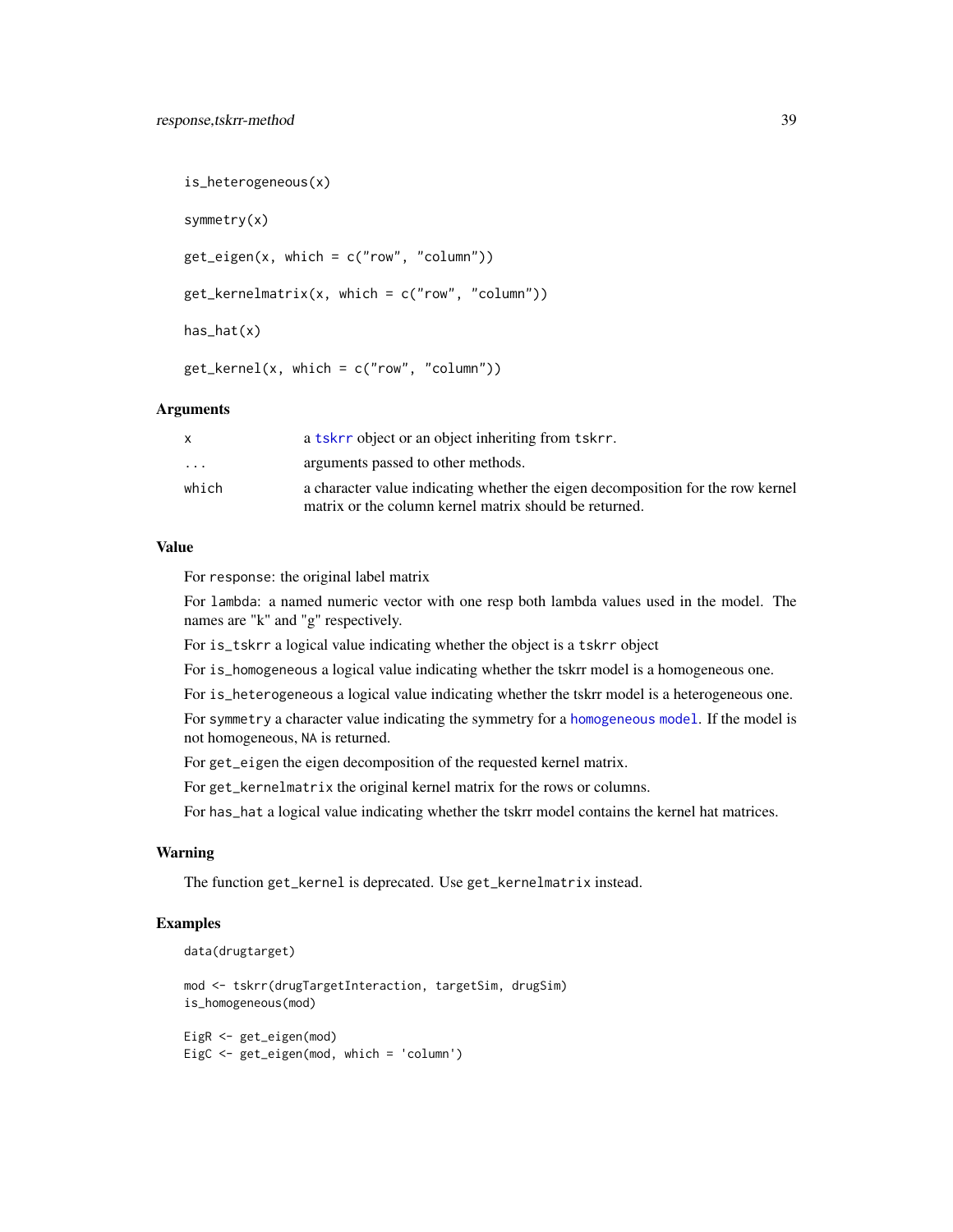<span id="page-39-0"></span>lambda(mod)

test\_symmetry *test the symmetry of a matrix*

# Description

This function tells you whether a matrix is symmetric, skewed symmetric, or not symmetric. It's used by [tskrr](#page-40-1) to determine which kind of homologous network is represented by the label matrix.

#### Usage

test\_symmetry(x, tol = .Machine\$double.eps)

# Arguments

|     | a matrix                                                 |
|-----|----------------------------------------------------------|
| tol | a single numeric value with the tolerance for comparison |

#### Value

a character value with the possible values "symmetric", "skewed" or "none".

#### See Also

[tskrrHomogeneous](#page-44-1) for more information on the values for the slot symmetry

# Examples

```
mat1 < - matrix(c(1, 0, 0, 1), ncol = 2)test_symmetry(mat1)
mat2 < - matrix(c(1, 0, 0, -1), ncol = 2)test_symmetry(mat2)
mat3 \leftarrow matrix(1:4, ncol = 2)test_symmetry(mat3)
```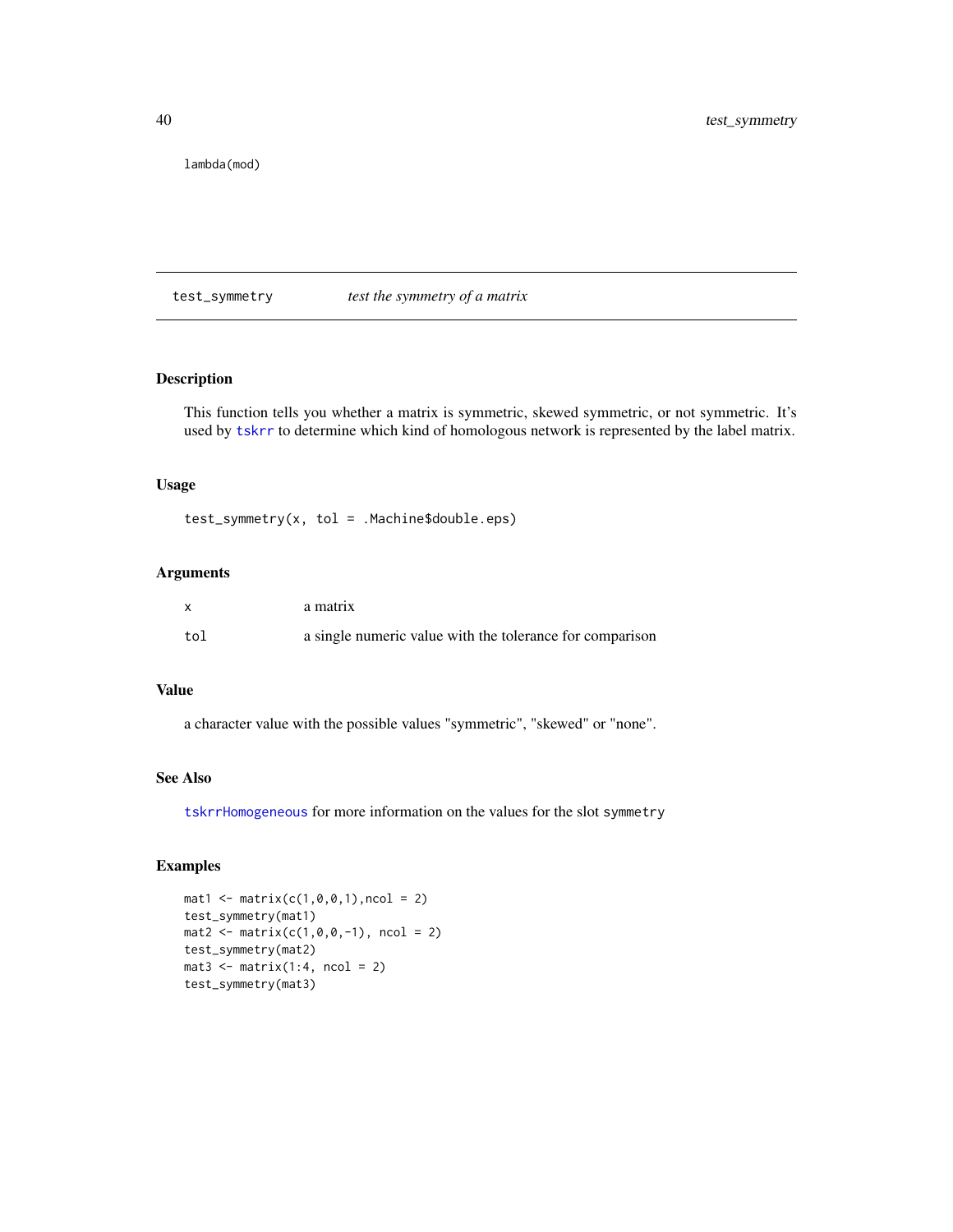# <span id="page-40-1"></span><span id="page-40-0"></span>Description

tskrr is the primary function for fitting a two-step kernel ridge regression model. It can be used for both homogeneous and heterogeneous networks.

#### Usage

```
tskrr(
 y,
 k,
 g = NULL,lambda = 1e-04,
 testdim = TRUE,
  testlabels = TRUE,
  symmetry = c("auto", "symmetric", "skewed"),
 keep = FALSE
\lambda
```
#### Arguments

| y          | a label matrix                                                                                                                                                                                                                            |
|------------|-------------------------------------------------------------------------------------------------------------------------------------------------------------------------------------------------------------------------------------------|
| k          | a kernel matrix for the rows                                                                                                                                                                                                              |
| g          | an optional kernel matrix for the columns                                                                                                                                                                                                 |
| lambda     | a numeric vector with one or two values for the hyperparameter lambda. If two<br>values are given, the first one is used for the k matrix and the second for the g<br>matrix.                                                             |
| testdim    | a logical value indicating whether symmetry and the dimensions of the kernel(s)<br>should be tested. Defaults to TRUE, but for large matrices putting this to FALSE<br>will speed up the function.                                        |
| testlabels | a logical value indicating wether the row- and column names of the matrices<br>have to be checked for consistency. Defaults to TRUE, but for large matrices<br>putting this to FALSE will speed up the function.                          |
| symmetry   | a character value with the possibilities "auto", "symmetric" or "skewed". In<br>case of a homogeneous fit, you can either specify whether the label matrix is<br>symmetric or skewed, or you can let the function decide (option "auto"). |
| keep       | a logical value indicating whether the kernel hat matrices should be stored in the<br>model object. Doing so makes the model object quite larger, but can speed up<br>predictions in some cases. Defaults to FALSE.                       |

#### Value

a [tskrr](#page-40-1) object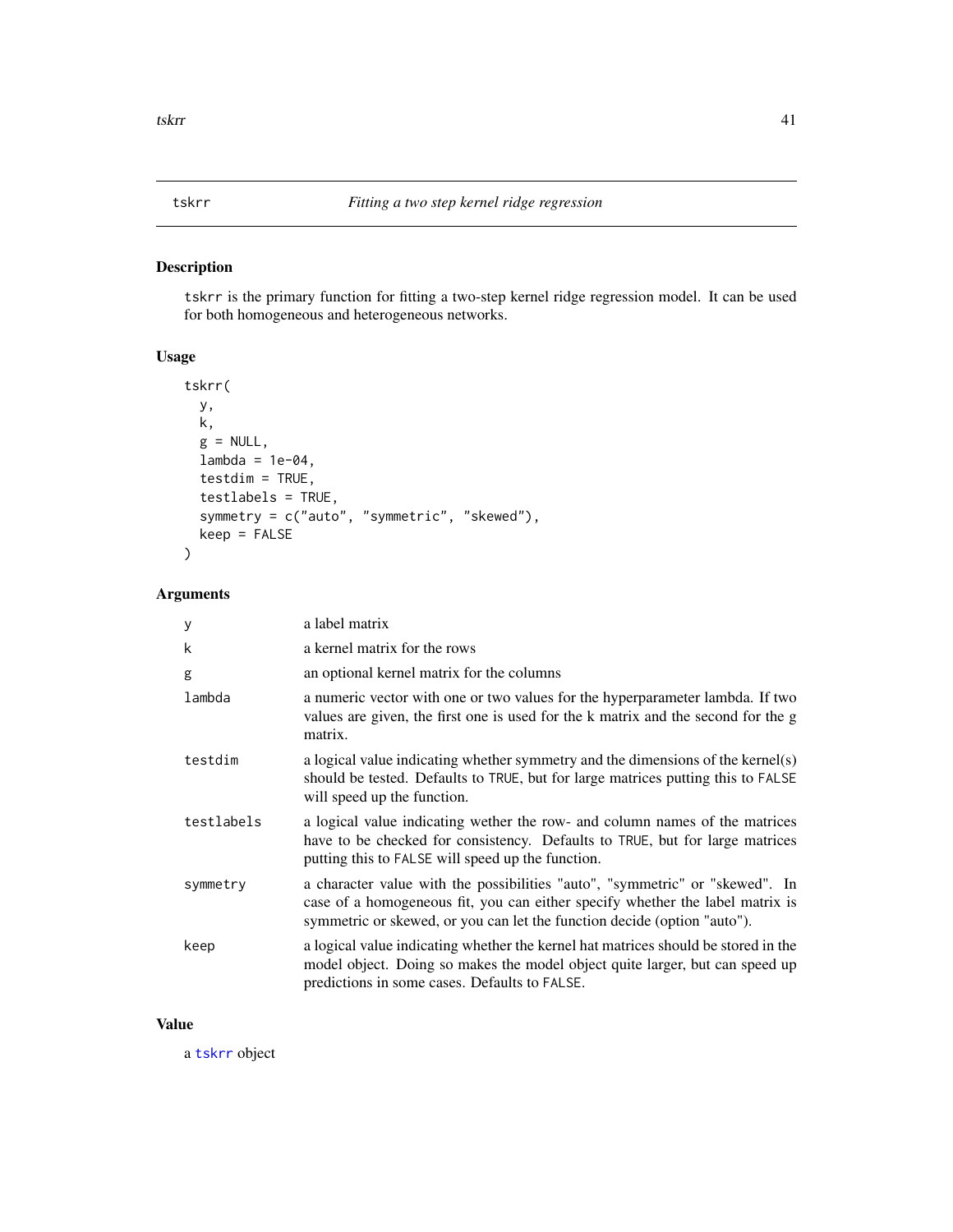# See Also

[response](#page-37-1), [fitted](#page-0-0), [get\\_eigen](#page-37-1), [eigen2hat](#page-7-1)

#### Examples

```
# Heterogeneous network
data(drugtarget)
mod <- tskrr(drugTargetInteraction, targetSim, drugSim)
Y <- response(mod)
pred <- fitted(mod)
# Homogeneous network
data(proteinInteraction)
modh <- tskrr(proteinInteraction, Kmat_y2h_sc)
Yh <- response(modh)
pred <- fitted(modh)
```
<span id="page-41-1"></span>tskrr-class *Class tskrr*

# Description

The class tskrr represents a two step kernel ridge regression fitting object, and is normally generated by the function [tskrr](#page-40-1). This is a superclass so it should not be instantiated directly.

# Slots

y the matrix with responses

k the eigen decomposition of the kernel matrix for the rows

lambda.k the lambda value used for k

pred the matrix with the predictions

has.hat a logical value indicating whether the kernel hat matrices are stored in the object.

Hk the kernel hat matrix for the rows.

labels a list with two character vectors, k and g, containing the labels for the rows resp. columns. See [tskrrHomogeneous](#page-44-1) and [tskrrHeterogeneous](#page-43-1) for more details.

# See Also

the classes [tskrrHomogeneous](#page-44-1) and [tskrrHeterogeneous](#page-43-1) for the actual classes.

<span id="page-41-0"></span>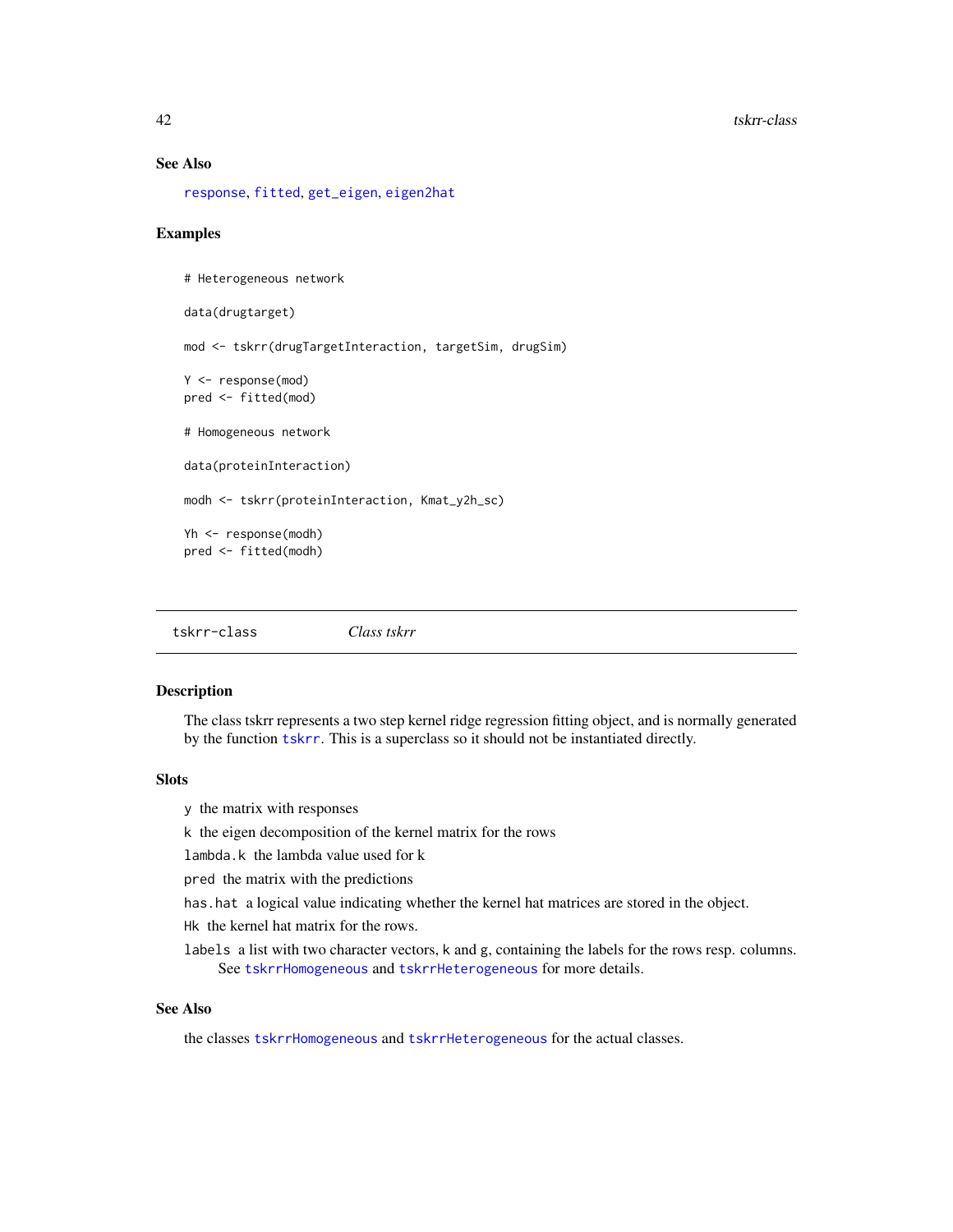<span id="page-42-0"></span>

# Description

This function provides an interface for two-step kernel ridge regression. To use this function, you need at least one kernel matrix and one label matrix. It's the internal engine used by the function [tskrr](#page-40-1).

#### Usage

```
tskrr.fit(y, k, g = NULL, lambda.k = NULL, lambda.g = NULL, ...)
```
# Arguments

| y        | a matrix representing the links between the nodes of both networks.                                                                                        |
|----------|------------------------------------------------------------------------------------------------------------------------------------------------------------|
| k        | an object of class eigen containing the eigen decomposition of the first kernel<br>matrix.                                                                 |
| g        | an optional object of class eigen containing the eigen decomposition of the<br>second kernel matrix. If NULL, the network is considered to be homogeneous. |
| lambda.k | a numeric value for the lambda parameter tied to the first kernel.                                                                                         |
| lambda.g | a numeric value for the lambda parameter tied to the second kernel. If NULL, the<br>model is fit using the same value for lambda. k and lambda. g          |
|          | arguments passed to other functions. Currently ignored.                                                                                                    |

# Details

This function is mostly available for internal use. In most cases, it makes much more sense to use [tskrr](#page-40-1), as that function returns an object one can work with. The function tskrr.fit could be useful when doing simulations or fitting algorithms, as the information returned from this function is enough to use the functions returned by [get\\_loo\\_fun](#page-9-1).

#### Value

a list with three elements:

- k : the hat matrix for the rows
- g : the hat matrix for the columns (or NULL) for homogeneous networks.
- pred : the predictions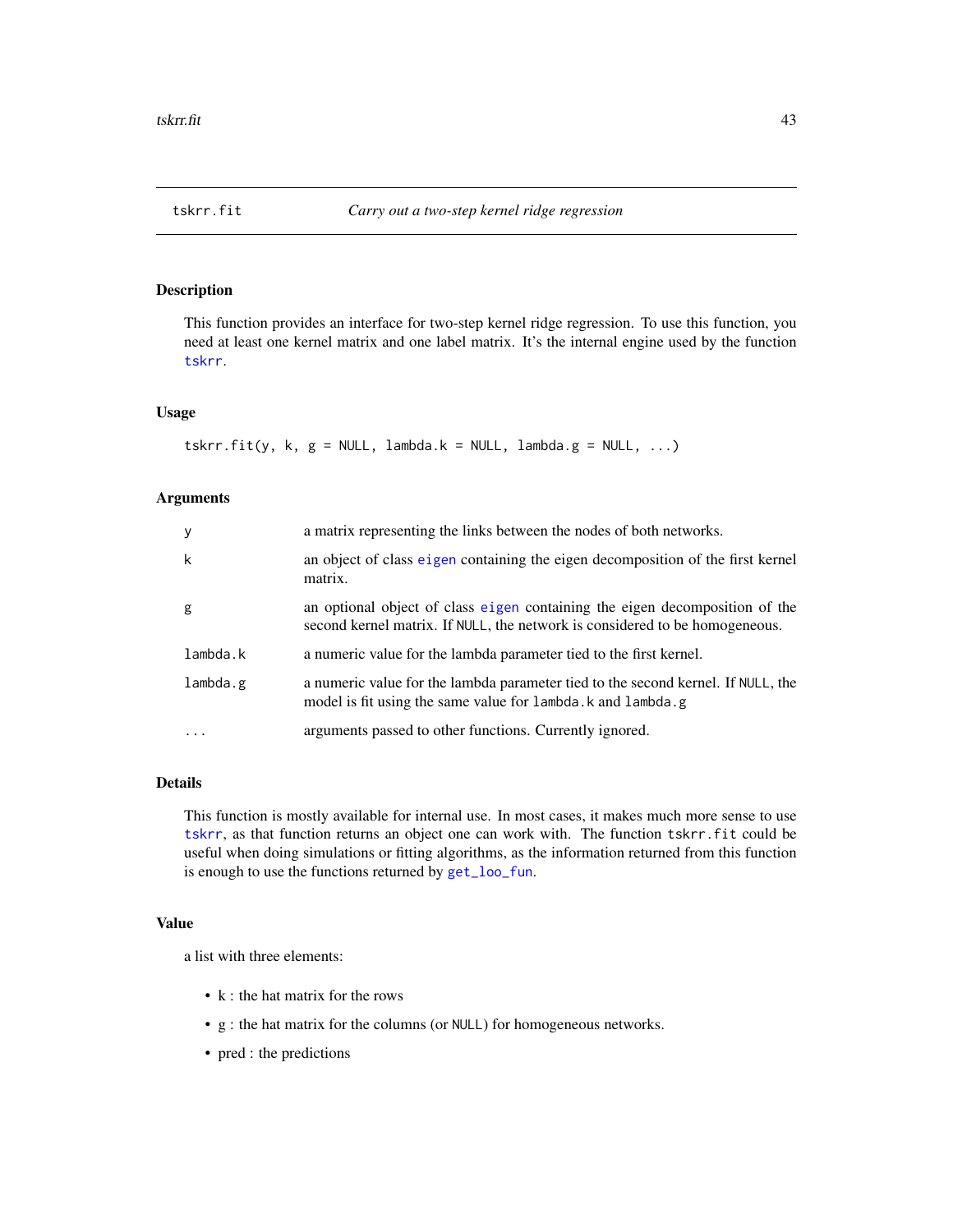# Examples

data(drugtarget)

```
K <- eigen(targetSim)
G <- eigen(drugSim)
res <- tskrr.fit(drugTargetInteraction,K,G,
                 lambda. k = 0.01, lambda. g = 0.05
```
tskrrHeterogeneous-class

*Class tskrrHeterogeneous*

# <span id="page-43-1"></span>Description

The class tskrrHeterogeneous is a subclass of the superclass [tskrr](#page-40-1) specifically for heterogeneous networks.

# Slots

- y the matrix with responses
- k the eigen decomposition of the kernel matrix for the rows
- lambda.k the lambda value used for k
- pred the matrix with the predictions
- g the eigen decomposition of the kernel matrix for the columns
- lambda.g the lambda value used for g
- has.hat a logical value indicating whether the kernel hat matrices are stored in the object.
- Hk the kernel hat matrix for the rows.
- Hg the kernel hat matrix for the columns.
- labels a list with elements k and g (see [tskrr-class](#page-41-1)). If any element is NA, the labels used are integers indicating the row resp column number.

<span id="page-43-0"></span>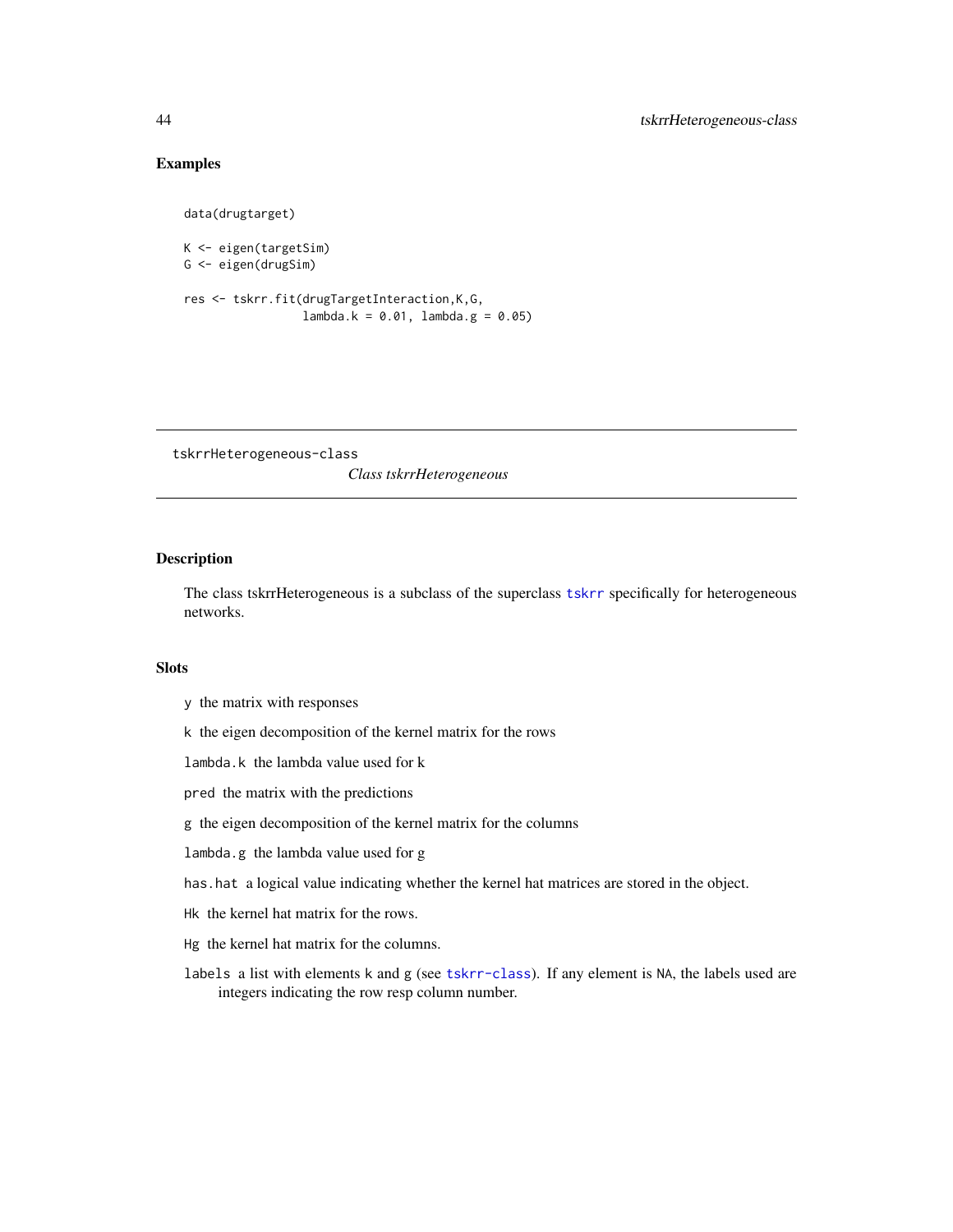<span id="page-44-0"></span>tskrrHomogeneous-class

*Class tskrrHomogeneous*

#### <span id="page-44-1"></span>Description

The class tskrrHomogeneous is a subclass of the superclass [tskrr](#page-40-1) specifically for homogeneous networks.

# Slots

- y the matrix with responses
- k the eigen decomposition of the kernel matrix for the rows
- lambda.k the lambda value used for k
- pred the matrix with the predictions
- symmetry a character value that can have the possible values "symmetric", "skewed" or "not". It indicates whether the y matrix is symmetric, skewed-symmetric or not symmetric.
- has.hat a logical value indicating whether the kernel hat matrices are stored in the object.
- Hk the kernel hat matrix for the rows.
- labels a list with elements k and g (see [tskrr-class](#page-41-1)). For homogeneous networks, g is always NA. If k is NA, the labels used are integers indicating the row resp column number.

tskrrImpute-class *Class tskrrImpute*

#### <span id="page-44-2"></span>Description

The class tskrrImpute is a virtual class that represents a [tskrr](#page-40-1) model with imputed values in the label matrix Y. Apart from the model, it contains the following extra information on the imputed values.

# **Slots**

imputeid a vector with integer values indicating which of the values in y are imputed

niter an integer value gving the number of iterations used

tol a numeric value with the tolerance used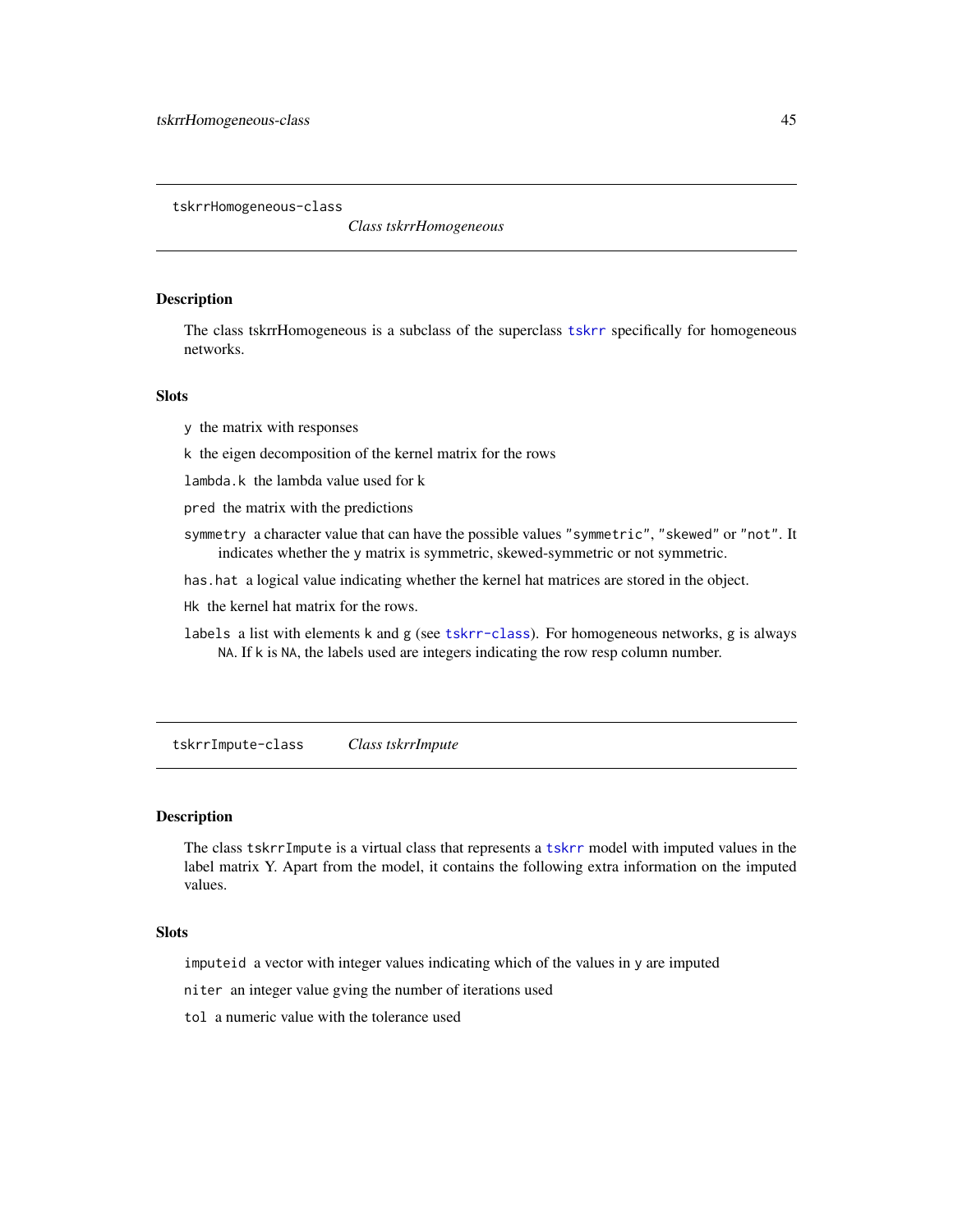#### <span id="page-45-0"></span>tskrrImputeHeterogeneous-class

*Class tskrrImputeHeterogeneous*

#### <span id="page-45-1"></span>Description

The class tskrrImputeHeterogeneous is a subclass of the class [tskrrHeterogeneous](#page-43-1) and [tskrrImpute](#page-44-2) specifically for heterogeneous networks with imputed values. It is the result of the function [impute\\_tskrr](#page-12-1).

# **Slots**

- y the matrix with responses
- k the eigen decomposition of the kernel matrix for the rows
- lambda.k the lambda value used for k
- pred the matrix with the predictions
- g the eigen decomposition of the kernel matrix for the columns
- lambda.g the lambda value used for g
- has.hat a logical value indicating whether the kernel hat matrices are stored in the object.
- Hk the kernel hat matrix for the rows.
- Hg the kernel hat matrix for the columns.
- labels a list with elements k and g (see [tskrr-class](#page-41-1)). If any element is NA, the labels used are integers indicating the row resp column number.
- imputeid a vector with integer values indicating which of the values in y are imputed
- niter an integer value gving the number of iterations used
- tol a numeric value with the tolerance used

tskrrImputeHomogeneous-class

*Class tskrrImputeHomogeneous*

#### <span id="page-45-2"></span>Description

The class tskrrImputeHomogeneous is a subclass of the class [tskrrHomogeneous](#page-44-1) and [tskrrImpute](#page-44-2) specifically for homogeneous networks with imputed values. It is the result of the function [impute\\_tskrr](#page-12-1) on a homogeneous network model.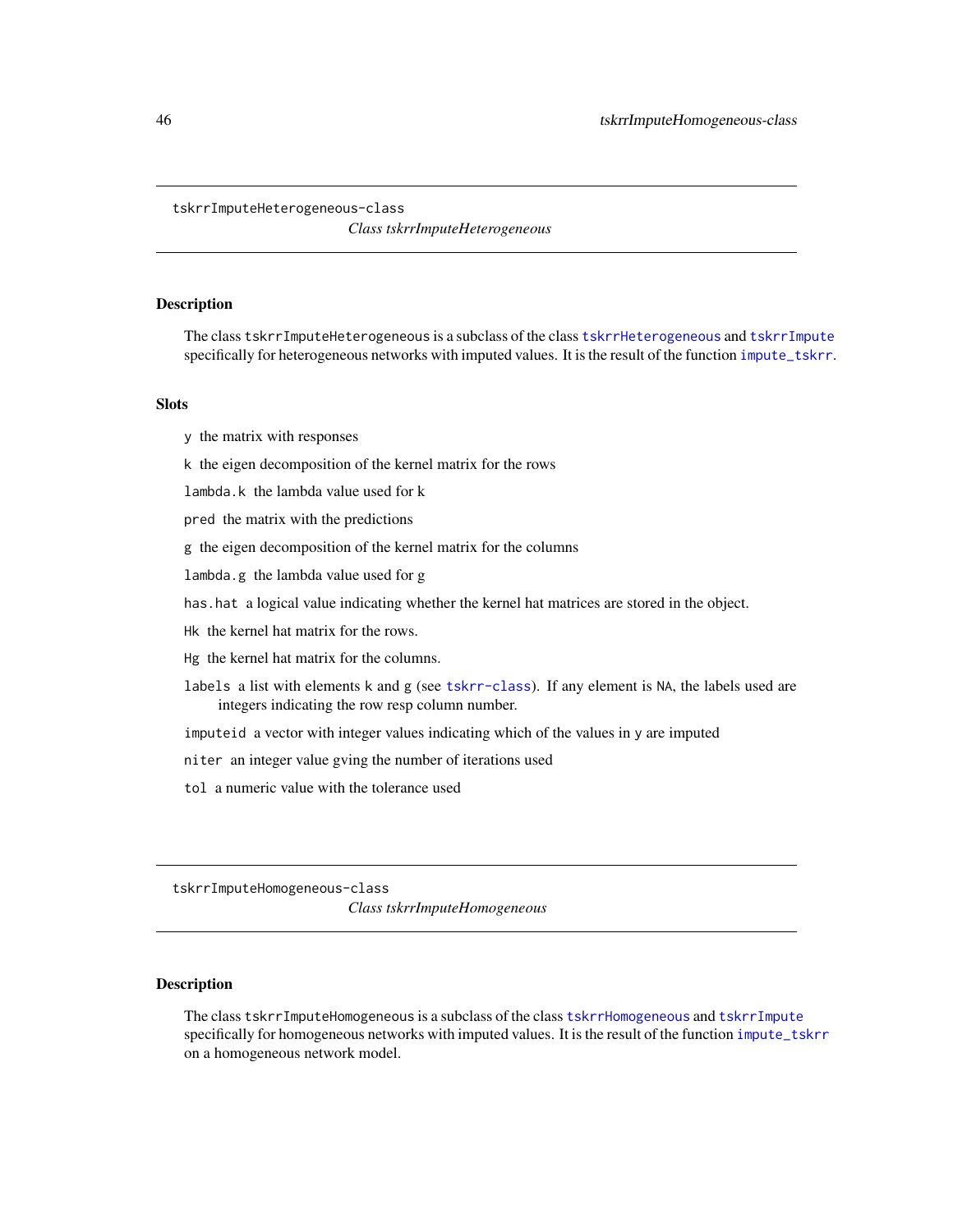# <span id="page-46-0"></span>tskrrTune-class 47

#### **Slots**

y the matrix with responses

k the eigen decomposition of the kernel matrix for the rows

lambda.k the lambda value used for k

pred the matrix with the predictions

symmetry a character value that can have the possible values "symmetric", "skewed" or "not". It indicates whether the y matrix is symmetric, skewed-symmetric or not symmetric.

has.hat a logical value indicating whether the kernel hat matrices are stored in the object. Hk the kernel hat matrix for the rows.

labels a list with elements k and g (see [tskrr-class](#page-41-1)). For homogeneous networks, g is always NA. If k is NA, the labels used are integers indicating the row resp column number.

imputeid a vector with integer values indicating which of the values in y are imputed

niter an integer value gving the number of iterations used

tol a numeric value with the tolerance used

<span id="page-46-2"></span>tskrrTune-class *Class tskrrTune*

#### <span id="page-46-1"></span>**Description**

The class tskrrTune represents a tuned [tskrr](#page-40-1) model, and is the output of the function [tune](#page-47-1). Apart from the model, it contains extra information on the tuning procedure. This is a virtual class only.

#### **Slots**

- lambda\_grid a list object with the elements k and possibly g indicating the tested lambda values for the row kernel K and - if applicable - the column kernel G. Both elements have to be numeric.
- best\_loss a numeric value with the loss associated with the best lambdas
- loss\_values a matrix with the loss results from the searched grid. The rows form the X dimension (related to the first lambda), the columns form the Y dimension (related to the second lambda if applicable)

loss\_function the used loss function

exclusion a character value describing the exclusion used

- replaceby0 a logical value indicating whether or not the cross validation replaced the excluded values by zero
- onedim a logical value indicating whether the grid search was done in one dimension. For homogeneous networks, this is true by default.

#### See Also

- the function tune for the tuning itself
- the class [tskrrTuneHomogeneous](#page-47-2) and tskrrTuneHeterogeneous for the actual classes.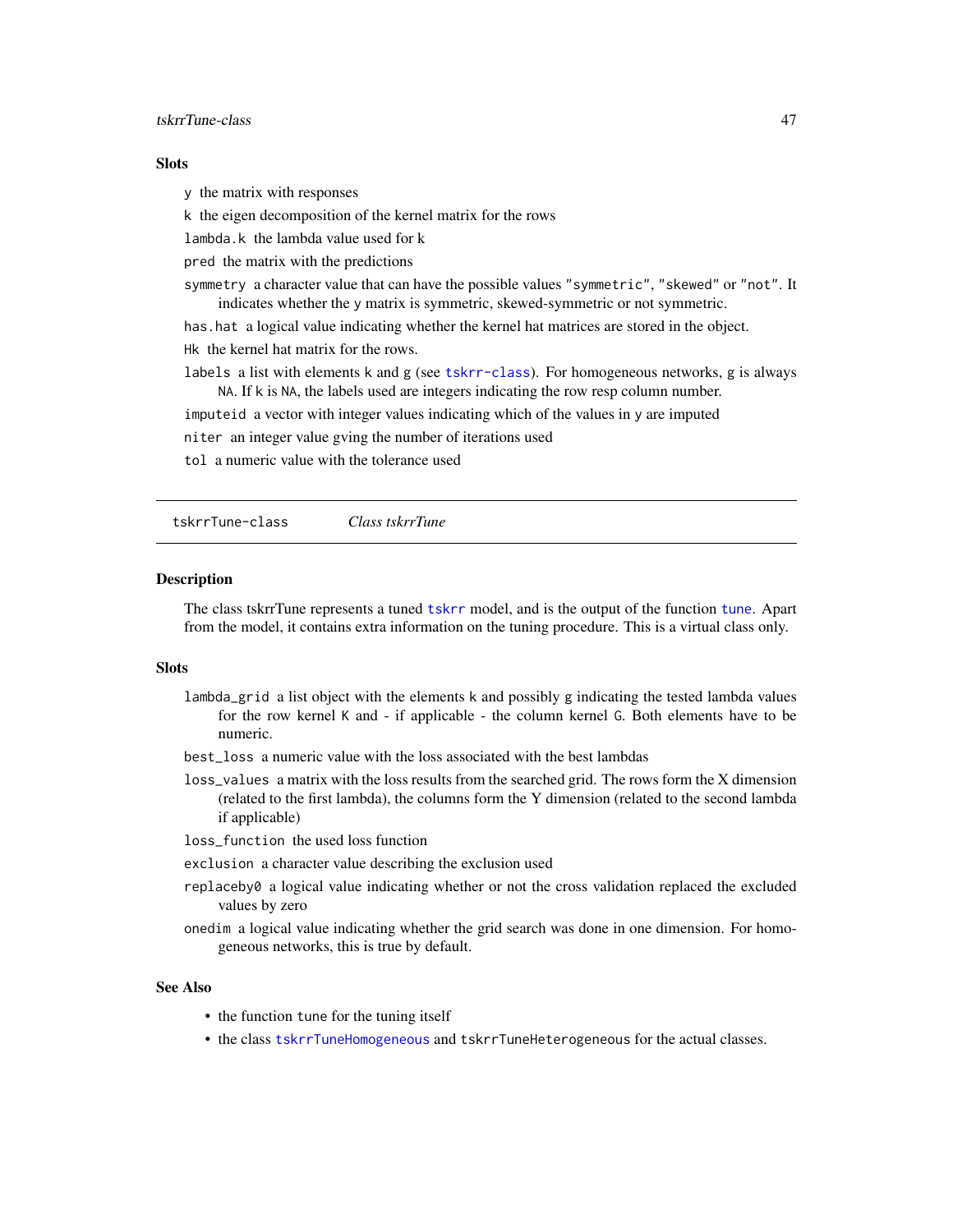<span id="page-47-0"></span>tskrrTuneHeterogeneous-class

*Class tskrrTuneHeterogeneous*

#### Description

The class tskrrTuneHeterogeneous represents a tuned Heterogeneous [tskrr](#page-40-1) model. It inherits from the classes [tskrrHeterogeneous](#page-43-1) and [tskrrTune](#page-46-1).

tskrrTuneHomogeneous-class

*Class tskrrTuneHomogeneous*

#### <span id="page-47-2"></span>Description

The class tskrrTuneHomogeneous represents a tuned homogeneous [tskrr](#page-40-1) model. It inherits from the classes [tskrrHomogeneous](#page-44-1) and [tskrrTune](#page-46-1).

<span id="page-47-1"></span>tune *tune the lambda parameters for a tskrr*

# Description

This function lets you tune the lambda parameter(s) of a two-step kernel ridge regression model for optimal performance. You can either tune a previously fitted [tskrr](#page-40-1) model, or pass the label matrix and kernel matrices to fit and tune a model in one go.

#### Usage

```
## S4 method for signature 'tskrrHomogeneous'
tune(
  x,
 \lim = c(1e-04, 1),ngrid = 10,
  lambda = NULL,fun = loss_mse,
  exclusion = "edges",
  replaceby0 = FALSE,
 onedim = TRUE,
  ...
)
```
## S4 method for signature 'tskrrHeterogeneous'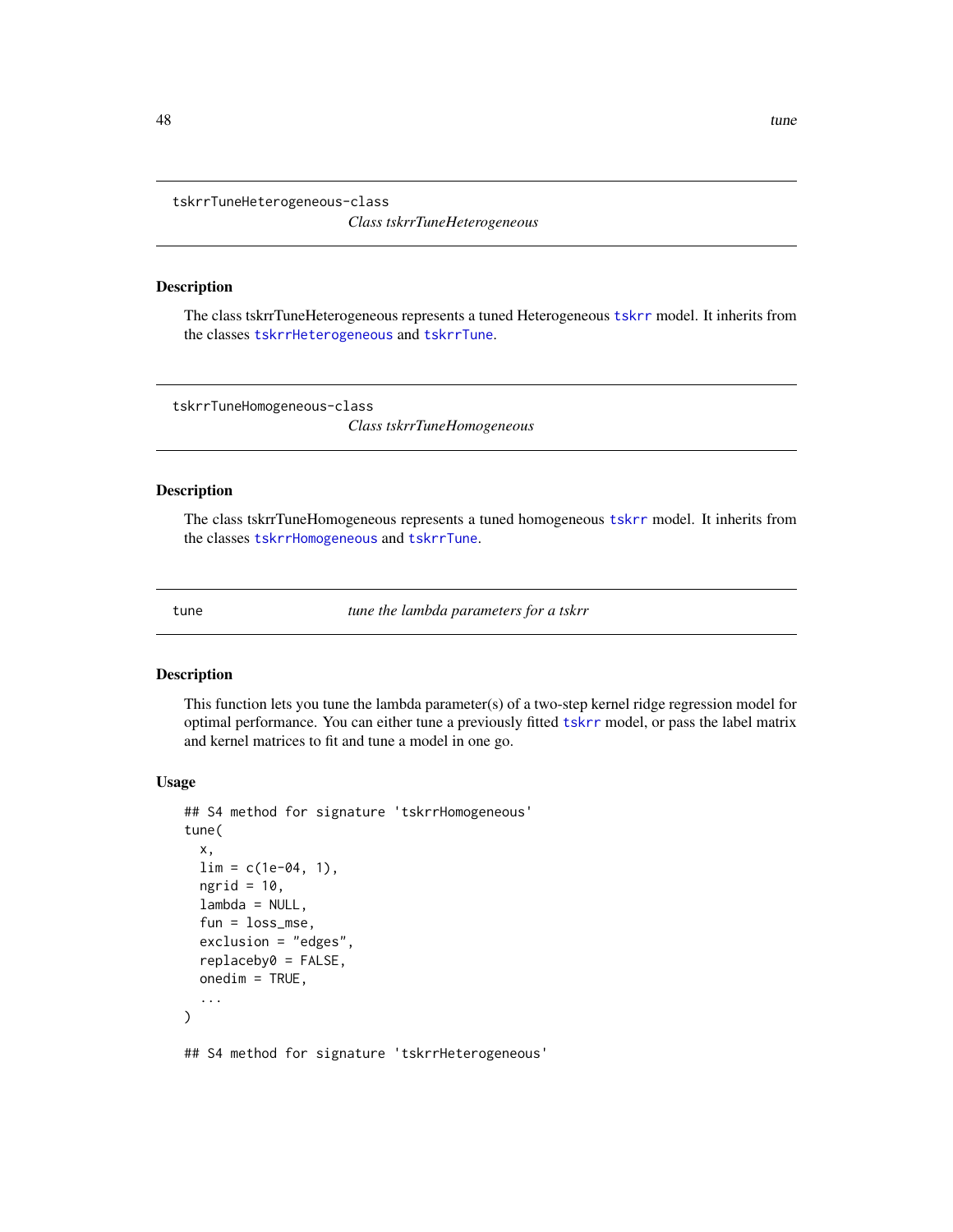<span id="page-48-0"></span>tune and the set of the set of the set of the set of the set of the set of the set of the set of the set of the set of the set of the set of the set of the set of the set of the set of the set of the set of the set of the

```
tune(
  x,
 \lim = c(1e-04, 1),ngrid = 10,
 lambda = NULL,
 fun = loss_mse,
  exclusion = "interaction",
 replaceby0 = FALSE,
 onedim = FALSE,
  ...
\mathcal{L}## S4 method for signature 'matrix'
tune(
 x,
 k,
 g = NULL,\lim = c(1e-04, 1),ngrid = 10,
 lambda = NULL,
  fun = loss_mse,
  exclusion = "interaction",
  replaceby0 = FALSE,
  testdim = TRUE,
  testlabels = TRUE,
  symmetry = c("auto", "symmetric", "skewed"),
 keep = FALSE,
 onedim = is.null(g),
  ...
)
```
# Arguments

| X         | a tskrr object representing a two step kernel ridge regression model.                                                                                                                                                                                                |
|-----------|----------------------------------------------------------------------------------------------------------------------------------------------------------------------------------------------------------------------------------------------------------------------|
| lim       | a vector with 2 values that give the boundaries for the domain in which lambda<br>is searched, or possibly a list with 2 elements. See details                                                                                                                       |
| ngrid     | a single numeric value giving the number of points in a single dimension of the<br>grid, or possibly a list with 2 elements. See details.                                                                                                                            |
| lambda    | a vector with the lambdas that need checking for homogeneous networks, or<br>possibly a list with two elements for heterogeneous networks. See Details. De-<br>faults to NULL, which means that the function constructs the search grid from the<br>other arguments. |
| fun       | a loss function that takes the label matrix Y and the result of the crossvalidation<br>LOO as input. The function name can be passed as a character string as well.                                                                                                  |
| exclusion | a character value with possible values "interaction", "row", "column", "both"<br>for heterogeneous models, and "edges", "vertices", "interaction" or "both" for<br>homogeneous models. Defaults to "interaction". See details.                                       |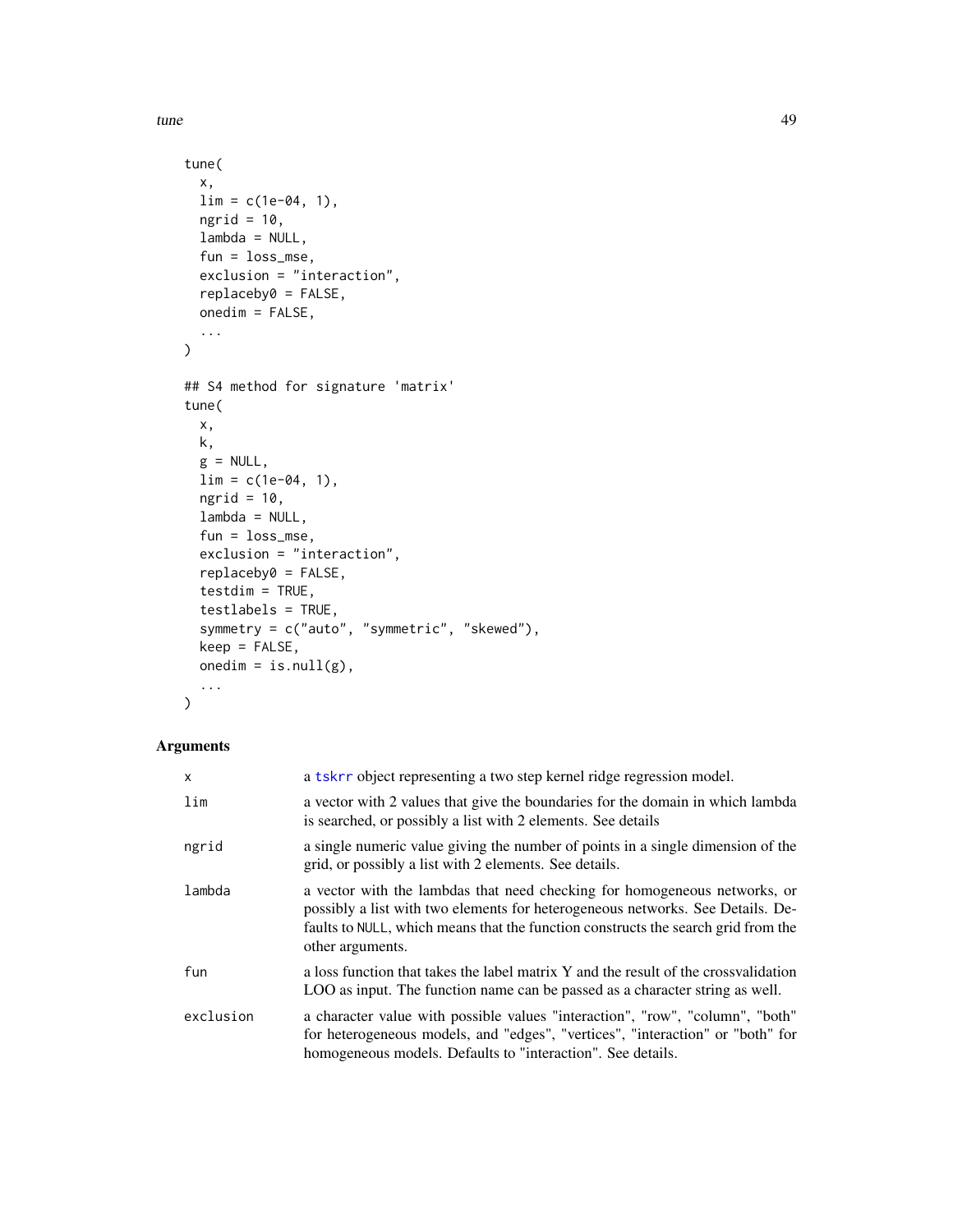<span id="page-49-0"></span>

| replaceby0 | a logical value indicating whether the interaction should be simply removed<br>(FALSE) or replaced by 0 (TRUE).                                                                                                                           |
|------------|-------------------------------------------------------------------------------------------------------------------------------------------------------------------------------------------------------------------------------------------|
| onedim     | a logical value indicating whether the search should be done in a single dimen-<br>sion. See details.                                                                                                                                     |
|            | arguments to be passed to the loss function                                                                                                                                                                                               |
| k          | a kernel matrix for the rows                                                                                                                                                                                                              |
| g          | an optional kernel matrix for the columns                                                                                                                                                                                                 |
| testdim    | a logical value indicating whether symmetry and the dimensions of the kernel(s)<br>should be tested. Defaults to TRUE, but for large matrices putting this to FALSE<br>will speed up the function.                                        |
| testlabels | a logical value indicating wether the row- and column names of the matrices<br>have to be checked for consistency. Defaults to TRUE, but for large matrices<br>putting this to FALSE will speed up the function.                          |
| symmetry   | a character value with the possibilities "auto", "symmetric" or "skewed". In<br>case of a homogeneous fit, you can either specify whether the label matrix is<br>symmetric or skewed, or you can let the function decide (option "auto"). |
| keep       | a logical value indicating whether the kernel hat matrices should be stored in the<br>model object. Doing so makes the model object quite larger, but can speed up<br>predictions in some cases. Defaults to FALSE.                       |

#### Details

This function currently only performs a simple grid search for all (combinations of) lambda values. If no specific lambda values are provided, then the function uses [create\\_grid](#page-5-1) to create an evenly spaced (on a logarithmic scale) grid.

In the case of a heterogeneous network, you can specify different values for the two parameters that need tuning. To do so, you need to provide a list with the settings for every parameter to the arguments lim, ngrid and/or lambda. If you try this for a homogeneous network, the function will return an error.

Alternatively, you can speed up the grid search by searching in a single dimension. When onedim = TRUE, the search for a heterogeneous network will only consider cases where both lambda values are equal.

The arguments exclusion and replaceby0 are used by the function [get\\_loo\\_fun](#page-9-1) to find the correct leave-one-out function.

By default, the function uses standard mean squared error based on the cross-validation results as a measure for optimization. However, you can provide a custom function if needed, as long as it takes two matrices as input: Y being the observed interactions and LOO being the result of the chosen cross-validation.

#### Value

a model of class [tskrrTune](#page-46-1)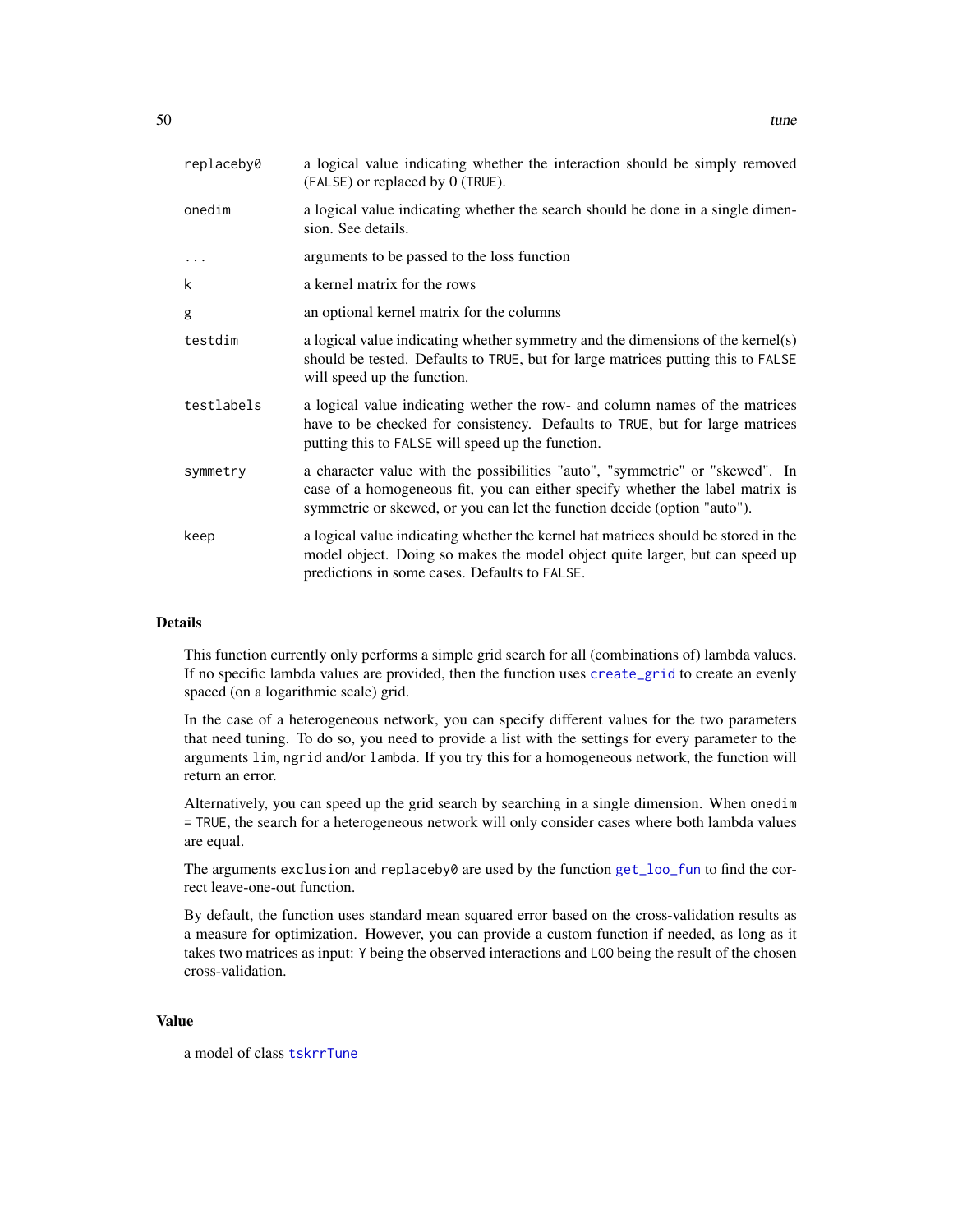#### <span id="page-50-0"></span>update 51

# See Also

- [loo](#page-20-1), [loo\\_internal](#page-21-1) and [get\\_loo\\_fun](#page-9-1) for more information on how leave one out validation works.
- [tskrr](#page-40-1) for fitting a twostep kernel ridge regression.
- [loss\\_functions](#page-24-1) for different loss functions.

### Examples

data(drugtarget)

```
mod <- tskrr(drugTargetInteraction, targetSim, drugSim)
tuned \leq tune(mod, \lim = c(0.1,1), ngrid = \text{list}(5,10),
               fun = loss_auc)
```
## Not run:

```
# This is just some visualization of the matrix
# It can be run safely.
gridvals <- get_grid(tuned)
z <- get_loss_values(tuned) # loss values
image(gridvals$k,gridvals$g,z, log = 'xy',
```

```
xlab = "lambda k", ylab = "lambda g",
col = rev(heat.colors(20)))
```
## End(Not run)

update *Update a tskrr object with a new lambda*

# Description

This function allows you to refit a [tskrr](#page-40-1) with a new lambda. It can be used to do manual tuning/crossvalidation. If the object has the hat matrices stored, these are updated as well.

#### Usage

```
update(object, ...)
## S4 method for signature 'tskrrHomogeneous'
update(object, lambda)
## S4 method for signature 'tskrrHeterogeneous'
update(object, lambda)
```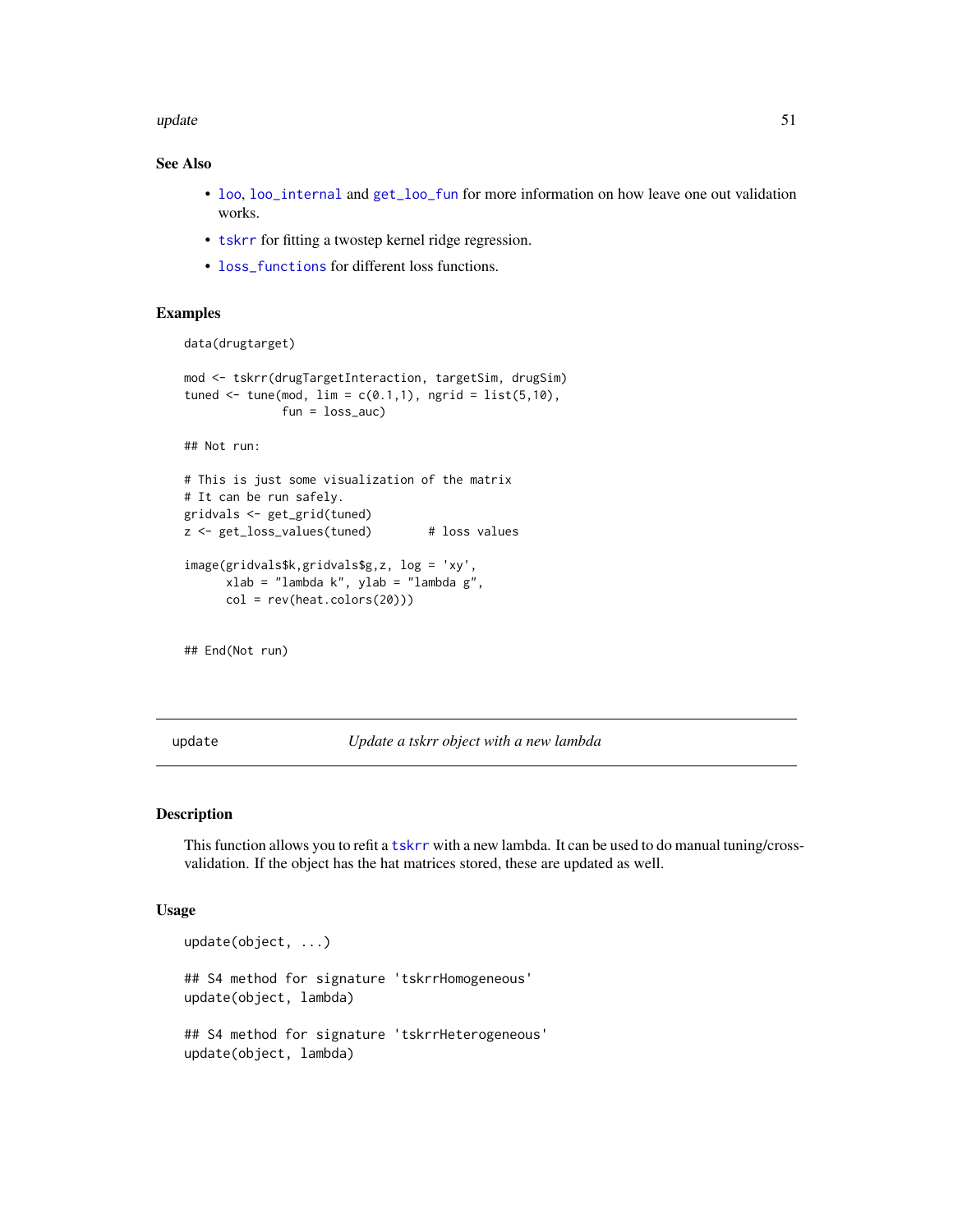#### <span id="page-51-0"></span>**Arguments**

| object   | a tskrr object                                                                                                                                                                |
|----------|-------------------------------------------------------------------------------------------------------------------------------------------------------------------------------|
| $\ddots$ | arguments passed to methods                                                                                                                                                   |
| lambda   | a numeric vector with one or two values for the hyperparameter lambda. If two<br>values are given, the first one is used for the k matrix and the second for the g<br>matrix. |

# Value

an updated [tskrr](#page-40-1) object fitted with the new lambdas.

#### Examples

```
data(drugtarget)
mod <- tskrr(drugTargetInteraction, targetSim, drugSim)
# Update with the same lambda
mod2 <- update(mod, lambda = 1e-3)
# Use different lambda for rows and columns
mod3 < - update(mod, lambda = c(0.01, 0.001))
# A model with the hat matrices stored
lambda <- c(0.001,0.01)
modkeep <- tskrr(drugTargetInteraction, targetSim, drugSim, keep = TRUE)
Hk_1 <- hat(modkeep, which = "row")
modkeep2 <- update(modkeep, lambda = lambda)
Hk_2 <- hat(modkeep2, which = "row")
# Calculate new hat matrix by hand:
decomp <- get_eigen(modkeep, which = "row")
Hk_byhand <- eigen2hat(decomp$vectors,
                       decomp$values,
                       lambda = lambda[1])identical(Hk_2, Hk_byhand)
```
valid\_dimensions *Functions to check matrices*

#### Description

These functions allow you to check whether the dimensions of the label matrix and the kernel matrix (matrices) are compatible. valid\_dimensions checks whether both k and g are square matrices, whether y has as many rows as k and whether y has as many columns as g. is\_square checks whether both dimensions are the same.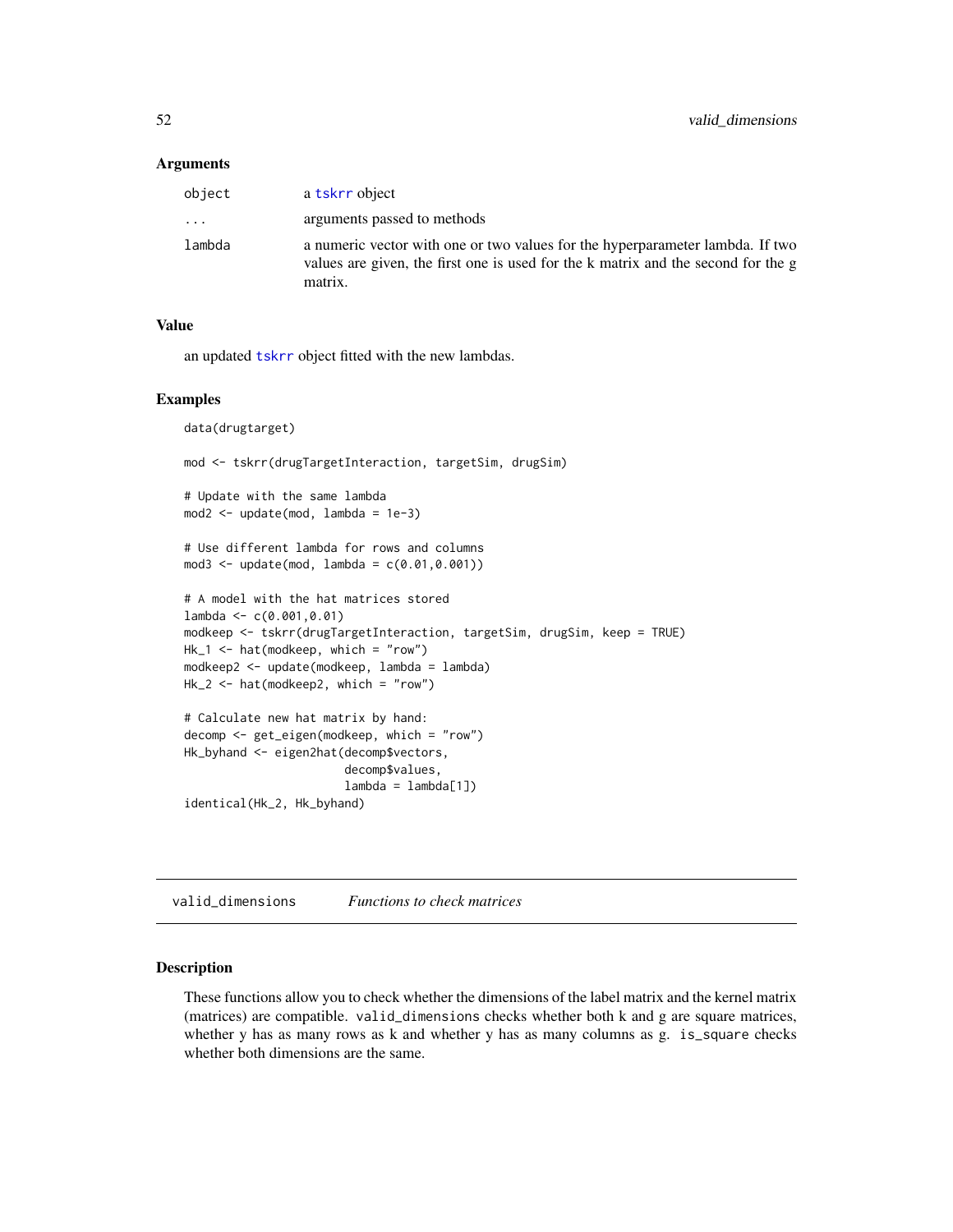# <span id="page-52-0"></span>valid\_labels 53

# Usage

valid\_dimensions(y, k, g = NULL)

is\_square(x)

# Arguments

| У | a label matrix                                      |
|---|-----------------------------------------------------|
| k | a kernel matrix                                     |
| g | an optional second kernel matrix or NULL otherwise. |
| x | any matrix                                          |

# Value

a logical value indicating whether the dimensions of the matrices are compatible for a two step kernel ridge regression.

# Note

The function is\_square is not exported

| valid_labels | Test the correctness of the labels. |  |
|--------------|-------------------------------------|--|
|              |                                     |  |

# Description

This function checks whether the labels between the Y, K, and G matrices make sense. This means that all the labels found as rownames for y can be found as rownames *and* column names of k, and all the colnames for y can be found as rownames *and* colnames of g (if provided).

# Usage

valid\_labels(y, k, g = NULL)

# Arguments

|   | the label matrix                                                                            |
|---|---------------------------------------------------------------------------------------------|
|   | the kernel matrix for the rows                                                              |
| g | the kernel matrix for the columns (optional). If not available, it takes the value<br>NUI L |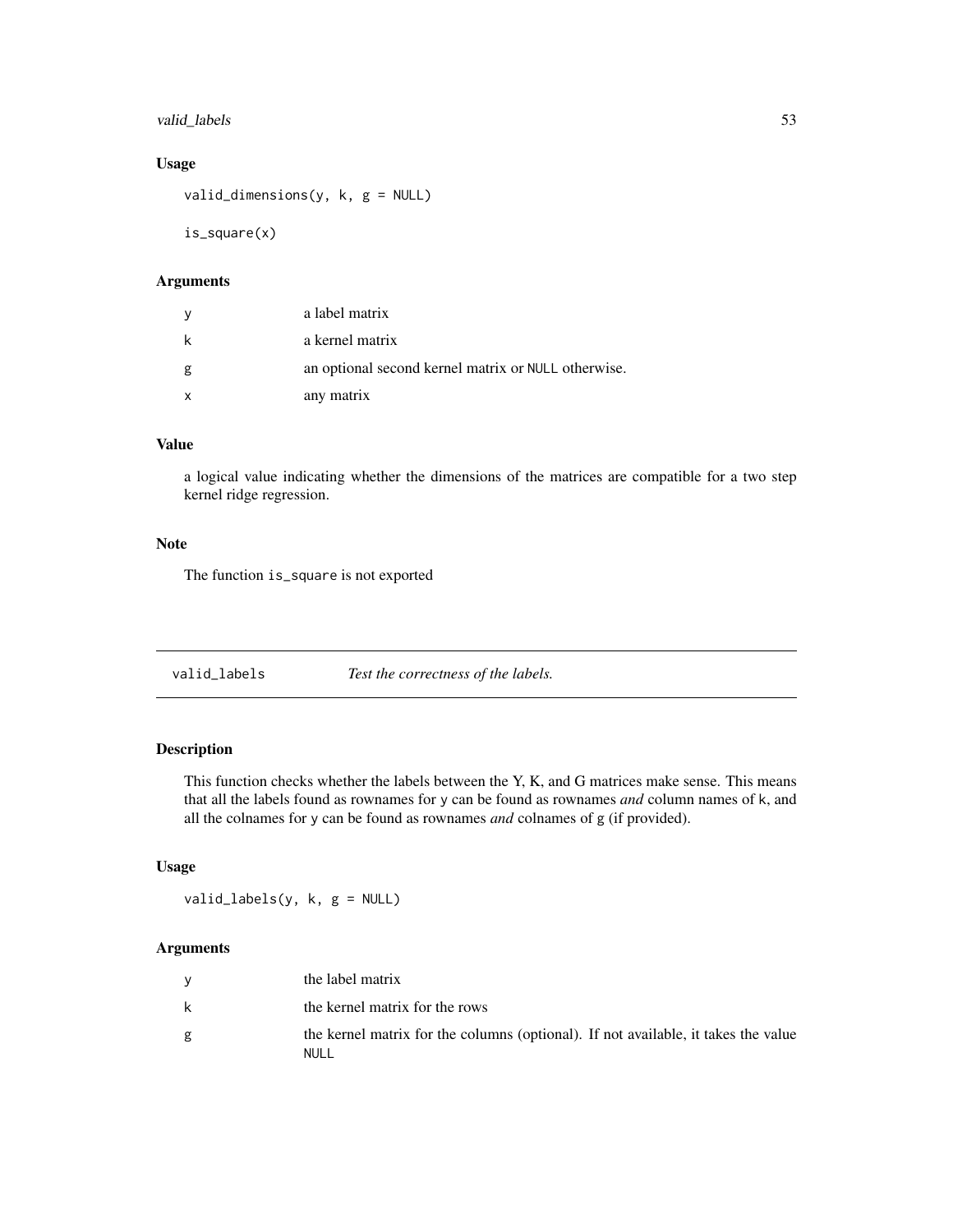# <span id="page-53-0"></span>Details

Compatible labels mean that it is unequivocally clear which rows and columns can be linked throughout the model. In case none of the matrices have row- or colnames, the labels are considered compatible. In all other cases, all matrices should have both row and column names. They should fulfill the following conditions:

- the row- and column names of a kernel matrix must contain the same values in the same order. Otherwise, the matrix can't be symmetric.
- the rownames of y should correspond to the rownames of k
- the colnames of y should correspond to the colnames of g if it is supplied, or the colnames of k in case g is NULL

# Value

TRUE if all labels are compatible, an error otherwise.

#### Note

This is a non-exported convenience function.

weights,tskrrHeterogeneous-method

*Extract weights from a tskrr model*

# <span id="page-53-1"></span>Description

This function calculates the weight matrix for calculating the predictions of a tskrr model.

#### Usage

```
## S4 method for signature 'tskrrHeterogeneous'
weights(object)
## S4 method for signature 'tskrrHomogeneous'
```
weights(object)

#### Arguments

object a [tskrr](#page-40-1) object for which the weights have to be calculated.

# **Details**

The weight matrix is calculated from the map matrices through the function [eigen2map](#page-7-2).

#### Value

a matrix with the weights for the tskrr model.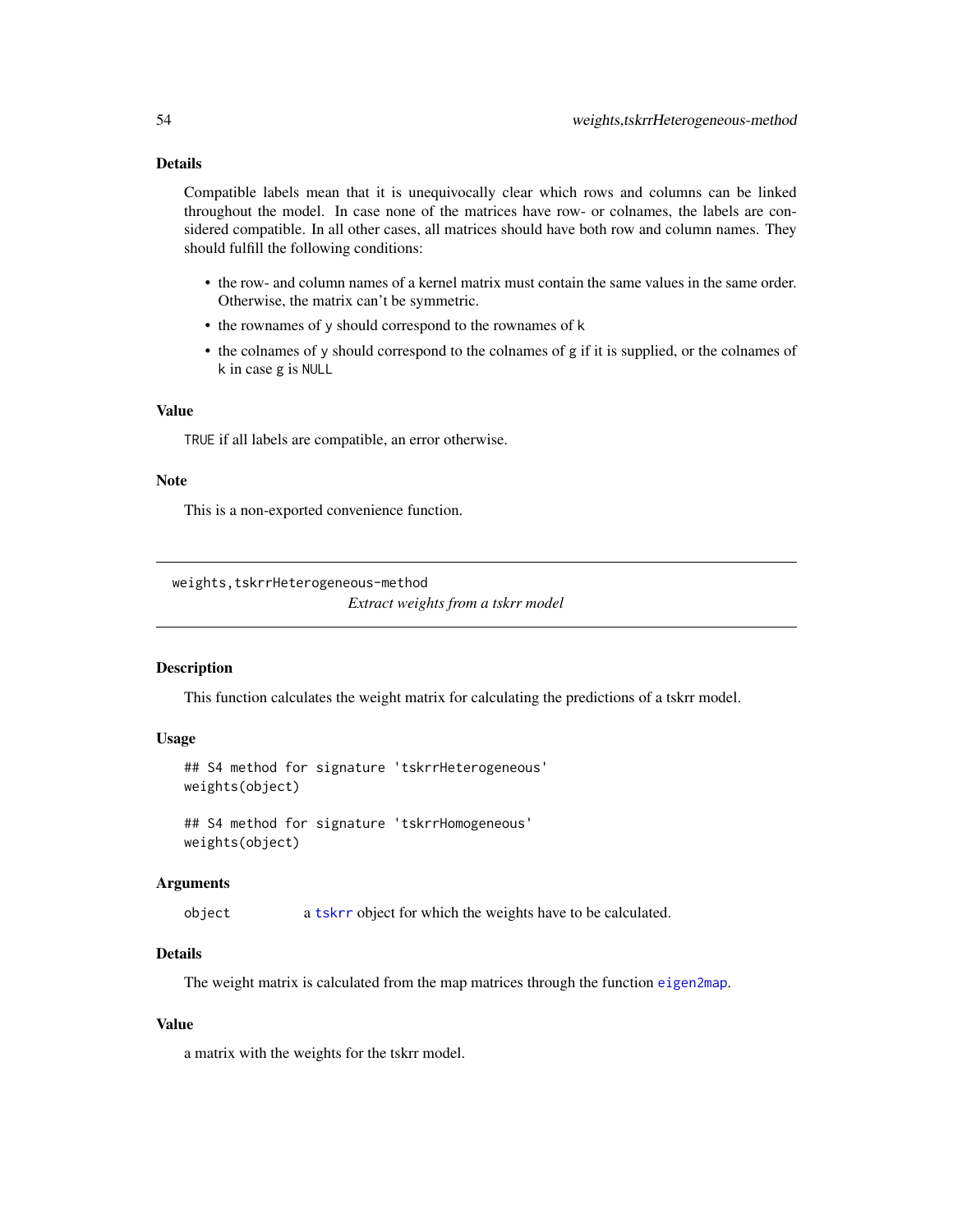# <span id="page-54-0"></span>Note

The package xnet adds a S4 generic function for [weights](#page-53-1).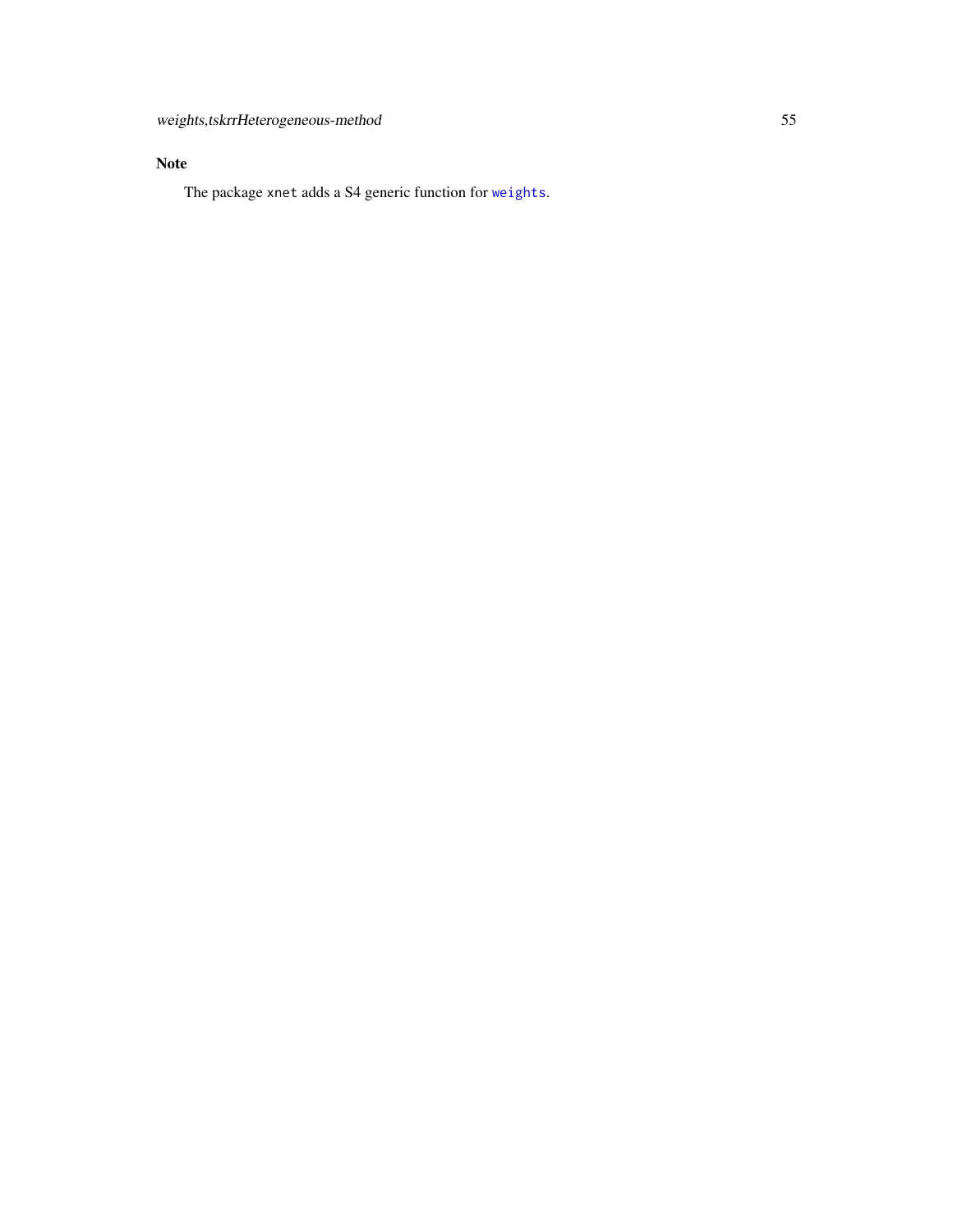# <span id="page-55-0"></span>**Index**

∗Topic datasets drugTargetInteraction, [7](#page-6-0) proteinInteraction, [36](#page-35-0) [,permtest-method *(*permutations*)*, [29](#page-28-0) abline, *[33](#page-32-0)* alpha, [4](#page-3-0) alpha,linearFilter-method *(*alpha*)*, [4](#page-3-0) as.dendrogram, *[31](#page-30-0)* as\_tskrr *(*as\_tuned*)*, [5](#page-4-0) as\_tskrr,tskrr-method *(*as\_tuned*)*, [5](#page-4-0) as\_tskrr,tskrrImpute-method *(*as\_tuned*)*, [5](#page-4-0) as\_tskrr,tskrrTune-method *(*as\_tuned*)*, [5](#page-4-0) as\_tuned, [5](#page-4-0) as\_tuned,tskrrHeterogeneous-method *(*as\_tuned*)*, [5](#page-4-0) as\_tuned,tskrrHomogeneous-method *(*as\_tuned*)*, [5](#page-4-0) colMeans,linearFilter-method *(*alpha*)*, [4](#page-3-0) colnames,tskrr-method *(*labels.tskrr*)*, [18](#page-17-0) contour, *[32,](#page-31-0) [33](#page-32-0)* create\_grid, [6,](#page-5-0) *[50](#page-49-0)* dim,tskrr-method, [7](#page-6-0) dim.tskrr *(*dim,tskrr-method*)*, [7](#page-6-0) dimnames,tskrr-method *(*labels.tskrr*)*, [18](#page-17-0) dimnames.tskrr *(*labels.tskrr*)*, [18](#page-17-0) drugSim *(*drugTargetInteraction*)*, [7](#page-6-0) drugtarget *(*drugTargetInteraction*)*, [7](#page-6-0) drugTargetInteraction, [7](#page-6-0) eigen, *[43](#page-42-0)*

eigen2hat, [8,](#page-7-0) *[15,](#page-14-0) [16](#page-15-0)*, *[42](#page-41-0)* eigen2map, *[54](#page-53-0)* eigen2map *(*eigen2hat*)*, [8](#page-7-0) eigen2matrix *(*eigen2hat*)*, [8](#page-7-0) Extract-permtest *(*permutations*)*, [29](#page-28-0)

fitted, *[9](#page-8-0)*, *[34](#page-33-0)*, *[42](#page-41-0)*

fitted,linearFilter-method *(*fitted.tskrr*)*, [9](#page-8-0) fitted,tskrr-method *(*fitted.tskrr*)*, [9](#page-8-0) fitted.linearFilter *(*fitted.tskrr*)*, [9](#page-8-0) fitted.tskrr, [9](#page-8-0)

get\_eigen, *[42](#page-41-0)* get\_eigen *(*response,tskrr-method*)*, [38](#page-37-0) get\_grid *(*is\_tuned*)*, [17](#page-16-0) get\_kernel *(*response,tskrr-method*)*, [38](#page-37-0) get\_kernelmatrix *(*response,tskrr-method*)*, [38](#page-37-0) get\_loo\_fun, [10,](#page-9-0) *[28](#page-27-0)*, *[43](#page-42-0)*, *[50,](#page-49-0) [51](#page-50-0)* get\_loo\_fun,character-method *(*get\_loo\_fun*)*, [10](#page-9-0) get\_loo\_fun,linearFilter-method *(*get\_loo\_fun*)*, [10](#page-9-0) get\_loo\_fun,tskrrHeterogeneous-method *(*get\_loo\_fun*)*, [10](#page-9-0) get\_loo\_fun,tskrrHomogeneous-method *(*get\_loo\_fun*)*, [10](#page-9-0) get\_loo\_fun,tskrrTune-method *(*get\_loo\_fun*)*, [10](#page-9-0) get\_loss\_values *(*is\_tuned*)*, [17](#page-16-0) getter fuctions for linearFilter, *[20](#page-19-0)* getters\_linearFilter *(*alpha*)*, [4](#page-3-0)

has\_hat *(*response,tskrr-method*)*, [38](#page-37-0) has\_imputed\_values, [12](#page-11-0) has\_onedim *(*is\_tuned*)*, [17](#page-16-0) hat, *[13](#page-12-0)*, [13](#page-12-0) hat,tskrrHeterogeneous-method *(*hat*)*, [13](#page-12-0) hat,tskrrHomogeneous-method *(*hat*)*, [13](#page-12-0) hclust, *[31](#page-30-0)* heatmap, *[30](#page-29-0)* homogeneous model, *[39](#page-38-0)*

image, *[32](#page-31-0)* impute\_tskrr, [13,](#page-12-0) *[15,](#page-14-0) [16](#page-15-0)*, *[46](#page-45-0)* impute\_tskrr.fit, [15](#page-14-0)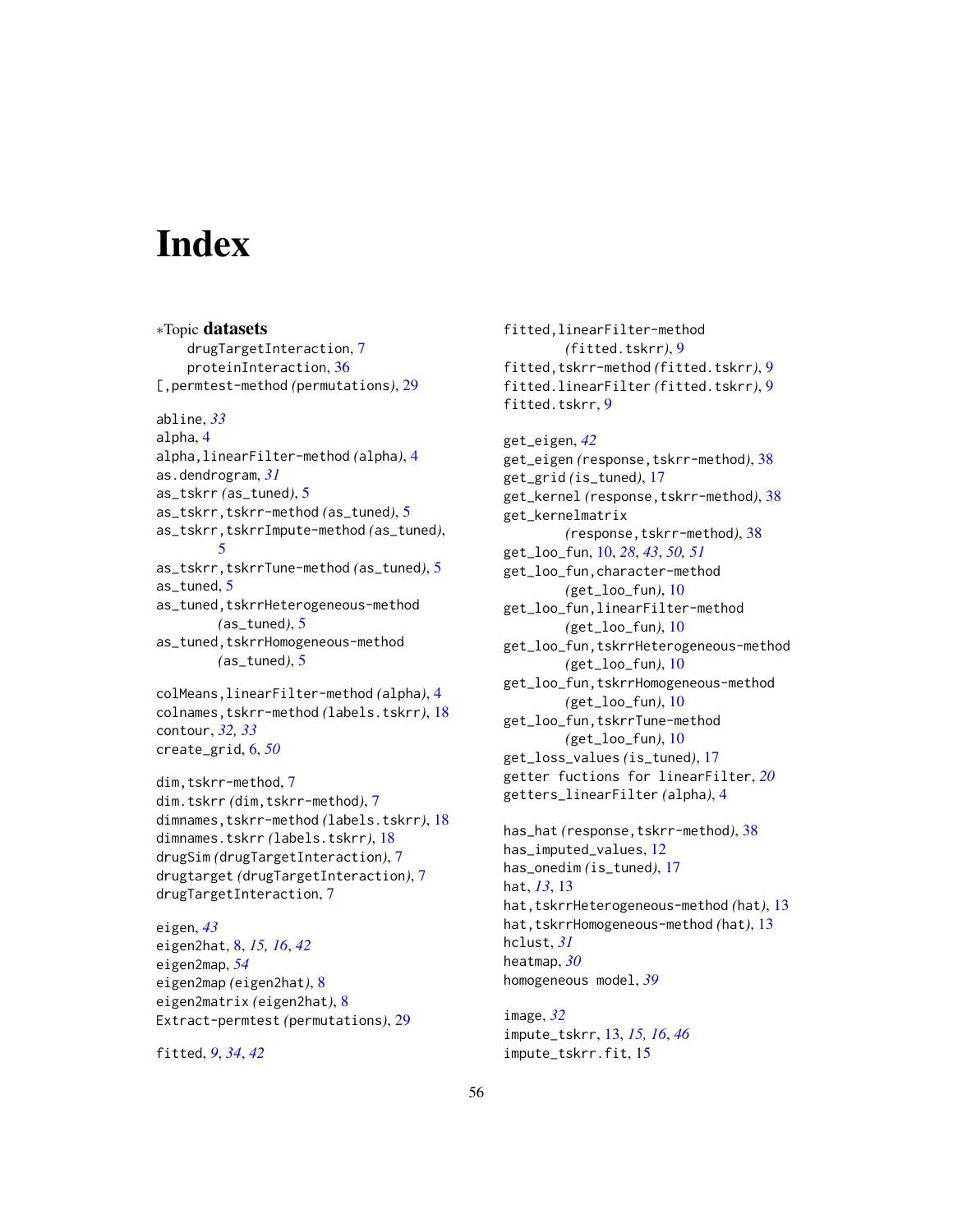#### INDEX 57

is\_heterogeneous *(*response,tskrr-method*)*, [38](#page-37-0) is\_homogeneous *(*response,tskrr-method*)*, [38](#page-37-0) is\_imputed *(*has\_imputed\_values*)*, [12](#page-11-0) is\_square *(*valid\_dimensions*)*, [52](#page-51-0) is\_symmetric, [16](#page-15-0) is\_tskrr *(*response,tskrr-method*)*, [38](#page-37-0) is tuned, [17](#page-16-0) isSymmetric, *[16](#page-15-0)* Kmat\_y2h\_sc *(*proteinInteraction*)*, [36](#page-35-0) labels,tskrr-method *(*labels.tskrr*)*, [18](#page-17-0) labels.tskrr, [18](#page-17-0) lambda *(*response,tskrr-method*)*, [38](#page-37-0) lambda, tskrrHeterogeneous-method *(*response,tskrr-method*)*, [38](#page-37-0) lambda, tskrrHomogeneous-method *(*response,tskrr-method*)*, [38](#page-37-0) linear\_filter, *[19,](#page-18-0) [20](#page-19-0)*, [20](#page-19-0) linearFilter, *[4](#page-3-0)*, *[11](#page-10-0)*, *[20,](#page-19-0) [21](#page-20-0)*, *[23](#page-22-0)* linearFilter *(*linearFilter-class*)*, [19](#page-18-0) linearFilter-class, [19](#page-18-0) loo, *[11](#page-10-0)*, [21,](#page-20-0) *[23,](#page-22-0) [24](#page-23-0)*, *[28,](#page-27-0) [29](#page-28-0)*, *[31](#page-30-0)*, *[51](#page-50-0)* loo,linearFilter-method *(*loo*)*, [21](#page-20-0) loo,tskrrHeterogeneous-method *(*loo*)*, [21](#page-20-0) loo,tskrrHomogeneous-method *(*loo*)*, [21](#page-20-0) loo.b *(*loo\_internal*)*, [22](#page-21-0) loo.c *(*loo\_internal*)*, [22](#page-21-0) loo.e.skew *(*loo\_internal*)*, [22](#page-21-0) loo.e.sym *(*loo\_internal*)*, [22](#page-21-0) loo.e0.skew *(*loo\_internal*)*, [22](#page-21-0) loo.e0.sym *(*loo\_internal*)*, [22](#page-21-0) loo.i *(*loo\_internal*)*, [22](#page-21-0) loo.i0 *(*loo\_internal*)*, [22](#page-21-0) loo.r *(*loo\_internal*)*, [22](#page-21-0) loo.v *(*loo\_internal*)*, [22](#page-21-0) loo\_internal, *[11](#page-10-0)*, [22,](#page-21-0) *[51](#page-50-0)* loss, [23,](#page-22-0) *[30](#page-29-0)* loss,permtest-method *(*loss*)*, [23](#page-22-0) loss,tskrr-method *(*loss*)*, [23](#page-22-0) loss,tskrrTune-method *(*loss*)*, [23](#page-22-0) loss\_auc *(*loss\_functions*)*, [25](#page-24-0) loss\_functions, *[23,](#page-22-0) [24](#page-23-0)*, [25,](#page-24-0) *[28](#page-27-0)*, *[51](#page-50-0)* loss\_mse *(*loss\_functions*)*, [25](#page-24-0)

match\_labels, [26](#page-25-0) mean,linearFilter-method *(*alpha*)*, [4](#page-3-0)

mean.linearFilter *(*alpha*)*, [4](#page-3-0) na\_removed *(*alpha*)*, [4](#page-3-0) na\_removed,linearFilter-method *(*alpha*)*, [4](#page-3-0) par, *[33](#page-32-0)* permtest, *[23](#page-22-0)*, [27,](#page-26-0) *[28,](#page-27-0) [29](#page-28-0)* permtest,tskrrHeterogeneous-method *(*permtest*)*, [27](#page-26-0) permtest, tskrrHomogeneous-method *(*permtest*)*, [27](#page-26-0) permtest,tskrrTune-method *(*permtest*)*, [27](#page-26-0) permtest-class, [28](#page-27-0) permutations, [29](#page-28-0) plot, *[33](#page-32-0)* plot.tskrr, [30](#page-29-0) plot\_grid, [32](#page-31-0) points, *[33](#page-32-0)* predict,tskrr-method *(*predict.tskrr*)*, [33](#page-32-0) predict.tskrr, [33](#page-32-0) print.permtest *(*permtest*)*, [27](#page-26-0) proteinInteraction, [36](#page-35-0)

residuals, [37](#page-36-0) residuals,tskrr-method *(*residuals*)*, [37](#page-36-0) residuals.tskrr *(*residuals*)*, [37](#page-36-0) response, *[42](#page-41-0)* response *(*response,tskrr-method*)*, [38](#page-37-0) response, tskrr-method, [38](#page-37-0) row+colnames, *[19](#page-18-0)* rowMeans,linearFilter-method *(*alpha*)*, [4](#page-3-0) rownames,tskrr-method *(*labels.tskrr*)*, [18](#page-17-0)

symmetry *(*response,tskrr-method*)*, [38](#page-37-0)

t.test, *[29](#page-28-0)* targetSim *(*drugTargetInteraction*)*, [7](#page-6-0) test\_symmetry, [40](#page-39-0) tskrr, *[5–](#page-4-0)[7](#page-6-0)*, *[9](#page-8-0)*, *[11,](#page-10-0) [12](#page-11-0)*, *[15](#page-14-0)*, *[18,](#page-17-0) [19](#page-18-0)*, *[21](#page-20-0)*, *[24](#page-23-0)*, *[30](#page-29-0)*, *[32](#page-31-0)*, *[34,](#page-33-0) [35](#page-34-0)*, *[37](#page-36-0)[–41](#page-40-0)*, [41,](#page-40-0) *[42](#page-41-0)[–45](#page-44-0)*, *[47](#page-46-0)[–49](#page-48-0)*, *[51,](#page-50-0) [52](#page-51-0)*, *[54](#page-53-0)* tskrr-class, [42](#page-41-0) tskrr.fit, [43](#page-42-0) tskrrHeterogeneous, *[6](#page-5-0)*, *[42](#page-41-0)*, *[46](#page-45-0)*, *[48](#page-47-0)* tskrrHeterogeneous *(*tskrrHeterogeneous-class*)*, [44](#page-43-0) tskrrHeterogeneous-class, [44](#page-43-0) tskrrHomogeneous, *[6](#page-5-0)*, *[40](#page-39-0)*, *[42](#page-41-0)*, *[46](#page-45-0)*, *[48](#page-47-0)*